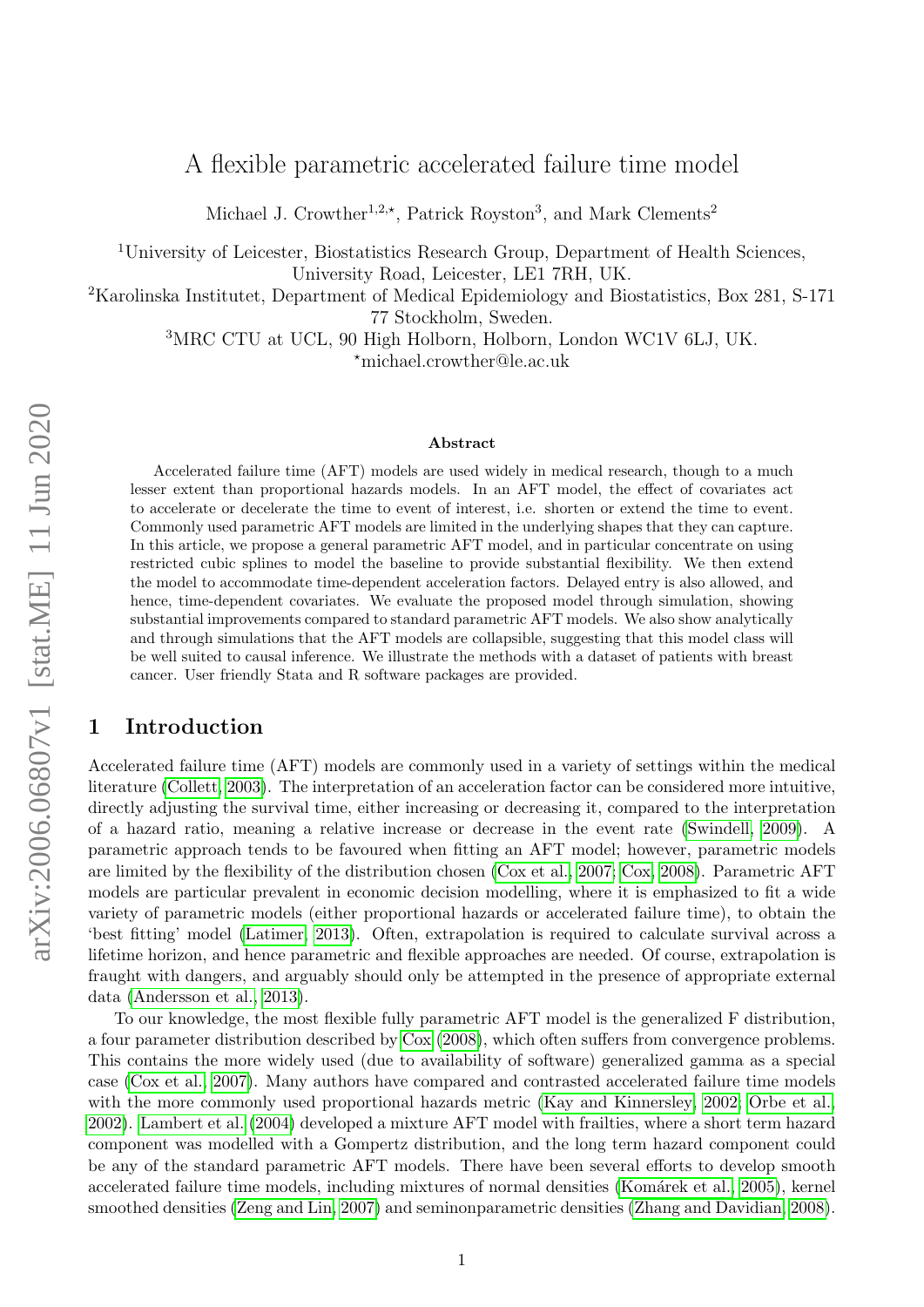A software implementation of the mixture of normal densities has received modest attention. [Rubio](#page-11-6) [et al.](#page-11-6) [\(2019\)](#page-11-6) recently proposed a general hazards-based model, utilising the exponentiated-Weibull model to model the baseline function.

Within a proportional hazards metric, the Royston-Parmar flexible parametric model has grown in popularity in recent years, with a number of extensions and developments being proposed [\(Royston](#page-11-7) [and Lambert, 2011;](#page-11-7) [Liu et al., 2016\)](#page-11-8). The fundamental strength of the model is to use restricted cubic splines to model the underlying baseline function (regardless of scale), and any time-dependent effects. However, there are known limitations with models based on hazard ratios, where the hazard ratios are not collapsible across covariates not associated the exposure of interest [\(Martinussen and](#page-11-9) [Vansteelandt, 2013\)](#page-11-9), while AFTs are known to be robust to omitted covariates [\(Hougaard, 1999\)](#page-10-6). Together, this motivates the incorporation of a flexible framework into an accelerated failure time paradigm, which we consider in this article.

AFT models make the assumption of a constant acceleration factor, i.e. the effect of a covariate remains the same across follow-up time, similar to the proportional hazards assumption. Clearly this assumption is open to violation. This motivates the relaxation of the constant acceleration factor to allow time-dependency, similarly to modelling of non-proportional hazards. This has been described within a generalised gamma AFT model by [Cox et al.](#page-10-1) [\(2007\)](#page-10-1). In this article, we further relax the constant acceleration factor assumption, within the flexible parametric AFT model, by using restricted cubic splines.

The paper is organised as follows. In Section [2,](#page-1-0) we first show that an accelerated failure time model has some desirable properties, including collapsibility, that are not exhibited by a proportional hazards model. In Section [3,](#page-3-0) we derive the proposed model framework and describe the estimation process within a likelihood framework. In Section [4](#page-5-0) we conduct a simulation study to evaluate the finite sample performance of the proposed model under complex scenarios, comparing to standard parametric AFT models. In Section [5](#page-8-0) we illustrate the model using data from the England and Wales breast cancer registry. Finally, in Section [6](#page-8-1) we conclude the paper with a discussion.

### <span id="page-1-0"></span>2 Causal interpretation of the accelerated failure time model

<span id="page-1-1"></span>[Hougaard](#page-10-6) [\(1999\)](#page-10-6) provided an informal description of how AFT models are robust to omitted covariates. We now provide a more formal development for the collapsibility of the acceleration factor for AFT models. Consider a model with two covariates X and  $Z$ , with an event time  $T$ , with regression parameters  $\beta_X$  and  $\beta_Z$  and linear predictor  $\beta_X x + \beta_Z z$ . Assume that the censoring variable C is independent of X, Z and T, and that the time process is observed by the tuple  $(Y = min(T, C), \Delta =$  $I(T \leq C)$ ; the associated causal diagram is given in Figure [1.](#page-1-1)





Following [Martinussen and Vansteelandt](#page-11-9) [\(2013\)](#page-11-9), we define the marginal unadjusted effect for binary  $X = 1$  compared with  $X = 0$  at time t for a contrast function q and a prediction function  $\psi$  as  $\mathcal{T}_m(t) = g(\psi(t|x=1), \psi(t|x=0)).$  The marginal exposure effect (causal effect) is defined as  $\mathcal{T}(t)$  $g(\psi(t|\hat{x}=1), \psi(t|\hat{x}=0))$ , where  $\hat{x}=x$  is the *do* operator, which can be conceptualised as the population value that would be realised if  $X$  were uniformly set to  $x$ .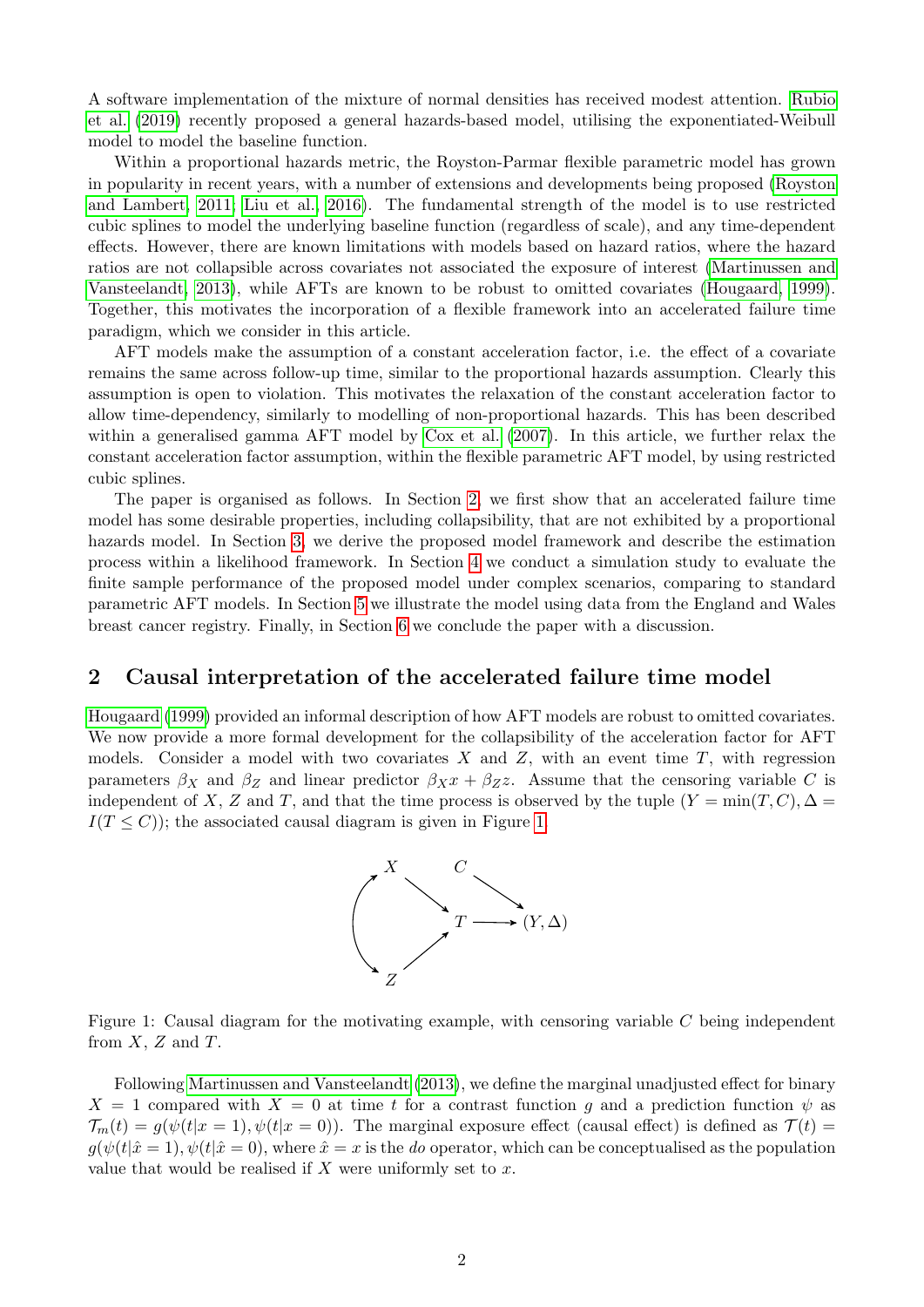#### 2.1 Proportional hazard model

[Martinussen and Vansteelandt](#page-11-9) [\(2013\)](#page-11-9) considered a proportional hazards model  $h(t|x, z) = h_0(t) \exp(\beta x x +$  $\beta$ z $\zeta$ ). The marginal hazard conditional on survival has previously been shown to be

<span id="page-2-0"></span>
$$
E_Z(h(t|x, Z)|T > t) = \frac{E_Z(h(t|x, Z)S(t|x, Z))}{E_Z(S(t|x, Z))}
$$
  
= 
$$
\frac{h_0(t) \exp(\beta_X x) E_Z(\exp(\beta_Z Z)S(t|x, Z))}{E_Z(S(t|x, Z))}
$$

For the marginal (causal) effect for the log-hazard ratio, we define  $\psi(t|\hat{x}=x) = E_Z(h(t|\hat{x}=x, Z)|T >$ t) and  $g(a, b) = \log(a/b)$ , then the marginal (causal) effect is

$$
\mathcal{T}(t) = \log(E_Z(h(t|\hat{x} = 1, Z)|T > t)) - \log(E_Z(h(t|\hat{x} = 0, Z)|T > t))
$$
  
=  $\beta_X + \log\left(\frac{E_Z(\exp(\beta_Z Z)S(t|\hat{x} = 1, Z))}{E_Z(S(t|\hat{x} = 1, Z))}\right) - \log\left(\frac{E_Z(\exp(\beta_Z Z)S(t|\hat{x} = 0, Z))}{E_Z(S(t|\hat{x} = 0, Z))}\right)$  (1)

For a marginal unadjusted effect, we define  $\psi(t|x) = E_Z(h(t|x, Z)|T > t, X = x)$ . Then

$$
\mathcal{T}_m(t) = \log(E_Z(h(t|x=1, Z)|T > t, X=1)) - \log(E_Z(h(t|x=0, Z)|T > t, X=0))
$$
  
=  $\beta_X + \log\left(\frac{E_Z(\exp(\beta_Z Z)S(t|x=1, Z)|X=1)}{E_Z(S(t|x=1, Z)|X=1)}\right) - \log\left(\frac{E_Z(\exp(\beta_Z Z)S(t|x=0, Z)|X=0)}{E_Z(S(t|x=0, Z)|X=0)}\right)$  (2)

These expressions show that  $\beta_X$  is a biased estimator of both the marginal causal effect and the marginal unadjusted effect. We can use Equation [\(1\)](#page-2-0) to estimate the causal effect  $\hat{\mathcal{T}}(t)$  from a model fit incorporating both  $X$  and  $Z$ , and use Equations [\(1\)](#page-2-0) and [\(2\)](#page-2-1) to calculate the confounding bias  $\mathcal{T}(t) - \mathcal{T}_m(t)$ . We can also use Equation [\(2\)](#page-2-1) to calculate the bias in the unadjusted estimate for  $\beta_X$ when Z is not modelled compared with modelling both X and Z (that is,  $\mathcal{T}_m(t) - \beta_X$ ) when  $\beta_Z \neq 0$ and X and Z are associated.

#### 2.2 Accelerated failure time model

Now define an accelerated failure time model  $\log(T) = \alpha - (\beta_X x + \beta_Z z) + \epsilon$ , where  $\alpha = -\beta_0$  and  $E(\epsilon) = 0$ . For the marginal (causal) effect for the mean time to event comparing  $X = 1$  with  $X = 0$ , define  $\psi(t|x) = E_Z(\log(T)|\hat{x} = x, Z)$  and  $g(a, b) = a - b$ , such that

<span id="page-2-1"></span>
$$
\mathcal{T} = E_Z(\log(T)|\hat{x} = 1, Z) - E_Z(\log(T)|\hat{x} = 0, Z) = -\beta_X
$$

which is unbiased and indicates *collapsibility* of the acceleration factor. For the marginal unadjusted effect, let  $\psi(t|x) = E_Z(\log(T)|X=x,Z)$ , so that

$$
\mathcal{T}_m = -\beta_X - \beta_Z(E_Z(Z|X=1) - E_Z(Z|X=0))
$$

which will be biased if, again,  $\beta_Z \neq 0$  and X and Z are associated. We can extend this finding to a time-dependent accelerated failure time model  $S(t|x,z) = S_0 \left( \int_0^t \exp(\eta(u|x,z))du \right)$  for a time-varying acceleration factor  $\eta(u|x, z) = -\beta_X(u)x - \beta_Z(u)z$  and for a baseline survival function  $S_0(t)$ . The marginal value for  $\eta(t|x, Z)$  conditional on survival is

$$
E_Z(\eta(t|x, Z)|T > t) = -\beta_X(t)x - \beta_Z(t)E_Z(Z|x)
$$

then the marginal (causal) effect comparing  $X = 1$  with  $X = 0$  at time t is

$$
\mathcal{T}(t) = E_Z(\eta(t|\hat{x} = 1, Z)) - E_Z(\eta(t|\hat{x} = 0, Z)) = -\beta_X(t)
$$

For the marginal unadjusted effect, let  $\psi(t|x) = E_Z(\eta(t|X=x, Z))$ , and then

$$
\mathcal{T}_m(t) = -\beta_X(t) - \beta_Z(t)(E_Z(Z|X=1) - E_Z(Z|X=0))
$$

Pleasantly, if  $E_Z(Z|X=1) - E_Z(Z|X=0)$  is small, then  $\mathcal{T}_m(t) \approx -\beta_X(t)$  and the AFT can be shown to be robust to omitted covariates.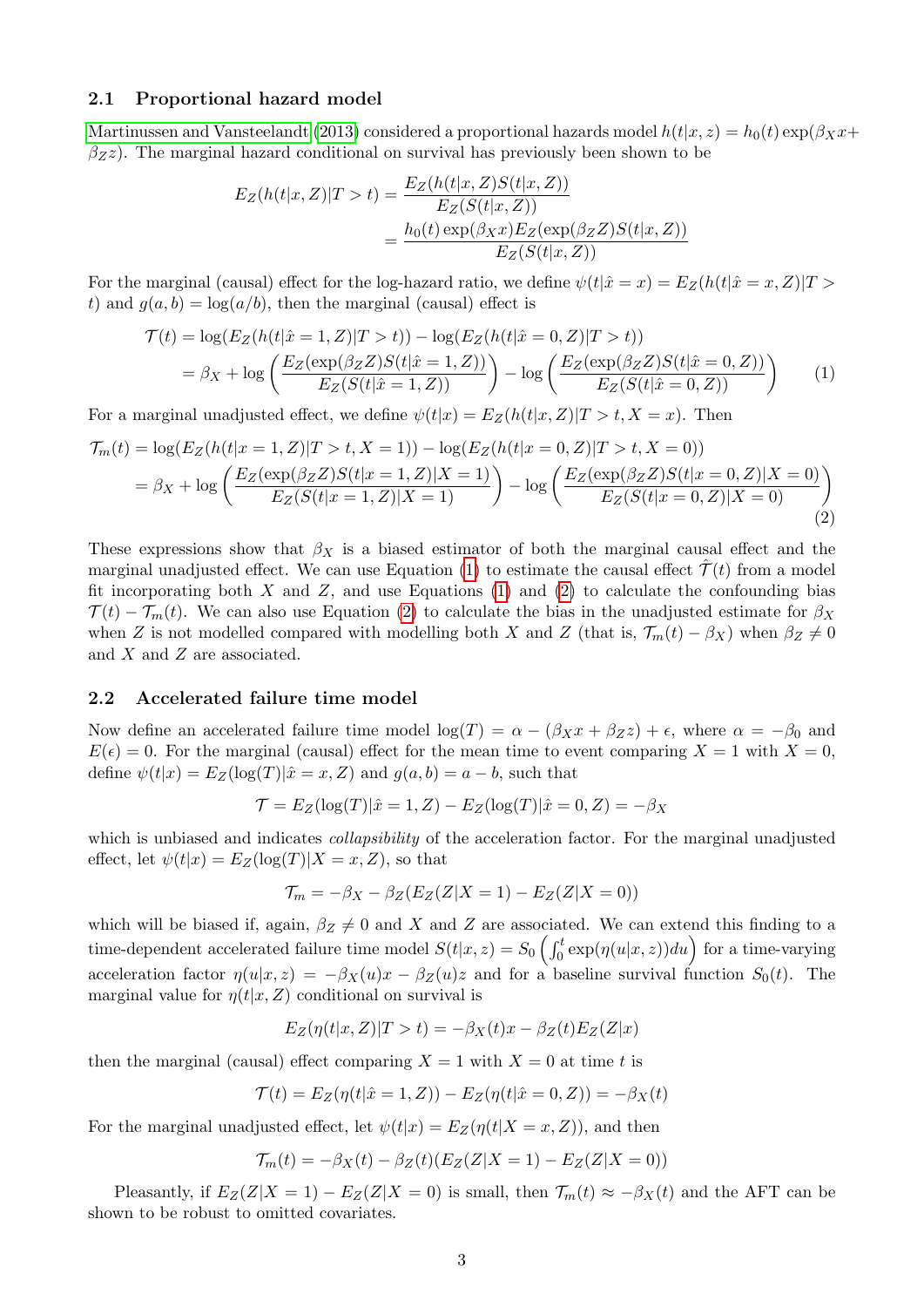## <span id="page-3-0"></span>3 A general parametric accelerated failure time model

Continuing with the notation defined in the previous section, an accelerated failure time model, conditional on a set of explanatory variables,  $X$ , can be written in the form of the survival function,

<span id="page-3-2"></span>
$$
S(t|\boldsymbol{X}) = S_0(t\,\phi(\boldsymbol{X};\,\boldsymbol{\beta}))
$$

where often

$$
\phi(\mathbf{X}; \beta) = \exp(-\mathbf{X}\beta) \tag{3}
$$

We can also specify an AFT model in terms of the cumulative hazard function

<span id="page-3-1"></span>
$$
H(t|\mathbf{X}) = H_0(t \phi(\mathbf{X}; \boldsymbol{\beta}))
$$
\n(4)

In essence, we can specify any parametric function for Equation [\(4\)](#page-3-1), subject to the appropriate constraints that the function remains positive for all  $t > 0$  and is monotonically increasing as  $t \to \infty$ . In this article, we concentrate on a highly flexible way of specifying a parametric AFT, using restricted cubic splines as our basis functions [Durrleman and Simon](#page-10-7) [\(1989\)](#page-10-7).

Similarly to [Royston and Parmar](#page-11-10) [\(2002\)](#page-11-10), we begin with the log cumulative hazard function of the Weibull distribution,

<span id="page-3-3"></span>
$$
\log H(t|\lambda, \gamma) = \log(\lambda) + \gamma \log(t)
$$

Instead of incorporating covariates into the linear predictor of the  $log(\lambda)$  component, as in [Royston](#page-11-10) [and Parmar](#page-11-10)  $(2002)$ , here we incorporate them as a multiplicative effect on t,

$$
\log H(t|\mathbf{X}, \lambda, \gamma, \boldsymbol{\beta}) = \log(\lambda) + \gamma \log(t \phi(\mathbf{X}; \boldsymbol{\beta}))
$$

where  $\phi(\mathbf{X}; \boldsymbol{\beta})$  is defined in Equation [\(3\)](#page-3-2). Now we can incorporate the desired flexibility, expanding  $\log(t \phi(\mathbf{X}; \boldsymbol{\beta}))$  into restricted cubic spline basis. For simplicity, letting  $u = \log(t \phi(\mathbf{X}; \boldsymbol{\beta}))$ , our spline function is defined as

$$
s(u|\gamma, k_0) = \gamma_0 + \gamma_1 v_1(u, k_0) + \gamma_2 v_2(u, k_0) + \cdots + \gamma_{m+1} v_{m+1}(u, k_0)
$$

where  $k_0$  is a vector of knot locations with parameter vector  $\gamma$ , and derived variables  $v_j$  (known as the basis functions). For a truncated power basis, the  $v_i$  are defined as

$$
v_1(u, k_0) = u
$$
  

$$
v_j(u, k_0) = (u - k_j)_+^3 - \lambda_j (u - k_{\min})_+^3 - (1 - \lambda_j)(u - k_{\max})_+^3
$$

where for  $j = 2, \ldots, m + 1, (u - k_j)_+^3$  is equal to  $(u - k_j)^3$  if the value is positive and 0 otherwise, and

$$
\lambda_j = \frac{k_{\max} - k_j}{k_{\max} - k_{\min}}
$$

Alternatively, the  $v_i(u, k_0)$  can be calculated using a B-spline basis with a matrix projection at the boundary knots, as per the ns function in R. Given one of these bases, our flexible parametric AFT model can be defined as

$$
\log H(t|\boldsymbol{X}) = s(\log(t \, \phi(\boldsymbol{X}; \, \boldsymbol{\beta}))|\boldsymbol{\gamma}, \boldsymbol{k}_0)
$$

Usually, knot locations are calculated based on quantiles of the distribution of the variable being transformed into splines, in this case  $log(t \phi(\mathbf{X}; \boldsymbol{\beta}))$ , also restricted to those observations which are uncensored.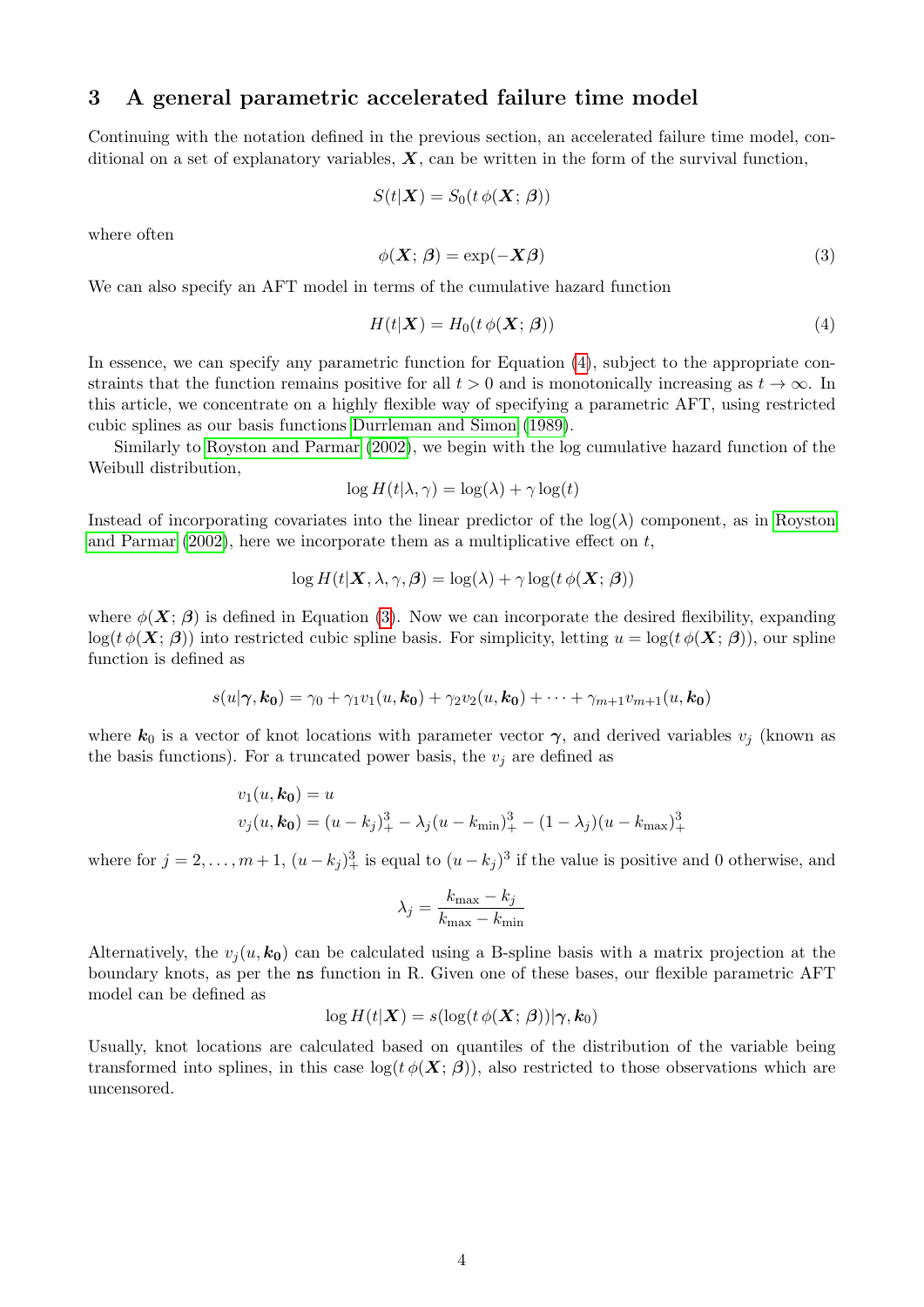### 3.1 Likelihood and estimation

We define the likelihood in terms of the hazard and survival functions. The hazard function can be written as follows

$$
h(t|\mathbf{X}) = \frac{d}{dt} H(t|\mathbf{X})
$$
  
=  $\exp[s(\log(t \phi(\mathbf{X}; \boldsymbol{\beta})) | \boldsymbol{\gamma}, \mathbf{k}_0)] \times \frac{d}{dt} [s(\log(t \phi(\mathbf{X}; \boldsymbol{\beta})) | \boldsymbol{\gamma}, \mathbf{k}_0)]$   
=  $\exp[s(\log(t \phi(\mathbf{X}; \boldsymbol{\beta})) | \boldsymbol{\gamma}, \mathbf{k}_0)] \times \frac{1}{t} \times s'(\log(t \phi(\mathbf{X}; \boldsymbol{\beta})) | \boldsymbol{\gamma}, \mathbf{k}_0)$ 

where  $s'(x) = \frac{d}{dx}s(x)$ . The survival function is defined as

$$
S(t|\mathbf{X}) = \exp[-\exp\{s(\log(t \phi(\mathbf{X}; \boldsymbol{\beta}))|\boldsymbol{\gamma}, \mathbf{k}_0)\}]
$$

We can therefore define our log likelihood for the  $i^{th}$  patient, allowing for delayed entry, as

$$
l_i = d_i \log h(y_i) + \log S(y_i) - \log S(t_{0i})
$$
  
=  $d_i \times [s(\log(y_i \phi(\mathbf{X}; \boldsymbol{\beta})) | \boldsymbol{\gamma}, \mathbf{k}_0) - \log(y_i) + \log(s'(\log(y_i \phi(\mathbf{X}; \boldsymbol{\beta})) | \boldsymbol{\gamma}, \mathbf{k}_0))]$   
-  $\exp\{s(\log(y_i \phi(\mathbf{X}; \boldsymbol{\beta})) | \boldsymbol{\gamma}, \mathbf{k}_0)\} + \exp\{s(\log(t_{0i} \phi(\mathbf{X}; \boldsymbol{\beta})) | \boldsymbol{\gamma}, \mathbf{k}_0)\}$  (5)

We maximise Equation [\(5\)](#page-3-3) using Newton-Raphson based optimisation [\(Gould et al., 2010\)](#page-10-8), with analytic score and Hessian.

#### 3.2 Time-dependent acceleration factors

Following [Cox and Oakes](#page-10-9) [\(1984\)](#page-10-9) and [Hougaard](#page-10-6) [\(1999\)](#page-10-6), we have the survival function of a timedependent AFT model, such that

$$
S(t) = S_0 \left( \int_0^t \eta(\mathbf{X}, u; \beta) du \right)
$$

where  $\eta(\mathbf{X}, u; \boldsymbol{\beta})$  is the time-varying acceleration factor at time u and the baseline survival is  $S_0(t)$  =  $\exp(-\exp(s(\log(t)|\gamma, k_0)))$ . Within our flexible parametric framework, we can avoid the integration by directly modelling on the cumulative scale, such that

$$
S_0\left(\int_0^t \eta(\mathbf{X}, u; \boldsymbol{\beta}) du\right) = S_0(t \times \phi(\mathbf{X}, t; \boldsymbol{\beta}))
$$

Since we are on a cumulative scale, to recover the directly interpretable time-dependent acceleration factor,  $\eta(\mathbf{X}, t; \boldsymbol{\beta})$ , we derive the following relationship,

<span id="page-4-0"></span>
$$
\int_0^t \eta(\mathbf{X}, u; \beta) du = t \times \phi(\mathbf{X}, t; \beta)
$$
  
\n
$$
\implies \eta(\mathbf{X}, t; \beta) = \frac{d}{dt} [t\phi(\mathbf{X}, t; \beta)]
$$
  
\n
$$
= \phi(\mathbf{X}, t; \beta) + t \frac{d}{dt} \phi(\mathbf{X}, t; \beta)
$$
(6)

which gives a rather convenient formula for the time-dependent acceleration factor in terms of its cumulative. We can arguably use any continuous function to capture simple and complex timedependent acceleration factors. The hazard function is defined as

$$
h(t|\mathbf{X}) = \exp[s(\log(t\phi(\mathbf{X},t))|\boldsymbol{\gamma}, \mathbf{k}_0)] \times \frac{d}{dt}[s(\log(t\phi(\mathbf{X},t))|\boldsymbol{\gamma}, \mathbf{k}_0)]
$$
  
= 
$$
\exp[s(\log(t\phi(\mathbf{X},t))|\boldsymbol{\gamma}, \mathbf{k}_0)] \times \frac{t\frac{d\phi(\mathbf{X},t)}{dt} + \phi(\mathbf{X},t)}{t\phi(\mathbf{X},t)} \times s'(\log(t\phi(\mathbf{X},t))|\boldsymbol{\gamma}, \mathbf{k}_0)
$$
(7)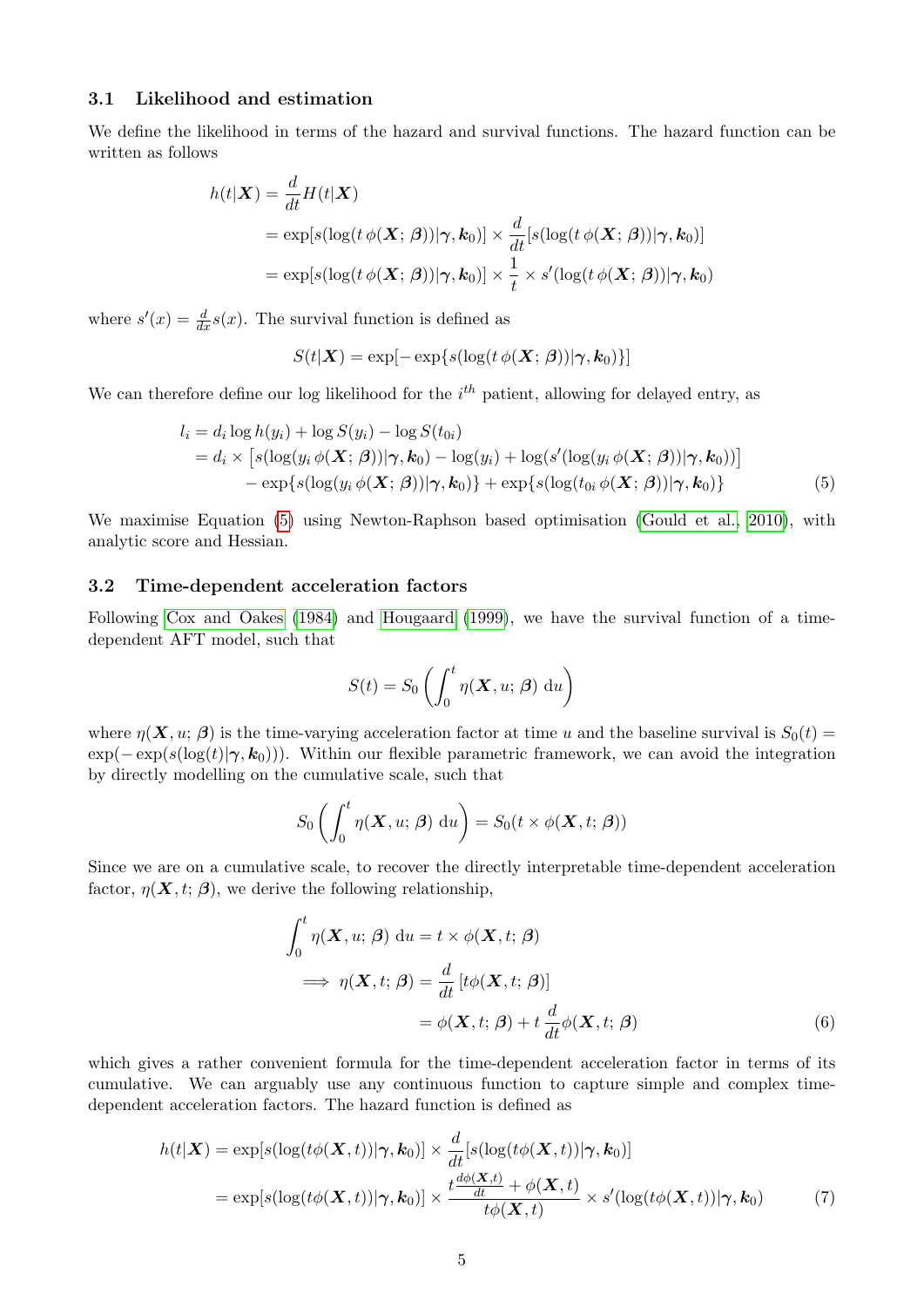Our form of choice continues the use of restricted cubic splines. A common case is to use a minus log link for the linear predictor, such that

$$
\phi(\mathbf{X},t;\boldsymbol{\beta}) = \exp\left(-\mathbf{X}\boldsymbol{\beta} - \sum_{p=1}^{P} x_p s(\log(t)|\boldsymbol{\gamma}_p,\mathbf{k}_p)\right)
$$
(8)

where for the  $p^{th}$  time-dependent effect, with  $p = \{1, \ldots, P\}$ , we have  $x_p$ , the  $p^{th}$  covariate, multiplied by some spline function of log time,  $s(\log(t)|\gamma_p, k_p)$ , with knot location vector,  $k_p$ , and coefficient vector,  $\gamma_p$ .

Now

$$
\frac{d\phi(\mathbf{X},t;\boldsymbol{\beta})}{dt} = \frac{d}{dt} \exp\left(-\mathbf{X}\boldsymbol{\beta} - \sum_{p=1}^{P} x_{ip} s(\log(t)|\boldsymbol{\gamma}_p, \mathbf{k}_p)\right)
$$

$$
= \phi(\mathbf{X},t;\boldsymbol{\beta}) \times \frac{d}{dt} \left[-\mathbf{X}\boldsymbol{\beta} - \sum_{p=1}^{P} x_{p} s(\log(t)|\boldsymbol{\gamma}_p, \mathbf{k}_p)\right]
$$

$$
= \phi(\mathbf{X},t;\boldsymbol{\beta}) \times \left[-\sum_{p=1}^{P} x_{ip} \frac{d\log(t)}{dt} \frac{d}{d\log(t)} s(\log(t)|\boldsymbol{\gamma}_p, \mathbf{k}_p)\right]
$$

$$
= \frac{\phi(\mathbf{X},t;\boldsymbol{\beta})}{t} \times \left[-\sum_{p=1}^{P} x_{p} s'(\log(t)|\boldsymbol{\gamma}_p, \mathbf{k}_p)\right]
$$
(9)

Substituting Equation [\(9\)](#page-5-1) into [\(7\)](#page-4-0)

$$
h(t|\boldsymbol{X}) = \exp[s(\log(t\phi(\boldsymbol{X},t;\boldsymbol{\beta}))|\boldsymbol{\gamma},\boldsymbol{k}_0)] \times s'(\log(\phi(\boldsymbol{X},t;\boldsymbol{\beta}))|\boldsymbol{\gamma},\boldsymbol{k}_0) \times \frac{1}{t} \times \left[1 - \sum_{p=1}^{P} x_p s'(\log(t)|\boldsymbol{\gamma}_p,\boldsymbol{k}_p)\right]
$$
(10)

with survival function

<span id="page-5-3"></span><span id="page-5-2"></span><span id="page-5-1"></span>
$$
S(t|\mathbf{X}) = \exp[-\exp\{s(\log(t\phi(\mathbf{X},t;\boldsymbol{\beta}))|\boldsymbol{\gamma},\mathbf{k}_0)\}]
$$
\n(11)

Equations [\(10\)](#page-5-2) and [\(11\)](#page-5-3) can then be substituted into Equation [\(5\)](#page-3-3) to maximise the log likelihood. Analytic scores and Hessian elements can also be derived.

### <span id="page-5-0"></span>4 Simulations

#### 4.1 Causal inference

We first simulate under Figure [1.](#page-1-1) Assume that X is Bernoulli, Z is normal, T is exponential and  $C$ is uniform. Specifically, let  $X \sim \text{Bernoulli}(0.5)$ ,  $Z \sim \text{Normal}(0, 2^2)$ ,  $T \sim \text{Exponential}(\exp(\beta_0 + \beta_X X +$  $(\beta_Z Z)$ ,  $\beta_0 = -5$ ,  $\beta_X = \beta_Z = 1$ ,  $C \sim \text{Uniform}(0, 10)$  and  $(Y, \Delta) = \text{(min}(T, C), T < C)$ . Let  $(x, z, y, \delta)$ be realisations for  $(X, Z, Y, \Delta)$ . These data can be modelled using both proportional hazards and accelerated failure time models. We fit models for  $(y, \delta)$  with both x and z as linear and additive covariates and with only x as a covariate. We model using Poisson regression, Cox regression and our smooth AFT with 3 degrees of freedom (see Table [1\)](#page-6-0). Note that the estimated  $\beta_X$ 's have opposite signs for the AFT models compared with the proportional hazards models (Poisson and Cox regression). As a reminder, an exponential AFT would estimate  $-\beta_X$  as per the Poisson regression. We find that all of the models are unbiased when both covariates are included  $(|E(\hat{\beta}_X)| = 1)$ .

When X and Z are independent, then the effect of X is not confounded by Z and  $\mathcal{T}_m(t) = \mathcal{T}(t)$ . For the AFT models, assuming that we have captured the baseline distribution, then  $E_Z(Z|X)$ 1) =  $E_Z(Z|X=0)$  and  $\mathcal{T}_m(t) = -\beta_X(t)$ . However, for the proportional hazards models with both covariates, the marginal (causal) effect is attenuated for increasing time. This pattern of attenuation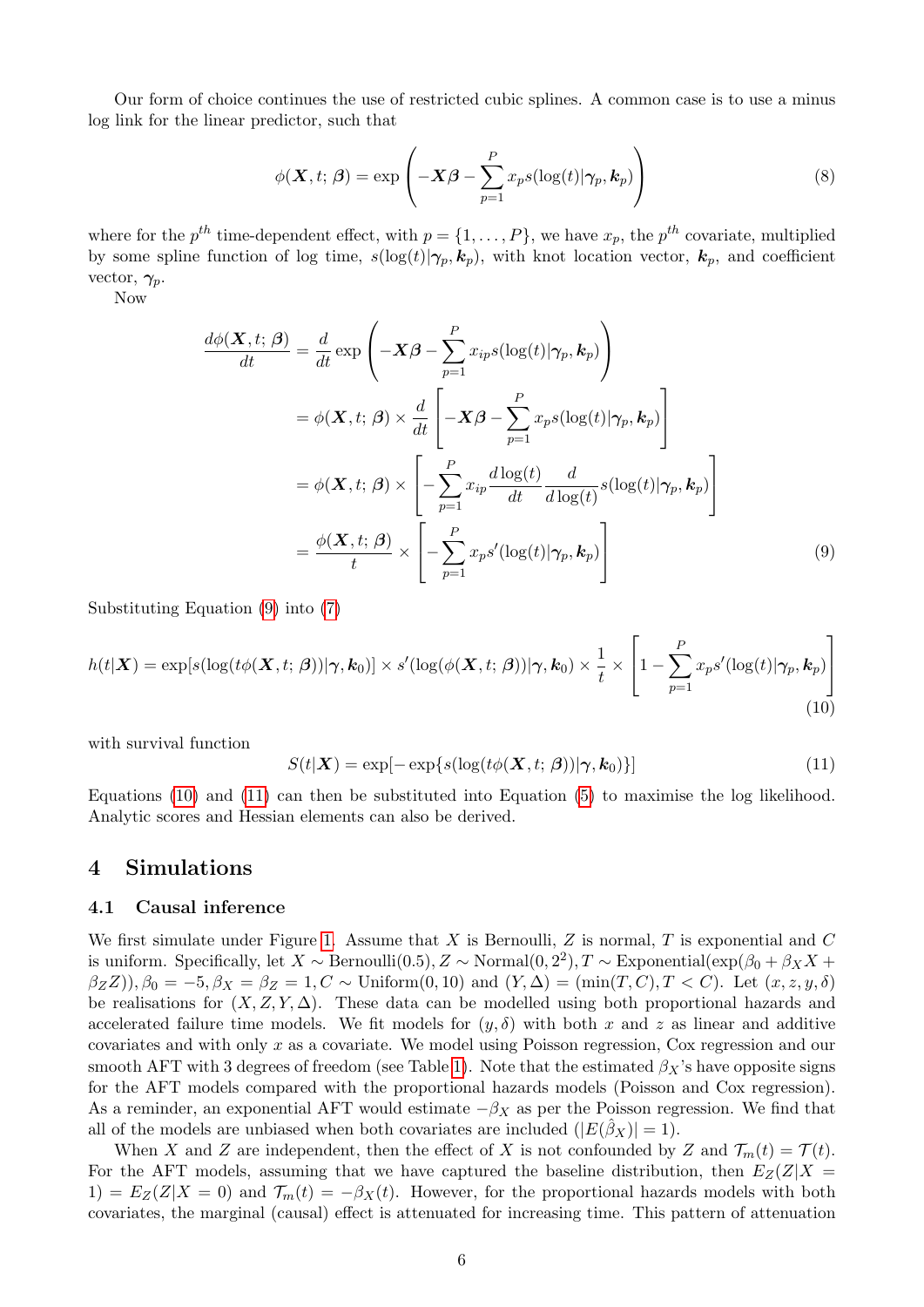is well recognised from the context of frailty models (e.g. [Aalen et al.](#page-10-10) [\(2008\)](#page-10-10)). Moreover, when the covariate z is not included and X and Z are correlated, then the first three models are more biased, while the smooth AFT is less biased.

<span id="page-6-0"></span>Table 1: Simulation results for exponentially distributed data with  $\beta_X = 1$ , with  $n = 10^4$  observations per simulation and 300 simulation sets. The regression models assume that both covariates are modelled  $((y, \delta) \sim x + z)$  or that only the x covariate is modelled  $((y, \delta) \sim x)$ . The expectations for the estimated  $\beta_X$  and their standard errors are over the simulation sets.

|                    |              |                        |                       | $(y,\delta)$<br>$\sim x$ |
|--------------------|--------------|------------------------|-----------------------|--------------------------|
| Model              | $E(\beta_X)$ | $E(se(\hat{\beta}_X))$ | $E(\beta_X)$          | $E(se(\beta_X))$         |
| Poisson regression | 0.998        | 0.054                  | 0.679                 | 0.053                    |
| Cox regression     | 0.999        | 0.054                  | 0.663                 | 0.053                    |
| Smooth AFT         | $-0.998$     | 0.055                  | $-0.962$              | 0.079                    |
| Poisson regression | 0.998        | 0.054                  | 0.901                 | 0.054                    |
| Cox regression     | 0.999        | 0.055                  | 0.880                 | 0.054                    |
| Smooth AFT         | $-0.998$     | 0.056                  | $-1.278$              | 0.083                    |
| Poisson regression | 0.998        | 0.053                  | 0.464                 | 0.052                    |
| Cox regression     | 0.999        | 0.054                  | 0.454                 | 0.052                    |
| Smooth AFT         | $-0.998$     | 0.055                  | $-0.657$              | 0.077                    |
|                    |              |                        | $(y,\delta) \sim x+z$ |                          |

### 4.2 Other simulations

In this section we conduct a simulation study to assess the ability of the flexible parametric AFT model to capture complex, biologically plausible, baseline functions, and subsequently the impact on estimates of acceleration factors and survival probabilities, when misspecifying the baseline. We also compare the newly proposed flexible AFT to existing parametric models, including the Weibull, generalized gamma, and generalized F. The Weibull and generalized gamma models are available in the streg command in Stata, and we implement the generalized F in Stata, following [Cox](#page-10-2) [\(2008\)](#page-10-2).

In all simulations, we use a range of two-component mixture Weibull baseline hazard functions, and also a standard Weibull, to generate complex, realistic scenarios [\(Crowther and Lambert, 2013\)](#page-10-11). When fitting the flexible parametric models, we are therefore not fitting the 'true' model, but investigating how well the spline approximations can do [\(Rutherford et al., 2015\)](#page-11-11). The baseline survival function for a two-component mixture Weibull is defined as follows:

<span id="page-6-1"></span>
$$
S_0(t) = p \exp(-\lambda_1 t^{\gamma_1}) + (1 - p) \exp(-\lambda_2 t^{\gamma_2})
$$
\n(12)

We choose four different baseline hazard functions, representing clinically plausible functions [\(Royston](#page-11-7) [and Lambert, 2011;](#page-11-7) [Murtaugh et al., 1994\)](#page-11-12). The four assumed baseline hazard functions are shown in Figure [2.](#page-7-0) Scenarios 1 to 3 come from mixture Weibull functions defined in Equation [\(12\)](#page-6-1), with Scenario 4 a standard Weibull function. With our baseline functions defined, we can choose to simulate under an accelerated failure time framework, or under proportional hazards, using the general survival simulation framework developed by [Crowther and Lambert](#page-10-11) [\(2013\)](#page-10-11).

Consider a binary treatment group variable, X, with a log acceleration factor,  $\beta$ . We can simulate accelerated failure time data from the following,

$$
S(t|X) = p \exp(-\lambda_1 (te^{-X\beta})^{\gamma_1}) + (1-p) \exp(-\lambda_2 (te^{-X\beta})^{\gamma_2})
$$
  
=  $p \exp(-\lambda_1 t^{\gamma_1} e^{-X\beta \gamma_1}) + (1-p) \exp(-\lambda_2 t^{\gamma_2} e^{-X\beta \gamma_2})$  (13)

For each scenario, we assume a log AF of  $\beta = -0.5$ , or  $\beta = 0.5$ . This results in 8 scenarios in total.

To each simulated dataset, we apply a Weibull AFT model, a generalised gamma AFT model, a generalized F AFT model and the proposed flexible parametric AFT model with 2 to 9 degrees of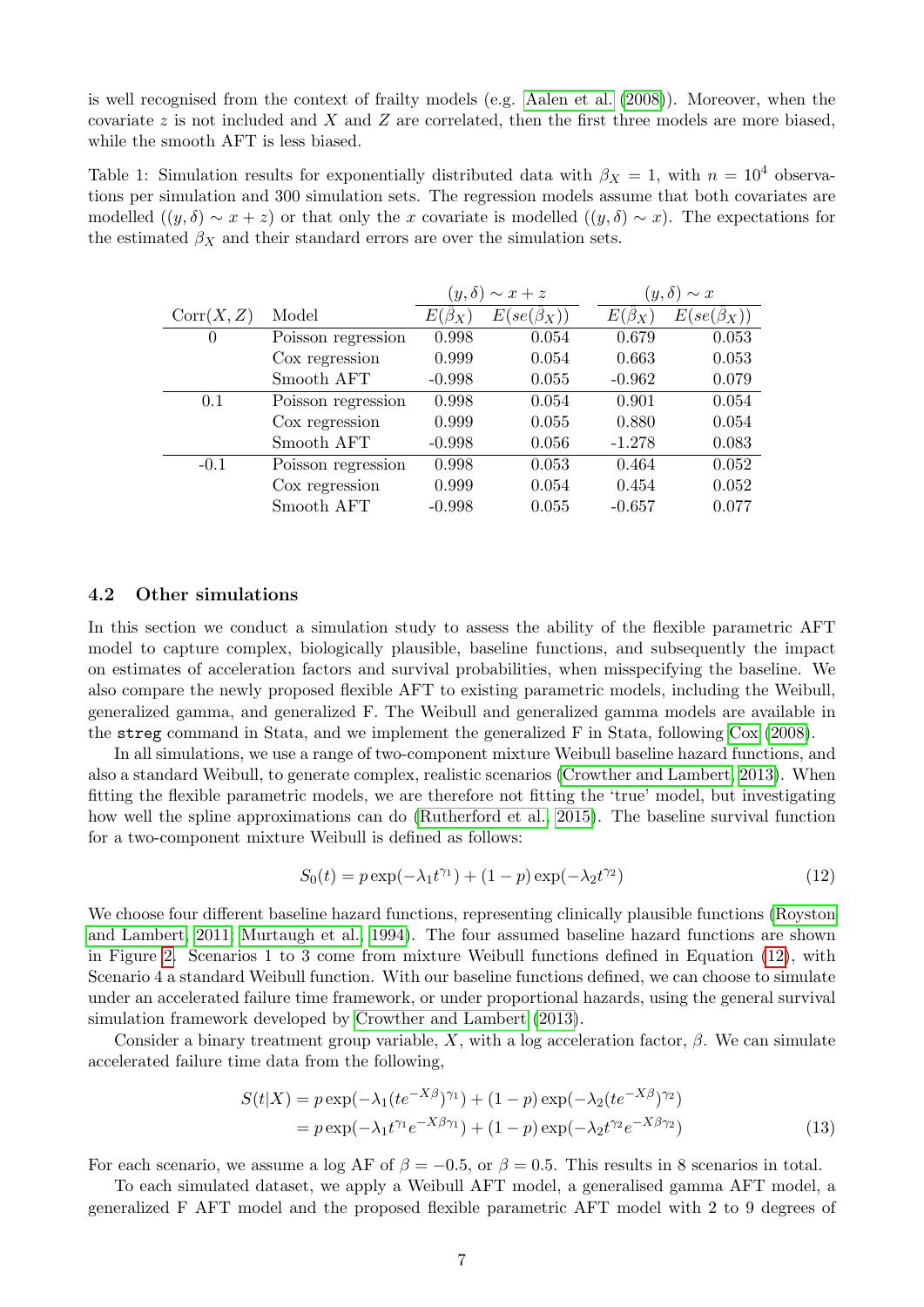<span id="page-7-0"></span>

Figure 2: Baseline hazard functions for the simulation scenarios.

freedom. We do not fit a flexible parametric acceleration failure time model with 1 degree of freedom, as this is equivalent to a Weibull AFT model. Each simulation scenario is repeated 250 times with 1000 observations in each dataset. We set a maximum follow-up time of 5 years. The following average survival probability at 5 years was observed in each scenario;  $\bar{S}(5) = 0.03$  in scenario 1 and  $\beta = -0.5$ ,  $\bar{S}(5) = 0.106$  in scenario 1 and  $\beta = 0.5$ ,  $\bar{S}(5) = 0.040$  in scenario 2 and  $\beta = -0.5$ ,  $\bar{S}(5) = 0.071$  in scenario 1 and  $\beta = 0.5$ ,  $S(5) = 0.131$  in scenario 3 and  $\beta = -0.5$ ,  $S(5) = 0.289$  in scenario 3 and  $β = 0.5, \overline{S}(5) = 0.393$  in scenario 4 and  $β = -0.5, \overline{S}(5) = 0.592$  in scenario 4 and  $β = 0.5$ .

We monitor estimates of  $\beta$  from all models, and estimates of the survival probability at 1, 2, 3, 4, and 5 years, in both treatment groups. Survival was monitored on the log[− log()] scale, with standard errors calculated using the delta method. We also monitor values of the AIC and BIC.

#### 4.3 Simulation results

Results are presented in Table [2](#page-12-0) for all 8 scenarios. We present bias, percentage bias, and coverage for the estimates of the log acceleration factor from all AFT models. We further present the median rank in terms of best fitting model based on either the AIC or BIC, for all models fitted. Finally, in Tables [3](#page-13-0) to [6](#page-16-0) we present bias, percentage bias, and coverage for estimates of the survival probability at 1, 2, 3, 4, and 5 years, for the four scenarios, when  $X = 0$  and  $\beta = 0.5$ ,  $X = 1$  and  $\beta = 0.5$ ,  $X = 0$ and  $\beta = -0.5$ ,  $X = 1$  and  $\beta = -0.5$ , respectively, with all estimates are on the log  $\{-\log[S(t)]\}$  scale.

From Table [2,](#page-12-0) looking at scenarios 1 to 3, the Weibull AFT model gives substantial bias in estimates of the log acceleration factor, and poor coverage probabilities. Similarly, but to a lesser extent, the generalised gamma also indicates some bias and poor coverage, but in addition an important proportion of models, 69 out of 250, failed to converge in Scenario 3 when  $\beta = 0.5$ . The generalised F model performed particularly poorly as a substantial proportional in most scenarios failed to converge; therefore the bias and coverage estimates calculated only on models which converged, should be interpreted with caution. Results based on those that did converge indicate some bias across scenarios, but particularly poor coverage across all scenarios. In all scenarios, the flexible parametric AFT performed well across varying degrees of freedom. In scenarios 1 to 3, there was a FPAFT with a specific degree of freedom (or multiple), that outperformed the Weibull, generalized gamma, and generalized F, both in terms of less bias and coverage probabilities closer to the optimum of 95%. When there was bias in specific degrees of freedom, the AIC and BIC indicated a more appropriate well fitting model, generally with the least bias. For example, in Scenario 1 with  $\beta = -0.5$ , the FPAFT with df=2 had -10.6% bias and coverage probability of 68.4% and on average was the 10th best fitting model based on both the AIC and BIC; however, all other degrees of freedom were better fitting, for example, with df=7, percentage bias was  $-0.4\%$  with coverage of 94.8%, ranked 2nd and 5th on average in terms of AIC and BIC, respectively. In Scenario 4, where the true model was a Weibull (equivalent to  $FPAFT$  with  $df=1$ ), generally all models estimated the log acceleration factor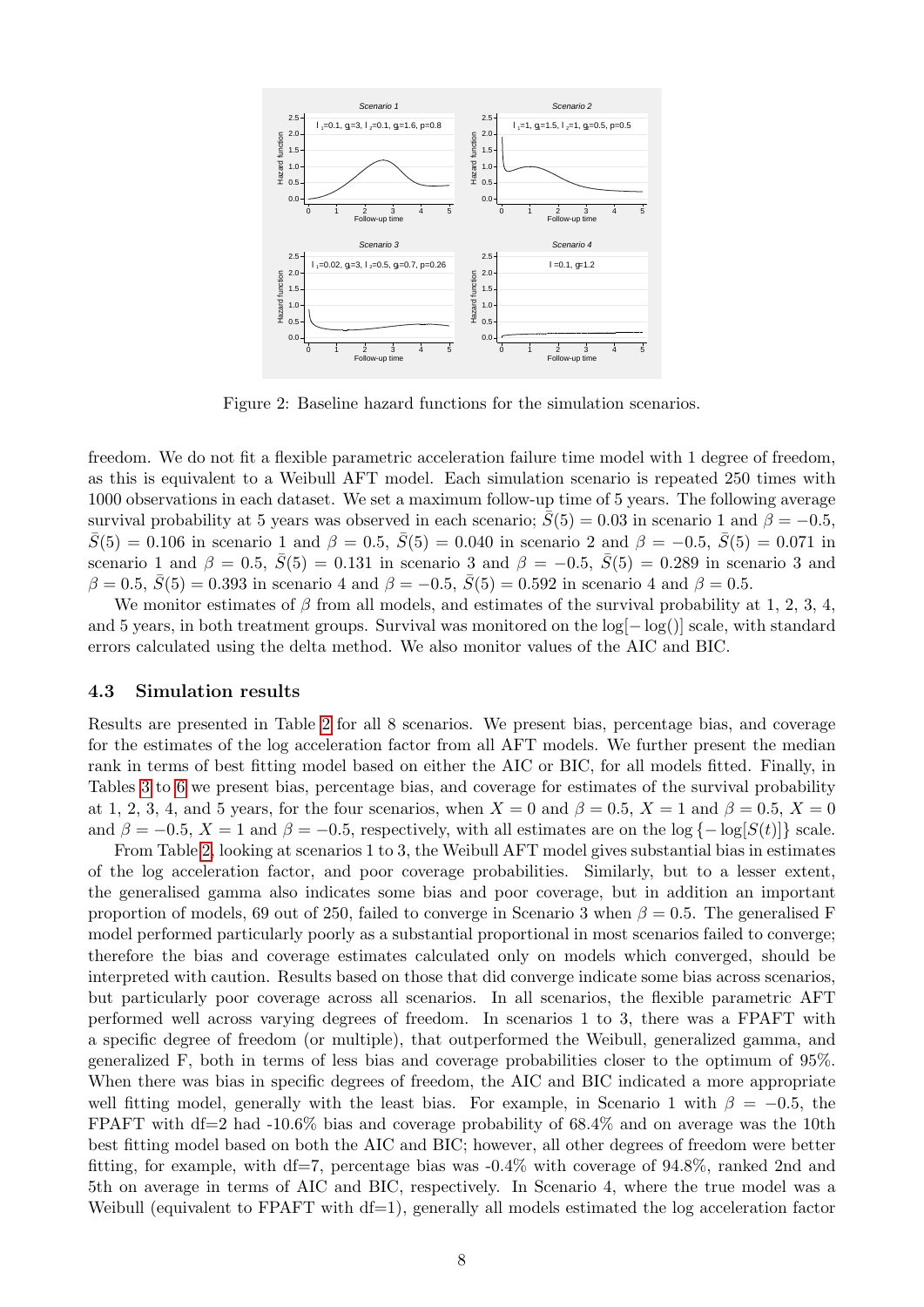with minimal bias; however, coverage began to be suboptimum as the degrees of freedom increased in the FPAFT, clearly due to over-fitting. Generally, a flexible parametric AFT model was the best fitting in terms of both AIC and BIC, apart from scenario 4 where the true Weibull model (which is equivalent to a flexible parametric AFT with 1 degree of freedom). In some settings the generalized F was best fitting; however, this is based only on estimates that converged (for example scenario 3 and  $\beta = -0.5$ , only 106 out of 250 converged).

Moving to estimates of survival in Tables [3](#page-13-0) to [6,](#page-16-0) in scenarios 1 to 3, the Weibull model produced substantial bias and poor coverage, compared to excellent performance in scenario 4 when the truth was Weibull. Both the generalized gamma and generalized F models produced varying levels of bias and poor coverage, particularly the generalised F, across all 4 scenarios. Both suffered from varying levels of lack of convergence, and also the delta method failed to calculate a standard error in a small number of simulations. The flexible parametric model performed well across all 4 scenarios; there was at least one degree of freedom which provided generally unbiased estimates of survival in each treatment group, with coverage around the 95% optimum.

### <span id="page-8-0"></span>5 Breast cancer in England and Wales

To illustrate the proposed AFT model, we use a dataset of 9721 women aged under 50 and diagnosed with breast cancer in England and Wales between 1986 and 1990. Our event of interest is death from any cause, where 2,847 events were observed, and we have restricted follow-up to 5 years, leading to 6,850 censored at 5 years. We are interested in the effect of deprivation status, which was categorised into 5 levels; however, in this example we restrict our analyses to comparing the least and most deprived groups. We subsequently have a binary covariate, with 0 for the least deprived and 1 for the most deprived group.

We fit Weibull, generalized gamma, generalized F and the proposed AFT models with 2 to 9 degrees of freedom, and present estimates of the log acceleration factor for the effect of deprivation status, its standard error and associated 95% confidence interval in Table [7,](#page-17-0) and also model fit statistics, namely the AIC and BIC.

Table [7](#page-17-0) indicates that the best fitting model, both in terms of lowest AIC and BIC, is the flexible parametric AFT model with 3 degrees of freedom. This estimates an acceleration factor of 0.744 (95% CI: 0.689, 0.803) for the effect of deprivation status, indicating a patient's survival time is reduced by 25.6% (95% CI: 19.7%, 31.1%) by being in the most deprived group, compared to the least deprived.

The differences in AIC and BIC are substantial between the best fitting model, and those commonly used, namely the Weibull, gamma and F models. We also observe important variation in the estimates of the effect of deprivation status between the FPAFT with df=3, and the Weibull, gamma and F model estimates.

We illustrate the fitted AFT models in Figure [3,](#page-9-0) showing the fitted survival function for both deprivation groups, for the Weibull, gamma, F and best fitting flexible AFT model, overlaid on the Kaplan-Meier estimates. It is evident from Figure [4](#page-9-1) that the flexible AFT fits substantially better than the other models.

### <span id="page-8-1"></span>6 Discussion

Accelerated failure time models provide an attractive alternative to the proportional hazards framework, particularly for patients, as an acceleration factor can have a more intuitive meaning, directly increasing/decreasing survival time, rather than the event rate. Many authors have argued that AFT models are underused in applied research [\(Swindell, 2009;](#page-11-0) [Kay and Kinnersley, 2002;](#page-10-4) [Ng et al., 2015\)](#page-11-13). Indeed, estimates have been shown to be more robust to covariate omission, compared to proportional hazards models [\(Lambert et al., 2004;](#page-11-3) [Keiding et al., 1997\)](#page-10-12). In this article we proposed a new general parametric accelerated failure time model. We focused on the use of restricted cubic splines to provide a highly flexible framework with which to capture complex, biologically plausible functions. Our model can be thought of as an accelerated failure time formulation of that proposed by [Royston](#page-11-10)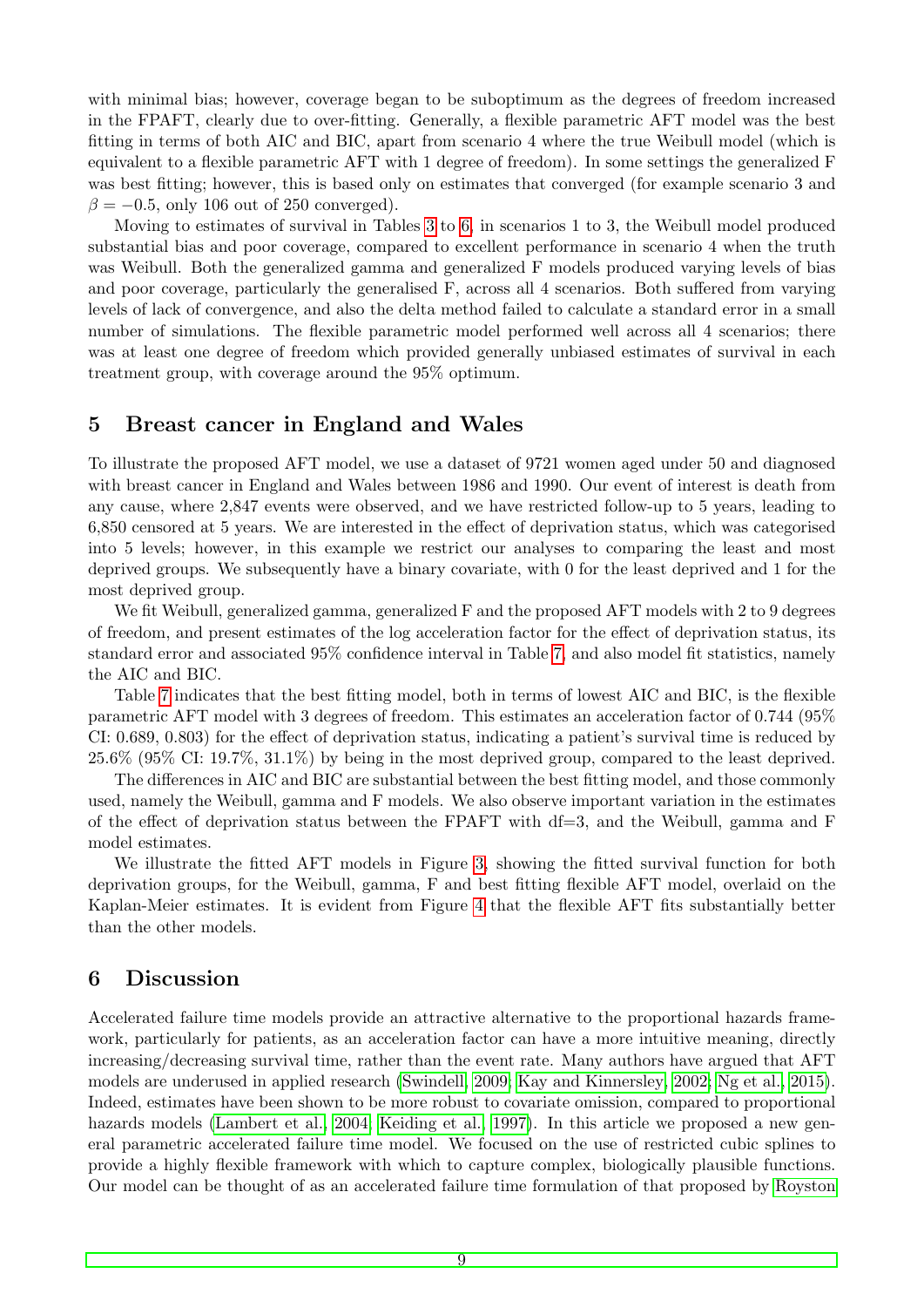<span id="page-9-0"></span>

Figure 3: Fitted survival for each deprivation groups, for Weibull, gamma, and Flexible parametric AFT (df=3) models.

<span id="page-9-1"></span>

Figure 4: Fitted survival function for the best fitting flexible parametric models in the proportional hazards and accelerated failure time metrics.

[and Parmar](#page-11-10) [\(2002\)](#page-11-10). Furthermore, we extended the framework to allow time-dependent acceleration factors.

Accelerated failure time models show considerable promise for causal inference. In particular, the log acceleration factors are collapsible for omitted covariates that are uncorrelated with the exposure of interest, whereas the proportional hazards models are sensitive to such random effects or frailties. Moreover, the proportional hazards model have a difficult causal interpretation (see Equations [\(1\)](#page-2-0)).

We conducted a simulation study to evaluate the performance of the proposed AFT model, indicating excellent performance in a variety of complex, but plausible, settings. In our scenarios, it outperformed the Weibull, generalized gamma and generalized F models, both in terms of minimizing bias in estimates of the acceleration factor and coverage probabilities closer to the optimum 95%. Furthermore, we found that model selection criteria can aid in selecting degrees of freedom, both to select a model with minimal bias, but also a model which capture the baseline to provide reliable estimates of absolute risk such as survival probabilities. The proposed flexible parametric AFT models is also highly computationally efficient.

An accelerated failure time model will be most appropriate when the covariate effects are multiplicative on a time scale. This scale is intuitive for modelling life expectancy, but is more difficult to interpret in terms of competing risks. To describe this difficulty, consider dividing causes of death into two groups, where an exposure affect the causes of death with different acceleration factors. Then survival from all cause will be the product of two survival probabilities which have "ageing" at different rates for the different causes.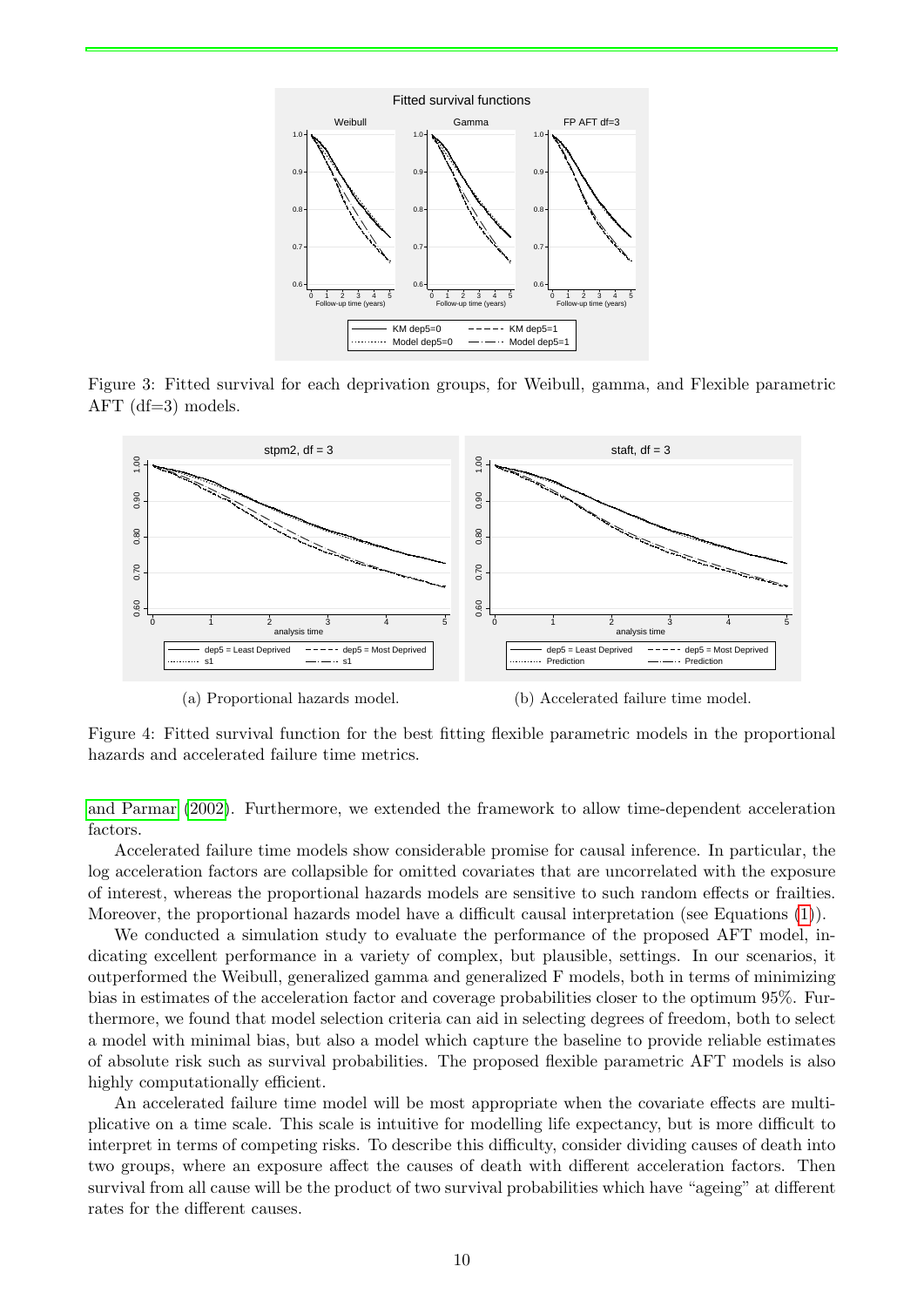In contrast, the proportional hazards models assume that the covariate effects are multiplicative on the hazards scale. This scale is more intuitive for modelling system dynamics and for competing risks, but these models have a difficult causal interpretation and they are less intuitive for the lay person. As a third model class, the additive hazards model are intuitive for effects operating as competing events and have a straightforward causal interpretation, however they are less intuitive for interpreting effects on the same mechanistic pathway.

Extensions to the framework that would be useful include incorporating random effects, to account for clustered structures and unobserved heterogeneity [\(Lambert et al., 2004;](#page-11-3) [Crowther et al., 2014\)](#page-10-13), and the extension to interval censoring, possibly in combination with delayed entry.

We provide user-friendly Stata and R software packages to allow researchers to directly use the proposed model framework. For Stata, the command can be installed by typing ssc install staft. For R, the rstpm2 package on CRAN provides an aft regression function.

### References

- <span id="page-10-10"></span>Aalen, O., Borgan, O., and Gjessing, H. (2008). Survival and Event History Analysis: A Process Point of View. Statistics for Biology and Health. Springer-Verlag.
- <span id="page-10-3"></span>Andersson, T. M.-L., Dickman, P. W., Eloranta, S., Lambe, M., and Lambert, P. C. (2013). Estimating the loss in expectation of life due to cancer using flexible parametric survival models. Statistics in medicine 32, 5286–5300.
- <span id="page-10-0"></span>Collett, D. (2003). Modelling Survival Data in Medical Research. Chapman & Hall.
- <span id="page-10-2"></span>Cox, C. (2008). The generalized f distribution: an umbrella for parametric survival analysis. *Stat Med* 27, 4301–4312.
- <span id="page-10-1"></span>Cox, C., Chu, H., Schneider, M. F., and Munoz, A. (2007). Parametric Survival Analysis and Taxonomy of Hazard Functions for the Generalized Gamma Distribution. Stat Med 26, 4352–4374.
- <span id="page-10-9"></span>Cox, D. R. and Oakes, D. (1984). Analysis of survival data, volume 21. CRC Press.
- <span id="page-10-11"></span>Crowther, M. J. and Lambert, P. C. (2013). Simulating biologically plausible complex survival data. Stat Med 32, 4118–4134.
- <span id="page-10-13"></span>Crowther, M. J., Look, M. P., and Riley, R. D. (2014). Multilevel mixed effects parametric survival models using adaptive gauss-hermite quadrature with application to recurrent events and individual participant data meta-analysis. Stat Med 33, 3844–3858.
- <span id="page-10-7"></span>Durrleman, S. and Simon, R. (1989). Flexible Regression Models with Cubic Splines. Stat Med 8, 551–561.
- <span id="page-10-8"></span>Gould, W., Pitblado, J., and Poi, B. (2010). *Maximum Likelihood Estimation with Stata*. Stata Press, 4th edition edition.
- <span id="page-10-6"></span>Hougaard, P. (1999). Fundamentals of survival data. Biometrics 55, 13–22.
- <span id="page-10-4"></span>Kay, R. and Kinnersley, N. (2002). On the use of the accelerated failure time model as an alternative to the proportional hazards model in the treatment of time to event data: a case study in influenza. Drug information journal 36, 571–579.
- <span id="page-10-12"></span>Keiding, N., Andersen, P. K., and Klein, J. P. (1997). The role of frailty models and accelerated failure time models in describing heterogeneity due to omitted covariates. *Statistics in medicine* 16, 215–224.
- <span id="page-10-5"></span>Komárek, A., Lesaffre, E., and Hilton, J. F. (2005). Accelerated failure time model for arbitrarily censored data with smoothed error distribution. Journal of Computational and Graphical Statistics 14, 726–745.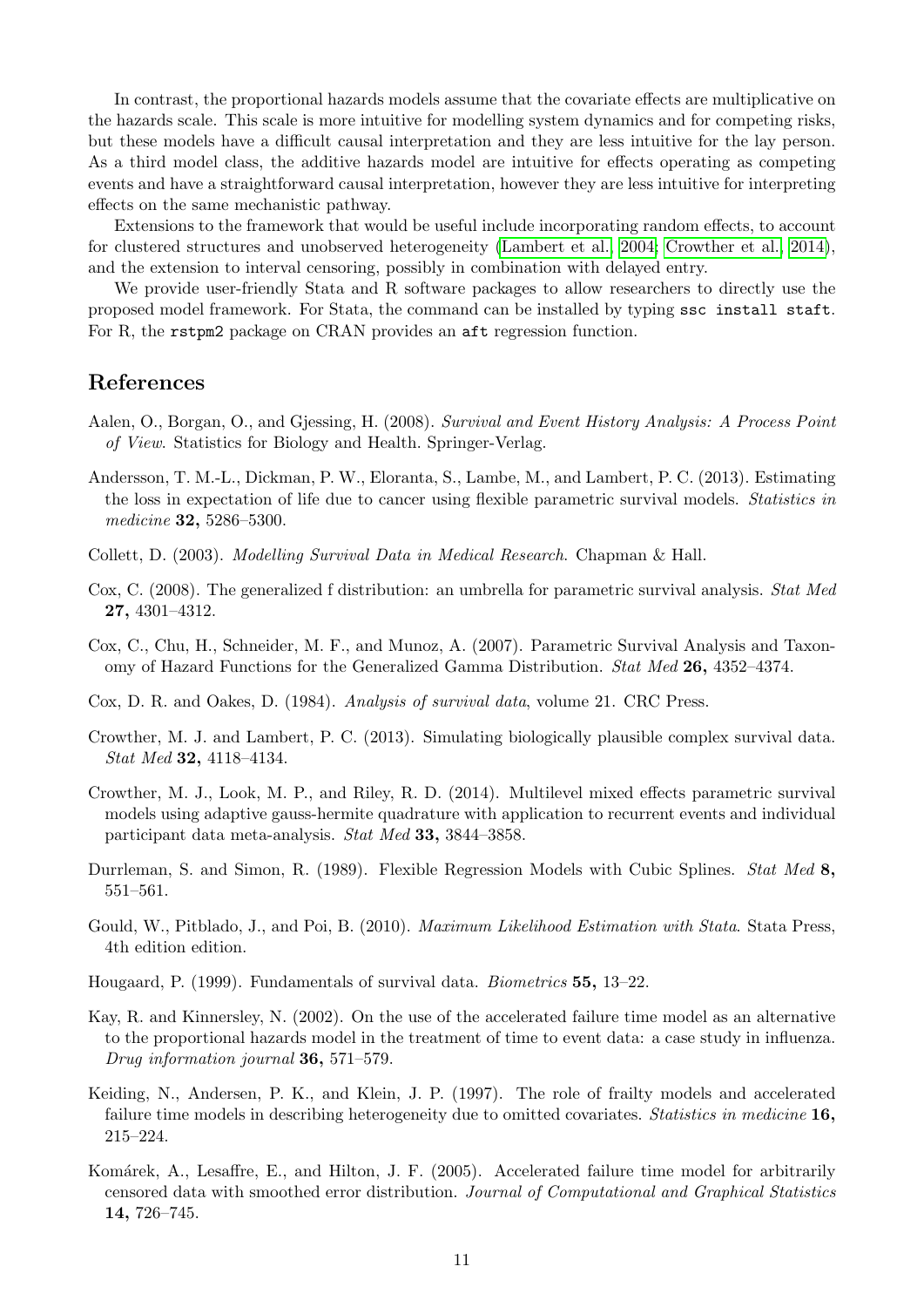- <span id="page-11-3"></span>Lambert, P., Collett, D., Kimber, A., and Johnson, R. (2004). Parametric accelerated failure time models with random effects and an application to kidney transplant survival. Stat Med 23, 3177– 3192.
- <span id="page-11-1"></span>Latimer, N. R. (2013). Survival analysis for economic evaluations alongside clinical trials–extrapolation with patient-level data: inconsistencies, limitations, and a practical guide. Med Decis Making 33, 743–754.
- <span id="page-11-8"></span>Liu, X.-R., Pawitan, Y., and Clements, M. (2016). Parametric and penalized generalized survival models. Statistical Methods in Medical Research page 0962280216664760.
- <span id="page-11-9"></span>Martinussen, T. and Vansteelandt, S. (2013). On collapsibility and confounding bias in Cox and Aalen regression models. Lifetime Data Analysis 19, 279–296.
- <span id="page-11-12"></span>Murtaugh, P., Dickson, E., Van Dam, G. Malincho, M., and Grambsch, P. (1994). Primary biliary cirrhosis: Prediction of short-term survival based on repeated patient visits. Hepatology 20, 126–134.
- <span id="page-11-13"></span>Ng, E. S.-W., Klungel, O. H., Groenwold, R. H., and Staa, T.-P. (2015). Risk patterns in drug safety study using relative times by accelerated failure time models when proportional hazards assumption is questionable: an illustrative case study of cancer risk of patients on glucose-lowering therapies. Pharmaceutical Statistics 14, 382–394.
- <span id="page-11-2"></span>Orbe, J., Ferreira, E., and Núñez-Antón, V. (2002). Comparing proportional hazards and accelerated failure time models for survival analysis. Statistics in medicine 21, 3493–3510.
- <span id="page-11-7"></span>Royston, P. and Lambert, P. C. (2011). Flexible Parametric Survival Analysis Using Stata: Beyond the Cox Model. Stata Press.
- <span id="page-11-10"></span>Royston, P. and Parmar, M. K. B. (2002). Flexible Parametric Proportional Hazards and Proportional Odds Models for Censored Survival Data, with Application to Prognostic Modelling and Estimation of Treatment Effects. Stat Med 21, 2175–2197.
- <span id="page-11-6"></span>Rubio, F. J., Remontet, L., Jewell, N. P., and Belot, A. (2019). On a general structure for hazardbased regression models: An application to population-based cancer research. Statistical methods in medical research 28, 2404–2417.
- <span id="page-11-11"></span>Rutherford, M. J., Crowther, M. J., and Lambert, P. C. (2015). The use of restricted cubic splines to approximate complex hazard functions in the analysis of time-to-event data: a simulation study. J Statist Comput Simulation 85, 777–793.
- <span id="page-11-0"></span>Swindell, W. R. (2009). Accelerated failure time models provide a useful statistical framework for aging research. Exp Gerontol 44, 190–200.
- <span id="page-11-4"></span>Zeng, D. and Lin, D. Y. (2007). Efficient estimation for the accelerated failure time model. *Journal* of the American Statistical Association 102, 1387–1396.
- <span id="page-11-5"></span>Zhang, M. and Davidian, M. (2008). "Smooth" semiparametric regression analysis for arbitrarily censored time-to-event data. Biometrics 64, 567–576.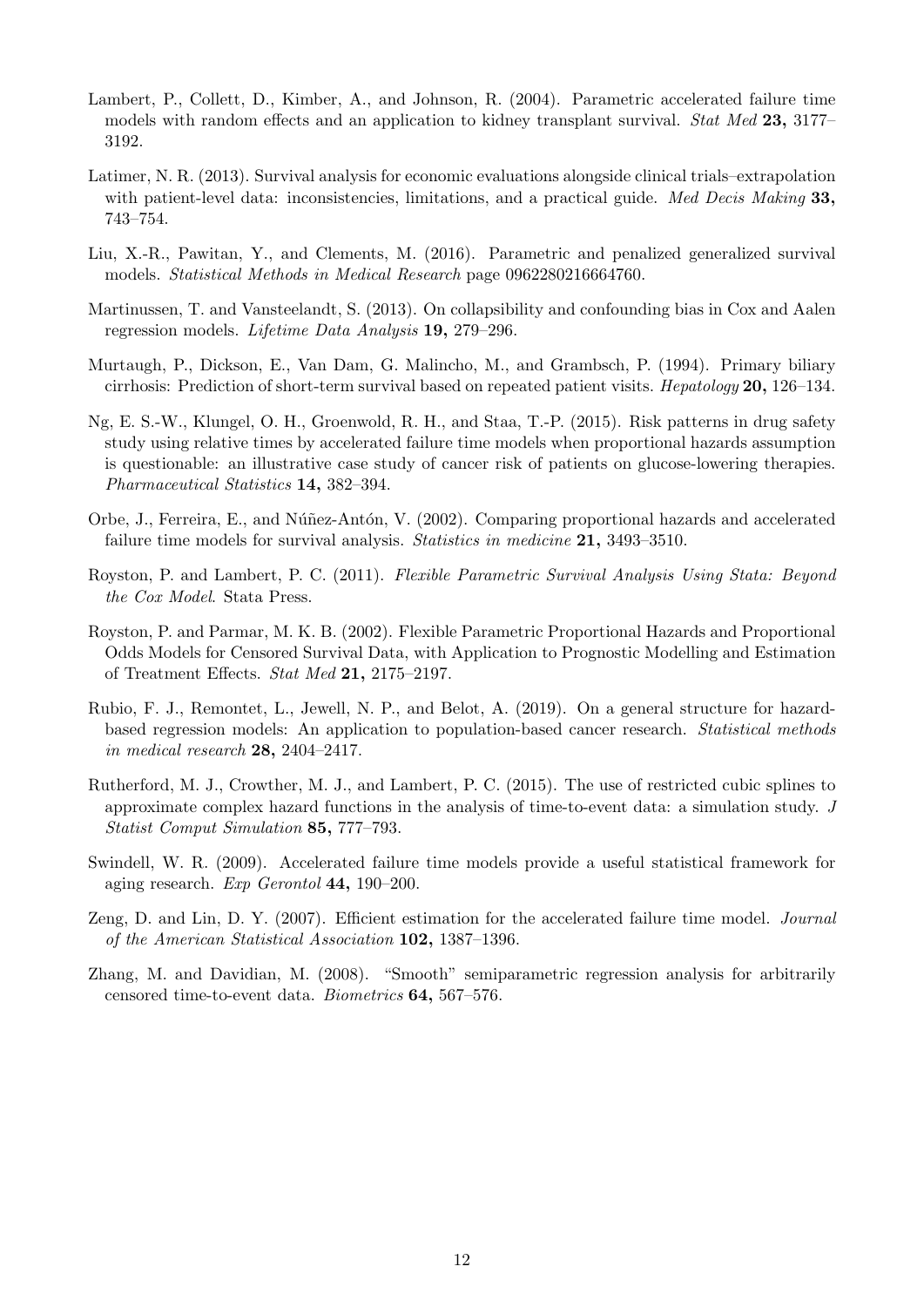<span id="page-12-0"></span>

|            | Conv.<br>#                           |                   |             |                 |                   |                |            |                            |               |                              |            |                                                                                                                                                                                                                                      |                   |                                    |                                                 |              |            |                               |                             |                          |                |            |           |
|------------|--------------------------------------|-------------------|-------------|-----------------|-------------------|----------------|------------|----------------------------|---------------|------------------------------|------------|--------------------------------------------------------------------------------------------------------------------------------------------------------------------------------------------------------------------------------------|-------------------|------------------------------------|-------------------------------------------------|--------------|------------|-------------------------------|-----------------------------|--------------------------|----------------|------------|-----------|
|            | BIC                                  |                   |             |                 |                   |                |            |                            |               |                              | ≘          | 름                                                                                                                                                                                                                                    |                   |                                    |                                                 |              |            |                               |                             |                          |                |            |           |
|            | <b>AIC</b>                           |                   |             |                 |                   |                |            |                            |               |                              |            | $\Box$                                                                                                                                                                                                                               |                   |                                    |                                                 |              |            |                               |                             |                          |                |            | Ξ         |
|            | Scenario 4<br>Cov. AIC               | 96.4              | 89.6        | 51.6            | 95.6              | 0.46           |            | 92.8<br>92.89<br>93.99     |               | 73.6                         | 68.8       | 60.0                                                                                                                                                                                                                                 |                   | $\frac{4}{96.6}$<br>$\frac{6}{28}$ |                                                 |              |            |                               | 0.0<br>9.03<br>9.03<br>9.03 | $\overline{\phantom{0}}$ | 80.8           | 68.4       | 50.8      |
|            | Bias<br>ž.                           |                   |             | $\frac{2}{3}$   |                   | <u>ت</u>       | ≘          | $\frac{1}{1}$              | $\frac{6}{1}$ | 2.6                          | $1.8$      | 2.4                                                                                                                                                                                                                                  |                   |                                    | e a a a e<br>o o a o o                          |              |            | $\overline{0}$ .              | $\overline{0}$ .            | 0.0                      | $\ddot{\circ}$ | $_{0.0}$   | 0.6       |
|            | Bias                                 | $\frac{6}{3}$     |             |                 |                   |                |            |                            |               |                              |            |                                                                                                                                                                                                                                      |                   |                                    |                                                 |              |            |                               |                             |                          |                |            |           |
|            | Conv.<br>$\ddagger$                  | <u>ន្ត្រី</u>     |             | පු              | 250               | 250            | 250        | 250                        | 248           | 250                          | 244        | 236                                                                                                                                                                                                                                  | $\frac{5}{25}$    |                                    | 106                                             | 250          | 250        | 250                           | 250                         | 249                      | 247            | 248        | 242       |
|            | BIC                                  |                   |             |                 |                   |                |            |                            |               |                              |            |                                                                                                                                                                                                                                      | ≘                 |                                    |                                                 |              |            |                               |                             |                          |                |            |           |
|            | AIC                                  |                   | IJ          |                 |                   |                |            |                            |               |                              |            | $\circ$                                                                                                                                                                                                                              | $\Xi$             | $\infty$                           |                                                 |              |            |                               |                             |                          |                |            |           |
| Scenario 3 | Š.                                   | $\overline{70.8}$ | $-10.4$     | 41.2            |                   | $78.0$<br>95.6 |            | 0. 9. 9. 9.<br>9. 9. 9. 9. |               |                              | 90.8       | 85.2                                                                                                                                                                                                                                 | $\overline{96.0}$ |                                    | 0. 9. 9. 9. 9. 9. 9. 9.<br>8. 4. 5. 5. 8. 8. 8. |              |            |                               |                             |                          | 8.0            | 0.06       | 8.0       |
|            | Bias<br>.<br>४९                      |                   |             | $27.4$<br>$6.4$ | 21.4              | 4.8            | 0.6        | $1.3 \n1.6$                |               | $\mathbb{E}$                 | 1.4        | 1.6                                                                                                                                                                                                                                  |                   | -<br>- 1 15 0<br>- 110             |                                                 |              |            | $5, 3, 5, 6$<br>$-7, 8, 2, 6$ |                             | $-6.2$                   | $-4.4$         | $-3.2$     |           |
|            | Bias                                 |                   |             |                 |                   |                |            |                            |               |                              |            |                                                                                                                                                                                                                                      |                   |                                    |                                                 |              |            |                               |                             |                          |                |            |           |
|            | Conv.                                | 250<br>250        |             | 191             | 250               | 250            | 250        | 250                        | 250           | $245$<br>$243$               |            |                                                                                                                                                                                                                                      | $\frac{50}{353}$  |                                    |                                                 | 250          | 250        | 250                           | 250                         | 250                      | 244            | 244        | 236       |
|            | $\ddagger$<br>BIC                    |                   |             |                 |                   |                |            |                            |               |                              |            |                                                                                                                                                                                                                                      |                   |                                    |                                                 |              |            |                               |                             |                          |                |            |           |
|            | AC                                   |                   | ≘           |                 |                   |                |            |                            |               |                              |            | ro                                                                                                                                                                                                                                   | $\Xi$             | $\supseteq$                        |                                                 |              |            |                               |                             |                          |                |            |           |
| Scenario 2 | Ğσ.                                  | $\frac{0}{2}$     | <b>S4.0</b> | 73.6            | $\overline{52.0}$ | $-96.0$        | 9. ц       | 92.0                       | 92.4          | 92.8                         | 90.4       | 86.8                                                                                                                                                                                                                                 | 93.2              | 92.0                               | $\overline{0.0}$                                | 92.0         | 79.6       | 92.4                          | 34.8                        | 71.4                     | 3.2            |            | 83.2      |
|            | Bias<br>×                            |                   | 9.8<br>14.8 | $\frac{1}{2}$   | $15.2$<br>3.8     |                | 4.6        |                            |               | 8 8 9 9 8 9<br>8 9 9 9 9 9 9 |            |                                                                                                                                                                                                                                      |                   |                                    |                                                 |              |            |                               | $-0.6$                      | $_{0.8}$                 | 0.8            | $-0.2$     | $-0.4$    |
|            | Bias                                 |                   |             |                 |                   |                |            |                            |               |                              |            | 99<br>1990 - 1980 - 1980 - 1980 - 1980 - 1980 - 1980 - 1980 - 1980 - 1980 - 1980 - 1980 - 1980 - 1980 - 1980 - 1980<br>1990 - 1980 - 1980 - 1980 - 1980 - 1980 - 1980 - 1980 - 1980 - 1980 - 1980 - 1980 - 1980 - 1980 - 1980 - 1980 |                   |                                    |                                                 |              |            |                               |                             |                          |                |            |           |
|            | Conv.                                | $\frac{50}{250}$  |             | 247             | 250               | 250            | 250        | 250                        | 250           | 246                          | 239        | 227                                                                                                                                                                                                                                  | $\frac{250}{248}$ |                                    | 248                                             | 250          | 250        | 249                           | 250                         | 244                      | 239            | 237        | 226       |
|            | $\#$<br>BIC                          |                   |             |                 |                   |                |            |                            |               |                              |            |                                                                                                                                                                                                                                      |                   |                                    |                                                 |              |            |                               |                             |                          |                |            |           |
|            |                                      |                   |             |                 |                   |                | 3.5        |                            |               |                              |            |                                                                                                                                                                                                                                      |                   |                                    |                                                 |              |            |                               |                             |                          |                |            |           |
| Scenario 1 | Cov. AIC                             | 20.8              | 84.0        | 92.8            | Э4.0              | $-88.4$        | 2.4        | Э4.0                       | 92.4          | э.<br>Г                      | 87.2       | 80.4                                                                                                                                                                                                                                 | 59.6              | 93.2                               | 92.8                                            | 88.0         | 94.0       | 34.8                          | $\overline{4.8}$            | 1.2                      | 89.6           | 84.8       | 78.4      |
|            | % Bias                               | $-16.4$           |             |                 | 2.2               |                | 2.2        |                            |               |                              | 0.8        |                                                                                                                                                                                                                                      | $-11.4$           | $-2.2$                             | $-0.2$                                          | $-5.2$       | 0.2        | 0.8                           | 0.4                         |                          | $-0.6$         | 1.4        | $-2.0$    |
|            | Bias                                 | 0.082             | 0.033       | 0.001           | 0.011             | 0.021          | 0.011      | 0.008                      | 0.005         | 0.004                        | 0.004      | 0.003                                                                                                                                                                                                                                | 0.057             | 0.011                              | 0.001                                           | 0.026        | $-0.001$   | $-0.004$                      | $-0.002$                    | 0.000                    | 0.003          | 0.007      | 0.010     |
| Model      |                                      | Weibull           | Gamma       | GenF            | $FPAFT-df=2$      | FPAFT-df=3     | FPAFT-df=- | FPAFT-df=5                 | $PPAFT-df=0$  | FPAFT-df="                   | FPAFT-df=8 | $FPAFT-df=9$                                                                                                                                                                                                                         | Weibull           | Gamma                              | GenF                                            | $FPAFT-df=2$ | FPAFT-df=3 | $\text{FPAT-df}=\pm$          | FPAFT-df=5                  | FPAFT-df=6               | FPAFT-df=7     | FPAFT-df=8 | PAFT-df=9 |
|            | $\text{True}\ \text{log}(\text{AF})$ |                   |             |                 |                   |                | $\ddot{0}$ |                            |               |                              |            |                                                                                                                                                                                                                                      |                   |                                    |                                                 |              |            | $-5$                          |                             |                          |                |            |           |

Table 2: Simulation results Table 2: Simulation results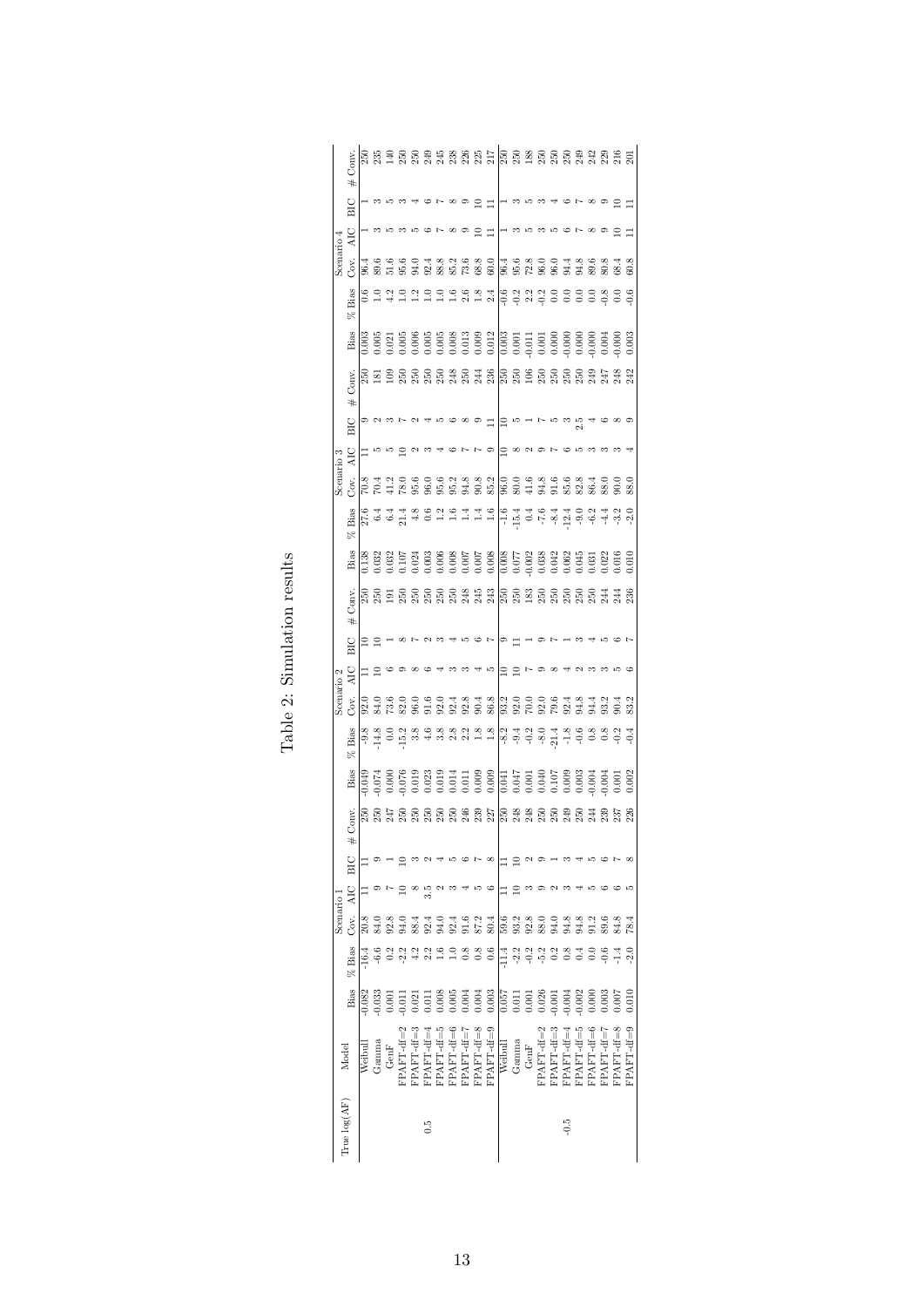|                |                     | Scenario 1  |          |         |           |             | Scenario 2 |          |           | Scenario 3  |          | Scenario 4 |           |                      |          |      |           |
|----------------|---------------------|-------------|----------|---------|-----------|-------------|------------|----------|-----------|-------------|----------|------------|-----------|----------------------|----------|------|-----------|
| Time           | Model               | <b>Bias</b> | $%$ Bias | Cov.    | $#$ Conv. | <b>Bias</b> | $%$ Bias   | Cov.     | $#$ Conv. | <b>Bias</b> | $%$ Bias | Cov.       | $#$ Conv. | Bias                 | $%$ Bias | Cov. | $#$ Conv. |
| 1              | Weibull             | 0.223       | $-9.7$   | 18.4    | 250       | $-0.016$    |            | 95.2     | 250       | 0.140       | $-13.4$  | 34.8       | 250       | $-0.003$             | 0.1      | 95.2 | 250       |
| $\sqrt{2}$     | Weibull             | $-0.149$    | $38.5\,$ | 17.2    | 250       | $-0.131$    | $-20.6$    | 20.4     | 250       | 0.188       | $-36.5$  | 2.8        | 250       | $-0.000$             | 0.0      | 95.2 | 250       |
| 3              | Weibull             | $-0.220$    | $-37.5$  | $2.0\,$ | 250       | $-0.062$    | $-7.1$     | 75.2     | 250       | 0.108       | $-112.6$ | 41.2       | 250       | $\,0.002\,$          | $-0.2$   | 95.2 | 250       |
| $\overline{4}$ | Weibull             | 0.085       | 9.2      | 58.8    | 250       | 0.038       | 3.8        | 83.6     | 250       | $-0.017$    | $-6.3$   | 97.2       | 250       | 0.003                | $-0.5$   | 95.2 | 250       |
| 5              | Weibull             |             | 40.2     | 0.0     |           |             | 11.3       | 38.8     | 250       | $-0.102$    |          | 48.8       |           |                      |          | 95.2 | 250       |
|                |                     | 0.431       |          |         | 250       | 0.121       |            |          |           |             | $-18.9$  |            | 250       | 0.004                | $-1.1$   |      |           |
| 1              | Gamma               | 0.069       | $-3.0$   | 87.6    | 250       | $-0.053$    |            | 81.2     | 250       | 0.011       | $-1.1$   | 91.6       | 238       | $-0.001$             | 0.0      | 95.2 | 250       |
| $\overline{2}$ | Gamma               | $-0.023$    | 5.9      | 94.8    | 250       | $-0.143$    | $-22.5$    | 16.0     | 250       | 0.051       | $-9.9$   | 78.8       | 238       | $-0.001$             | 0.1      | 93.2 | 250       |
| 3              | Gamma               | $-0.139$    | $-23.7$  | 16.4    | 250       | $-0.047$    | $-5.4$     | 82.0     | 250       | 0.020       | $-20.9$  | 90.0       | 238       | $-0.002$             | 0.2      | 92.4 | 250       |
| $\overline{4}$ | Gamma               | 0.059       | 6.4      | 72.8    | 250       | 0.078       | 7.9        | 66.8     | 250       | $-0.024$    | $-8.9$   | 86.8       | 238       | $-0.000$             | 0.0      | 94.0 | 250       |
| 5              | Gamma               | 0.285       | 26.6     | 0.4     | 250       | 0.184       | 17.1       | 12.4     | 250       | 0.004       | 0.7      | 90.8       | 238       | 0.004                | $-1.1$   | 95.6 | 250       |
| 1              | GenF                | 0.013       | $-0.6$   | 94.4    | 244       | 0.002       |            | 74.0     | 191       | 0.015       | $-1.4$   | 29.2       | 85        | $-0.007$             | 0.3      | 69.2 | 190       |
| $\sqrt{2}$     | GenF                | 0.011       | $-2.8$   | 94.8    | 247       | $-0.017$    | $-2.7$     | 74.4     | 193       | 0.050       | $-9.7$   | 32.0       | 104       | 0.008                | $-0.5$   | 70.8 | 196       |
| 3              | GenF                | $-0.034$    | $-5.8$   | 86.4    | 247       | $-0.001$    | $-0.1$     | 74.0     | 193       | 0.035       | $-36.5$  | 60.0       | 181       | 0.016                | $-1.6$   | 70.8 | 199       |
| $\overline{4}$ | GenF                | 0.029       | 3.1      | 86.8    | 247       | 0.030       | 3.0        | 68.4     | 193       | 0.037       | 13.7     | 65.2       | 226       | 0.024                | $-3.8$   | 71.6 | 213       |
| 5              | GenF                | 0.106       | 9.9      | 46.4    | 247       | 0.046       | 4.3        | 65.2     | 193       | 0.036       | 6.7      | 65.2       | 232       | 0.011                | $-3.0$   | 72.8 | 216       |
| 1              | $FPAFT-df=2$        | $-0.052$    | 2.3      | 84.4    | 250       | $-0.057$    |            | 76.4     | 250       | 0.065       | $-6.2$   | 78.4       | 250       | $-0.325$             | 14.1     | 14.8 | 250       |
| $\sqrt{2}$     | $FPAFT-df=2$        | $-0.044$    | 11.4     | 94.0    | 250       | $-0.124$    | $-19.5$    | $25.6\,$ | 250       | 0.152       | $-29.5$  | 18.8       | 250       | $-0.307$             | 20.9     | 3.6  | 250       |
| 3              | $FPAFT-df=2$        | $-0.190$    | $-32.4$  | 2.4     | 250       | $-0.021$    | $-2.4$     | 89.2     | 250       | 0.110       | $-114.7$ | 40.0       | 250       | $-0.300$             | 30.5     | 0.8  | 250       |
| $\overline{4}$ | $FPAFT-df=2$        | $-0.025$    | $-2.7$   | 80.0    | 250       | 0.105       | 10.6       | 51.2     | 250       | 0.016       | 5.9      | 96.4       | 250       | $-0.296$             | 46.3     | 0.0  | 250       |
| 5              | $FPAFT-df=2$        | 0.190       | 17.7     | 17.2    | 250       | 0.209       | 19.4       | 4.8      | 250       | $-0.045$    | $-8.3$   | 88.4       | 250       | $-0.293$             | 78.9     | 0.0  | 250       |
| 1              | FPAFT-df=3          | $-0.179$    | 7.8      | 59.2    | 250       | $-0.000$    |            | 98.0     | 250       | 0.046       | $-4.4$   | 88.4       | 250       | $-0.322$             | 14.0     | 20.8 | 250       |
| $\sqrt{2}$     | $FPAFT-df=3$        | $-0.058$    | 15.0     | 78.0    | 250       | $-0.104$    | $-16.3$    | 39.6     | 250       | 0.076       | $-14.8$  | 69.6       | 250       | $-0.306$             | 20.8     | 4.4  | 250       |
| 3              | $FPAFT-df=3$        | $-0.115$    | $-19.6$  | 27.6    | 250       | $-0.050$    | $-5.7$     | 79.6     | 250       | 0.082       | $-85.5$  | 61.6       | 250       | $-0.301$             | 30.6     | 5.6  | 250       |
| $\overline{4}$ | FPAFT-df=3          | $-0.094$    | $-10.2$  | 44.8    | 250       | 0.035       | 3.5        | 85.2     | 250       | 0.051       | 18.9     | 78.4       | 250       | $-0.298$             | 46.6     | 0.0  | 250       |
| 5              | FPAFT-df=3          | $-0.045$    | $-4.2$   | 78.0    | 250       | 0.105       | 9.8        | 52.8     | 250       | 0.047       | 8.7      | 83.2       | 250       | $-0.294$             | 79.2     | 0.0  | 250       |
| 1              | FPAFT-df=4          | $-0.105$    | 4.6      | 80.8    | 250       | 0.001       |            | 93.2     | 250       | 0.062       | $-5.9$   | 75.2       | 250       | $-0.319$             | 13.9     | 24.0 | 250       |
| $\overline{2}$ | FPAFT-df=4          | $-0.106$    | 27.4     | 59.2    | 250       | $-0.036$    |            | 90.4     | 250       | 0.075       | $-14.6$  | 74.4       | 250       |                      | 20.9     | 6.4  | 250       |
| 3              | FPAFT-df=4          | $-0.088$    | $-15.0$  | 49.2    | 250       | $-0.032$    | $-5.7$     |          | 250       |             |          | 69.6       | 250       | $-0.308$<br>$-0.302$ |          |      | 250       |
|                |                     |             |          |         |           |             | $-3.7$     | 87.2     |           | 0.073       | $-76.1$  |            |           |                      | 30.7     | 6.0  |           |
| $\overline{4}$ | FPAFT-df=4          | $-0.087$    | $-9.4$   | 50.8    | 250       | $-0.004$    | $-0.4$     | 91.2     | 250       | 0.051       | 18.9     | 78.8       | 250       | $-0.297$             | 46.5     | 0.8  | 250       |
| 5              | FPAFT-df=4          | $-0.079$    | $-7.4$   | 68.4    | 250       | 0.017       | 1.6        | 90.8     | 250       | 0.060       | 11.1     | 78.4       | 250       | $-0.294$             | 79.2     | 0.0  | 250       |
| 1              | $FPAFT-df=5$        | $-0.122$    | 5.3      | 80.0    | 250       | $-0.011$    |            | 93.2     | 250       | 0.062       | $-5.9$   | 76.4       | 250       | $-0.318$             | 13.8     | 24.4 | 250       |
| $\overline{2}$ | FPAFT-df=5          | $-0.106$    | 27.4     | 59.6    | 250       | $-0.025$    | $-3.9$     | 93.6     | 250       | 0.075       | $-14.6$  | 72.8       | 250       | $-0.309$             | 21.0     | 9.2  | 250       |
| 3              | FPAFT-df=5          | $-0.082$    | $-14.0$  | 53.6    | 250       | $-0.025$    | $-2.9$     | 92.0     | 250       | 0.073       | $-76.1$  | 75.2       | 250       | $-0.299$             | 30.4     | 7.2  | 250       |
| $\overline{4}$ | FPAFT-df=5          | $-0.080$    | $-8.7$   | 56.0    | 250       | $-0.007$    | $-0.7$     | 91.2     | 250       | 0.051       | 18.9     | 80.4       | 250       | $-0.298$             | 46.6     | 1.6  | 250       |
| 5              | FPAFT-df=5          | $-0.088$    | $-8.2$   | 65.2    | 250       | 0.005       | 0.5        | 92.0     | 250       | 0.058       | 10.7     | 79.6       | 250       | $-0.294$             | 79.2     | 0.4  | 250       |
| $\mathbf{1}$   | FPAFT-df=6          | $-0.118$    | 5.1      | 81.2    | 250       | $-0.022$    |            | 90.4     | 250       | 0.063       | $-6.0$   | 76.8       | 250       | $-0.318$             | 13.8     | 24.8 | 250       |
| $\overline{2}$ | FPAFT-df=6          | $-0.099$    | 25.6     | 63.6    | 250       | $-0.018$    | $-2.8$     | 94.4     | 250       | 0.072       | $-14.0$  | 74.0       | 250       | $-0.308$             | 20.9     | 8.4  | 250       |
| 3              | FPAFT-df=6          | $-0.080$    | $-13.6$  | 55.2    | 250       | $-0.019$    | $-2.2$     | 92.8     | 250       | 0.076       | $-79.2$  | 72.0       | 250       | $-0.299$             | 30.4     | 9.2  | 250       |
| $\overline{4}$ | FPAFT-df=6          | $-0.076$    | $-8.3$   | 57.2    | 250       | $-0.008$    | $-0.8$     | 92.8     | 250       | 0.052       | 19.3     | 80.0       | 250       | $-0.297$             | 46.5     | 1.6  | 250       |
| 5              | FPAFT-df=6          | $-0.090$    | $-8.4$   | 65.2    | 250       | $-0.004$    | $-0.4$     | 93.2     | 250       | 0.056       | 10.4     | 79.6       | 250       | $-0.294$             | 79.2     | 0.0  | 250       |
| 1              | FPAFT-df=7          | $-0.119$    | 5.2      | 80.4    | 249       | $-0.023$    |            | 90.4     | 250       | 0.062       | $-5.9$   | 77.2       | 250       | $-0.318$             | 13.8     | 24.4 | 250       |
| $\overline{2}$ | $FPAFT-df=7$        | $-0.096$    | 24.8     | 65.2    | 249       | $-0.015$    | $-2.4$     | 94.4     | 250       | 0.072       | $-14.0$  | 74.4       | 250       | $-0.303$             | 20.6     | 13.2 | 250       |
| 3              | $FPAFT-df=7 -0.081$ |             | $-13.8$  | 54.0    | 249       | $-0.014$    | $-1.6$     | 94.8     | 250       | 0.078       | $-81.3$  | 69.6       | 250       | $-0.298$             | 30.3     | 10.0 | 250       |
| $\overline{4}$ | $FPAFT-df=7$        | $-0.071$    | $-7.7$   | 62.4    | 249       | $-0.007$    | $-0.7$     | 94.0     | 250       | 0.054       | 20.0     | 80.8       | 250       | $-0.295$             | 46.2     | 3.2  | 250       |
| 5              | FPAFT-df=7          | $-0.089$    | $-8.3$   | 64.0    | 249       | $-0.006$    | $-0.6$     | 93.2     | 250       | 0.056       | 10.4     | 81.2       | 250       | $-0.294$             | 79.2     | 1.2  | 250       |
| 1              | $FPAFT-df=8$        | $-0.117$    | 5.1      | 80.8    | 249       | $-0.020$    |            | 92.8     | 250       | 0.063       | $-6.0$   | 77.2       | 250       | $-0.317$             | 13.8     | 27.2 | 250       |
| $\overline{2}$ | FPAFT-df=8          | $-0.097$    | 25.0     | 66.4    | 249       | $-0.014$    | $-2.2$     | 94.0     | 250       | 0.073       | $-14.2$  | 73.2       | 250       | $-0.306$             | 20.8     | 10.0 | 250       |
| 3              | FPAFT-df=8          | $-0.081$    | $-13.8$  | 54.8    | 249       | $-0.012$    | $-1.4$     | 94.0     | 250       | 0.078       | $-81.3$  | 69.6       | 250       | $-0.298$             | 30.3     | 10.4 | 250       |
| $\overline{4}$ | FPAFT-df=8          | $-0.069$    | $-7.5$   | 63.2    | 249       | $-0.007$    | $-0.7$     | 93.6     | 250       | 0.056       | 20.8     | 78.4       | 250       | $-0.295$             | 46.2     | 2.8  | 250       |
| 5              | FPAFT-df=8          | $-0.089$    | $-8.3$   | 66.4    | 249       | $-0.009$    | $-0.8$     | 92.0     | 250       | 0.055       | 10.2     | 81.2       | 250       | $-0.294$             | 79.2     | 0.8  | 250       |
| 1              | FPAFT-df=9          | $-0.117$    | 5.1      | 79.2    | 250       | $-0.019$    |            | 90.4     | 250       | 0.063       | $-6.0$   | 77.2       | 250       | $-0.315$             | 13.7     | 28.0 | 250       |
| $\overline{2}$ |                     |             |          |         |           |             |            |          |           |             |          |            |           |                      |          |      | 250       |
|                | FPAFT-df=9          | $-0.098$    | 25.3     | 66.0    | 250       | $-0.015$    | $-2.4$     | 93.6     | 250       | 0.075       | $-14.6$  | 73.2       | 250       | $-0.304$             | 20.7     | 9.6  |           |
| 3              | FPAFT-df=9          | $-0.083$    | $-14.2$  | 54.0    | 250       | $-0.010$    | $-1.1$     | 94.4     | 250       | 0.077       | $-80.3$  | 70.8       | 250       | $-0.300$             | 30.5     | 7.2  | 250       |
| $\overline{4}$ | FPAFT-df=9          | $-0.068$    | $-7.4$   | 64.8    | 250       | $-0.007$    | $-0.7$     | 93.6     | 250       | 0.057       | 21.2     | 77.6       | 250       | $-0.297$             | 46.5     | 1.6  | 250       |
| $\overline{5}$ | FPAFT-df=9          | $-0.089$    | $-8.3$   | 64.8    | 250       | $-0.010$    | $-0.9$     | 92.4     | 250       | 0.055       | 10.2     | 81.6       | 250       | $-0.293$             | 78.9     | 0.8  | 250       |

<span id="page-13-0"></span>Table 3: Bias, percentage bias and coverage of estimates of log(-log(S(t))) when X=0 and  $\beta = .5$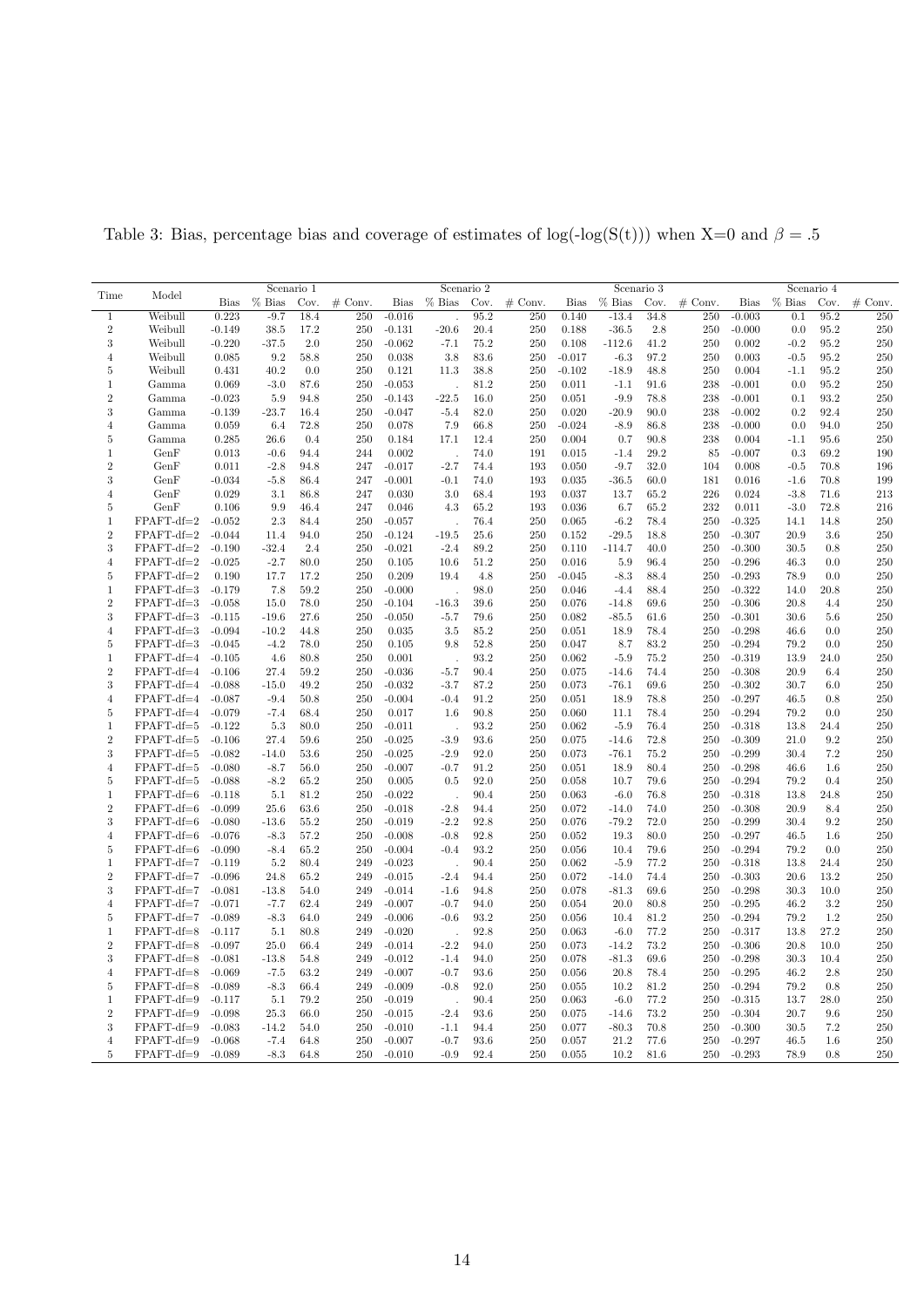|                     |                     | Scenario 1           |          |              |           |             | Scenario 2 |                   | Scenario 3 |                |          |              | Scenario 4 |          |              |              |            |
|---------------------|---------------------|----------------------|----------|--------------|-----------|-------------|------------|-------------------|------------|----------------|----------|--------------|------------|----------|--------------|--------------|------------|
| Time                | Model               | <b>Bias</b>          | $%$ Bias | Cov.         | $#$ Conv. | <b>Bias</b> | $%$ Bias   | Cov.              | $#$ Conv.  | <b>Bias</b>    | $%$ Bias | Cov.         | $#$ Conv.  | Bias     | $%$ Bias     | Cov.         | $#$ Conv.  |
| 1                   | Weibull             | 0.610                | $-16.9$  | 0.0          | 250       | 0.132       | $-27.1$    | $\overline{24.0}$ | 250        | $-0.050$       | 3.6      | 88.8         | 250        | $-0.008$ | 0.3          | 96.8         | 250        |
| $\sqrt{2}$          | Weibull             | 0.306                | $-17.3$  | 0.0          | 250       | $-0.026$    | $-13.5$    | 92.4              | 250        | 0.050          | $-5.5$   | 87.2         | 250        | $-0.005$ | 0.2          | 96.8         | 250        |
| 3                   | Weibull             | 0.082                | $-12.7$  | 64.8         | 250       | $-0.091$    | $-16.2$    | $51.6\,$          | 250        | 0.076          | $-12.7$  | 74.8         | 250        | $-0.003$ | $0.2\,$      | 97.2         | 250        |
| $\overline{4}$      | Weibull             | $-0.043$             | $-36.1$  | 88.4         | 250       | $-0.076$    | $-9.9$     | 68.8              | 250        | 0.050          | $-15.1$  | 87.2         | 250        | $-0.002$ | 0.2          | 97.2         | 250        |
| 5                   | Weibull             | $-0.032$             | $-5.3$   | 92.0         | 250       | $-0.022$    | $-2.5$     | 94.0              | 250        | $-0.011$       | 13.3     | 96.0         | 250        | $-0.001$ | 0.1          | 96.8         | 250        |
| 1                   | Gamma               | $-0.121$             | 3.3      | 84.4         | 250       | 0.110       | $-22.5$    | 37.2              | 250        | $-0.034$       | 2.4      | 89.6         | 238        | $-0.007$ | 0.2          | 96.8         | 250        |
| $\overline{2}$      | Gamma               | 0.186                | $-10.5$  | 31.2         | 250       | $-0.038$    | $-19.8$    | 88.0              | 250        | 0.013          | $-1.4$   | 92.4         | 238        | $-0.002$ | 0.1          | 97.2         | 250        |
| 3                   | Gamma               | 0.092                | $-14.2$  | 61.2         | 250       | $-0.087$    | $-15.4$    | 55.2              | 250        | 0.035          | $-5.9$   | 86.0         | 238        | $-0.002$ | 0.1          | 96.4         | 250        |
| $\overline{4}$      | Gamma               | $-0.036$             | $-30.2$  | 89.2         | 250       | $-0.053$    | $-6.9$     | 80.8              | 250        | 0.029          | $-8.8$   | 89.6         | 238        | $-0.002$ | 0.2          | 96.8         | 250        |
| 5                   | Gamma               | $-0.075$             | $-12.4$  | 67.6         | 250       | 0.018       | 2.1        | 94.0              | 250        | 0.001          | $-1.2$   | 92.0         | 238        | $-0.001$ | 0.1          | 97.2         | 250        |
| 1                   | GenF                | 0.056                | $-1.5$   | 91.6         | 243       | 0.037       | $-7.6$     | 67.2              | 183        | $-0.035$       | 2.5      | 24.4         | 67         | $-0.036$ | 1.2          | 70.8         | 187        |
| $\sqrt{2}$          | GenF                | $-0.012$             | 0.7      | 93.2         | 245       | 0.001       | 0.5        | 75.2              | 193        | 0.013          | $-1.4$   | 30.0         | 89         | $-0.021$ | 1.0          | 72.0         | 191        |
| 3                   | GenF                | $-0.005$             | 0.8      | 92.8         | 247       | $-0.014$    | $-2.5$     | 72.4              | 193        | 0.038          | $-6.4$   | 36.4         | 101        | $-0.013$ | 0.8          | 72.0         | 194        |
| $\overline{4}$      | GenF                | 0.009                | 7.6      | 96.8         | 247       | $-0.017$    | $-2.2$     | 70.0              | 193        | 0.033          | $-10.0$  | 39.2         | 107        | $-0.006$ | 0.5          | 72.8         | 195        |
| 5                   | GenF                | $-0.037$             | $-6.1$   | 85.2         | 247       | $-0.000$    | 0.0        | 72.8              | 193        | 0.003          | $-3.6$   | 64.8         | 176        | 0.001    | $-0.1$       | 75.2         | 200        |
| 1                   | $FPAFT-df=2$        | $-0.431$             | 11.9     | 43.6         | 250       | 0.093       | $-19.1$    | 52.0              | 250        | $-0.099$       | 7.1      | 68.0         | 250        | $-0.348$ | 12.0         | 27.6         | 250        |
| $\sqrt{2}$          | $FPAFT-df=2$        | 0.048                | $-2.7$   | 80.0         | 250       | $-0.031$    | $-16.1$    | 90.0              | 250        | 0.003          | $-0.3$   | 96.8         | 250        | $-0.326$ | 15.7         | 16.0         | 250        |
| 3                   | $FPAFT-df=2$        | 0.018                | $-2.8$   | 92.0         | 250       | $-0.067$    | $-11.9$    | 70.8              | 250        | 0.050          | $-8.4$   | 88.0         | 250        | $-0.315$ | 19.9         | 14.0         | 250        |
| $\overline{4}$      | $FPAFT-df=2$        | $-0.109$             | $-91.5$  | 44.0         | 250       | $-0.027$    | $-3.5$     | 91.6              | 250        |                | $-14.2$  | 88.4         | 250        | $-0.309$ | 24.9         | 10.8         | 250        |
| 5                   | $FPAFT-df=2$        | $-0.168$             | $-27.7$  | 12.8         | 250       | 0.047       | 5.4        | 82.8              | 250        | 0.047<br>0.007 | $-8.4$   | 98.0         | 250        | $-0.305$ | 31.4         | 8.8          | 250        |
|                     | $FPAFT-df=3$        | $-0.191$             | 5.3      | 84.0         | 250       | 0.050       |            | 84.4              | 250        | 0.036          | $-2.6$   | 94.4         | 250        |          | 12.0         | 36.4         | 250        |
| 1<br>$\sqrt{2}$     |                     |                      |          |              |           |             | $-10.2$    |                   |            |                |          |              |            | $-0.348$ |              |              | 250        |
|                     | $FPAFT-df=3$        | $-0.230$             | 13.0     | 25.6         | 250       | $-0.053$    | $-27.6$    | 79.6              | 250        | 0.031          | $-3.4$   | 95.6         | 250        | $-0.325$ | 15.7         | 20.4         |            |
| 3                   | $FPAFT-df=3$        | $-0.149$<br>$-0.100$ | 23.1     | 41.2<br>51.2 | 250       | $-0.113$    | $-20.1$    | 30.4<br>40.8      | 250<br>250 | 0.048<br>0.061 | $-8.0$   | 87.2<br>80.0 | 250        | $-0.317$ | 20.0<br>25.2 | 13.6<br>13.2 | 250<br>250 |
| $\overline{4}$      | $FPAFT-df=3$        |                      | $-84.0$  |              | 250       | $-0.105$    | $-13.7$    |                   |            |                | $-18.5$  |              | 250        | $-0.312$ |              |              |            |
| 5                   | FPAFT-df=3          | $-0.149$             | $-24.6$  | 8.8          | 250       | $-0.059$    | $-6.7$     | 74.8              | 250        | 0.056          | $-67.5$  | 83.2         | 250        | $-0.306$ | 31.5         | 13.2         | 250        |
| 1                   | FPAFT-df=4          | $-0.135$             | 3.7      | 88.8         | 250       | $-0.058$    | 11.9       | 80.0              | 250        | 0.054          | $-3.9$   | 87.2         | 250        | $-0.343$ | 11.8         | 38.0         | 250        |
| $\overline{2}$<br>3 | FPAFT-df=4          | $-0.145$             | 8.2      | 62.8         | 250       | $-0.018$    | $-9.4$     | 89.6<br>80.0      | 250        | 0.064          | $-7.0$   | 75.2<br>69.2 | 250        | $-0.321$ | 15.5         | 18.8         | 250<br>250 |
|                     | FPAFT-df=4          | $-0.152$             | 23.5     | 34.4         | 250       | $-0.045$    | $-8.0$     |                   | 250        | 0.071          | $-11.9$  |              | 250        | $-0.316$ | 19.9         | 14.8         |            |
| $\overline{4}$      | FPAFT-df=4          | $-0.093$             | $-78.1$  | 60.0         | 250       | $-0.055$    | $-7.2$     | 69.2              | 250        | 0.075          | $-22.7$  | 71.6         | 250        | $-0.313$ | 25.3         | 14.4         | 250        |
| 5                   | $FPAFT-df=4$        | $-0.108$             | $-17.8$  | 29.6         | 250       | $-0.042$    | $-4.8$     | 76.4              | 250        | 0.071          | $-85.6$  | 79.6         | 250        | $-0.307$ | 31.6         | 13.2         | 250        |
| 1<br>$\overline{2}$ | $FPAFT-df=5$        | $-0.140$             | 3.9      | 90.0         | 250       | $-0.050$    | 10.2       | 82.8              | 250        | 0.055          | $-4.0$   | 86.0         | 250        | $-0.342$ | 11.8         | 43.6         | 250        |
|                     | FPAFT-df=5          | $-0.141$             | 8.0      | 64.0         | 250       | $-0.023$    | $-12.0$    | 88.4              | 250        | 0.059          | $-6.5$   | 80.8         | 250        | $-0.322$ | 15.5         | 22.8         | 250        |
| 3                   | FPAFT-df=5          | $-0.124$             | 19.2     | 48.8         | 250       | $-0.033$    | $-5.9$     | 85.6              | 250        | 0.066          | $-11.1$  | 71.6         | 250        | $-0.320$ | 20.2         | 18.0         | 250        |
| $\overline{4}$      | FPAFT-df=5          | $-0.102$             | $-85.6$  | 55.6         | 250       | $-0.043$    | $-5.6$     | 79.6              | 250        | 0.072          | $-21.8$  | 72.0         | 250        | $-0.315$ | 25.4         | 13.2         | 250        |
| 5                   | FPAFT-df=5          | $-0.096$             | $-15.9$  | 45.2         | 250       | $-0.034$    | $-3.9$     | 82.4              | 250        | 0.068          | $-81.9$  | 80.8         | 250        | $-0.306$ | 31.5         | 15.2         | 250        |
| $\mathbf{1}$        | FPAFT-df=6          | $-0.131$             | 3.6      | 90.4         | 250       | $-0.030$    | 6.1        | 88.8              | 250        | 0.052          | $-3.7$   | 87.2         | 250        | $-0.344$ | 11.9         | 43.2         | 250        |
| $\overline{2}$      | $FPAFT-df=6$        | $-0.133$             | 7.5      | 70.4         | 250       | $-0.029$    | $-15.1$    | 86.4              | 250        | 0.060          | $-6.6$   | 81.6         | 250        | $-0.328$ | 15.8         | 22.8         | 250        |
| 3                   | FPAFT-df=6          | $-0.116$             | 18.0     | 58.8         | 250       | $-0.025$    | $-4.4$     | 86.8              | 250        | 0.063          | $-10.6$  | 79.2         | 250        | $-0.324$ | 20.5         | 17.6         | 250        |
| $\overline{4}$      | FPAFT-df=6          | $-0.105$             | $-88.2$  | 54.8         | 250       | $-0.031$    | $-4.1$     | 85.2              | 250        | 0.070          | $-21.2$  | 73.6         | 250        | $-0.316$ | 25.5         | 12.8         | 250        |
| 5                   | $FPAFT-df=6$        | $-0.091$             | $-15.0$  | 48.8         | 250       | $-0.025$    | $-2.8$     | 86.4              | 250        | 0.068          | $-81.9$  | 78.4         | 250        | $-0.311$ | 32.0         | 14.0         | 250        |
| 1<br>$\overline{2}$ | $FPAFT-df=7$        | $-0.130$             | 3.6      | 89.6         | 249       | $-0.027$    | 5.5        | 88.0              | 250        | 0.052          | $-3.7$   | 87.6         | 250        | $-0.344$ | 11.9         | 43.6         | 250        |
|                     | $FPAFT-df=7$        | $-0.126$             | 7.1      | 69.2         | 249       | $-0.031$    | $-16.1$    | 86.4              | 250        | 0.060          | $-6.6$   | 80.8         | 250        | $-0.332$ | 16.0         | 24.8         | 250        |
| 3                   | $FPAFT-df=7 -0.113$ |                      | 17.5     | 58.8         | 249       | $-0.020$    | $-3.6$     | 87.2              | 250        | 0.065          | $-10.9$  | 73.6         | 250        | $-0.324$ | 20.5         | 18.4         | 250        |
| $\overline{4}$      | $FPAFT-df=7$        | $-0.103$             | $-86.5$  | 51.2         | 249       | $-0.023$    | $-3.0$     | 86.4              | 250        | 0.070          | $-21.2$  | 73.6         | 250        | $-0.317$ | 25.6         | 16.0         | 250        |
| 5                   | $FPAFT-df=7$        | $-0.087$             | $-14.4$  | 50.8         | 249       | $-0.018$    | $-2.1$     | 86.4              | 250        | 0.070          | $-84.3$  | 76.8         | 250        | $-0.312$ | 32.1         | 16.8         | 250        |
| 1                   | $FPAFT-df=8$        | $-0.132$             | 3.6      | 89.6         | 249       | $-0.028$    | 5.7        | 86.0              | 250        | 0.052          | $-3.7$   | 87.6         | 250        | $-0.340$ | 11.7         | 44.4         | 250        |
| $\overline{2}$      | FPAFT-df=8          | $-0.124$             | 7.0      | 72.4         | 249       | $-0.031$    | $-16.1$    | 81.6              | 250        | 0.059          | $-6.5$   | 80.4         | 250        | $-0.325$ | 15.7         | 29.6         | 250        |
| 3                   | FPAFT-df=8          | $-0.112$             | 17.3     | 63.2         | 249       | $-0.021$    | $-3.7$     | 84.0              | 250        | 0.065          | $-10.9$  | 74.0         | 250        | $-0.322$ | 20.3         | 17.6         | 250        |
| $\overline{4}$      | FPAFT-df=8          | $-0.102$             | $-85.6$  | 53.2         | 249       | $-0.021$    | $-2.7$     | 84.4              | 250        | 0.068          | $-20.6$  | 74.0         | 250        | $-0.313$ | 25.3         | 16.0         | 250        |
| 5                   | FPAFT-df=8          | $-0.088$             | $-14.5$  | 51.2         | 249       | $-0.016$    | $-1.8$     | 85.6              | 250        | 0.070          | $-84.3$  | 74.8         | 250        | $-0.308$ | 31.7         | 18.8         | 250        |
| 1                   | FPAFT-df=9          | $-0.133$             | 3.7      | 92.0         | 250       | $-0.025$    | 5.1        | 84.0              | 250        | 0.051          | $-3.7$   | 86.4         | 250        | $-0.342$ | 11.8         | 46.0         | 250        |
| $\overline{2}$      | FPAFT-df=9          | $-0.121$             | 6.8      | 72.8         | 250       | $-0.028$    | $-14.6$    | 81.2              | 250        | 0.059          | $-6.5$   | 80.4         | 250        | $-0.328$ | 15.8         | 26.8         | 250        |
| 3                   | FPAFT-df=9          | $-0.111$             | 17.2     | 59.6         | 250       | $-0.020$    | $-3.6$     | 82.8              | 250        | 0.065          | $-10.9$  | 74.8         | 250        | $-0.322$ | 20.3         | 16.8         | 250        |
| $\overline{4}$      | FPAFT-df=9          | $-0.100$             | $-84.0$  | 53.2         | 250       | $-0.018$    | $-2.4$     | 85.6              | 250        | 0.067          | $-20.3$  | 71.2         | 250        | $-0.315$ | 25.4         | 14.8         | 250        |
| $\overline{5}$      | $FPAFT-df=9$        | $-0.088$             | $-14.5$  | 51.6         | 250       | $-0.013$    | $-1.5$     | 86.8              | 250        | 0.069          | $-83.1$  | 73.2         | 250        | $-0.310$ | 31.9         | 13.2         | 250        |

Table 4: Bias, percentage bias and coverage of estimates of log(-log(S(t))) when X=1 and  $\beta = .5$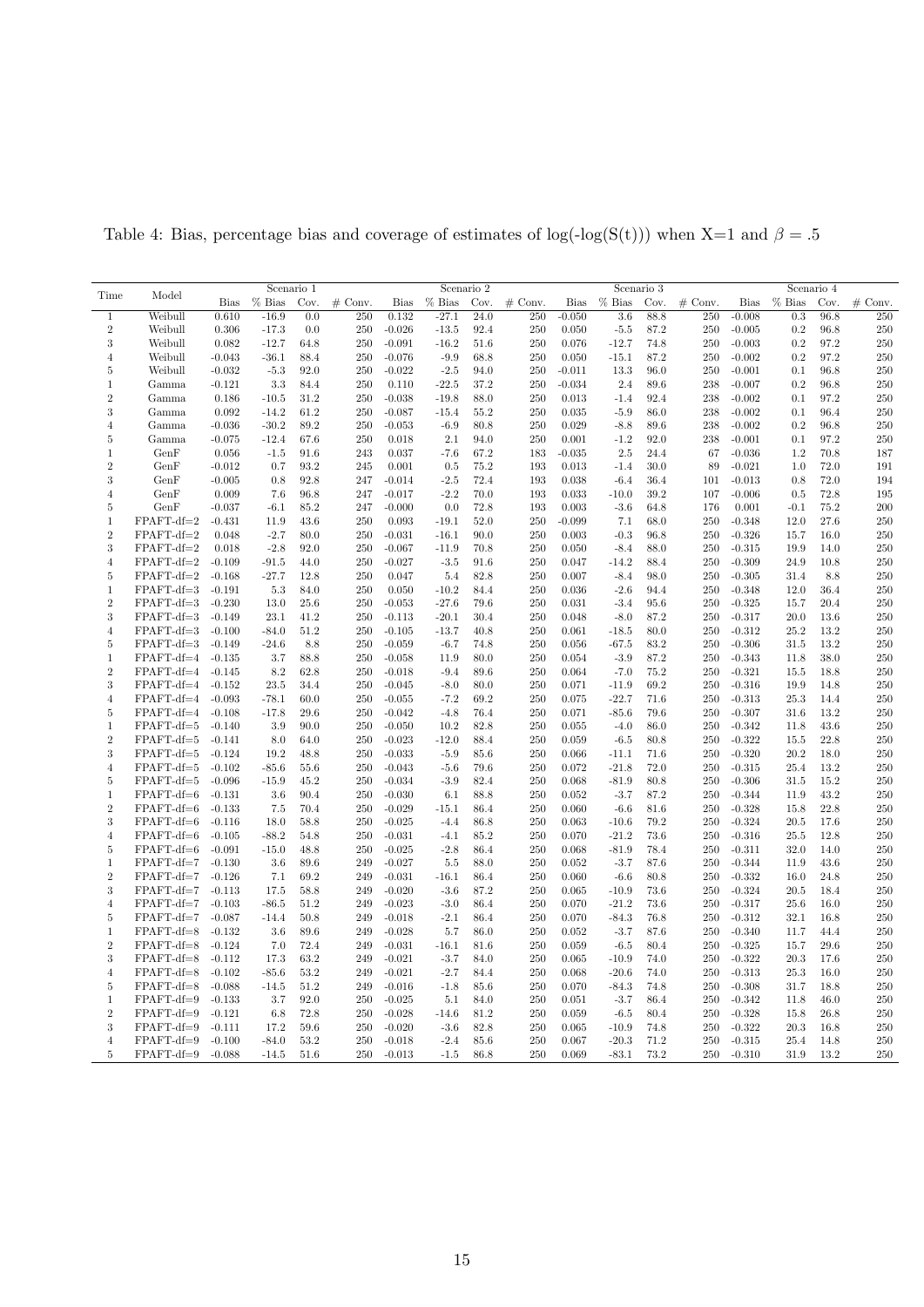| Model<br>Time<br><b>Bias</b><br>$%$ Bias<br>Cov.<br>$#$ Conv.<br><b>Bias</b><br>$%$ Bias<br>Cov.<br>$#$ Conv.<br>$%$ Bias<br>$#$ Conv.<br><b>Bias</b><br>$%$ Bias<br>Cov.<br>$#$ Conv.<br>Bias<br>Cov.<br>Weibull<br>0.590<br>$-25.6$<br>$-0.003$<br>96.0<br>0.096<br>$-9.2$<br>60.8<br>96.4<br>250<br>$\mathbf 1$<br>0.0<br>250<br>250<br>250<br>0.000<br>0.0<br>$\overline{2}$<br>Weibull<br>$-0.014$<br>3.6<br>94.4<br>250<br>$-0.139$<br>$-21.8$<br>15.2<br>250<br>0.170<br>$-33.0$<br>9.6<br>250<br>0.002<br>$-0.1$<br>97.2<br>250<br>0.4<br>3<br>Weibull<br>$-0.221$<br>$-37.7$<br>250<br>$-0.083$<br>$-9.5$<br>55.6<br>250<br>0.105<br>$-109.5$<br>41.6<br>250<br>0.003<br>$-0.3$<br>95.2<br>250<br>$-1.2$<br>89.6<br>93.6<br>$-0.008$<br>97.6<br>Weibull<br>$-0.011$<br>250<br>0.009<br>0.9<br>250<br>$-3.0$<br>250<br>0.003<br>$-0.5$<br>96.0<br>250<br>$\overline{4}$<br>250<br>5<br>Weibull<br>0.259<br>24.1<br>0.4<br>250<br>0.085<br>7.9<br>61.2<br>250<br>$-0.085$<br>$-15.7$<br>59.2<br>250<br>0.004<br>94.8<br>$-1.1$<br>0.192<br>$-8.3$<br>46.4<br>250<br>$-0.010$<br>95.2<br>250<br>0.067<br>72.8<br>250<br>$-0.002$<br>$95.6\,$<br>250<br>1<br>Gamma<br>$-6.4$<br>0.1<br>$\overline{2}$<br>0.034<br>$-8.8$<br>92.0<br>$-0.140$<br>$-22.0$<br>14.8<br>250<br>0.121<br>$-23.5$<br>26.0<br>250<br>0.003<br>$-0.2$<br>97.2<br>250<br>Gamma<br>250<br>62.0<br>$-82.4$<br>60.8<br>250<br>3<br>$-0.166$<br>$-28.3$<br>4.0<br>250<br>$-0.078$<br>$-8.9$<br>250<br>0.079<br>250<br>0.003<br>$-0.3$<br>95.6<br>Gamma<br>250<br>$-0.036$<br>$-3.9$<br>86.0<br>250<br>0.019<br>91.6<br>250<br>0.002<br>0.7<br>97.2<br>250<br>0.003<br>$-0.5$<br>96.0<br>$\overline{4}$<br>Gamma<br>1.9<br>250<br>250<br>250<br>$-0.031$<br>92.0<br>250<br>5<br>Gamma<br>0.135<br>12.6<br>19.6<br>0.101<br>9.4<br>54.0<br>$-5.7$<br>0.003<br>$-0.8$<br>94.8<br>GenF<br>$-0.6$<br>94.8<br>0.004<br>70.8<br>$-0.007$<br>18.0<br>$-0.013$<br>86.0<br>233<br>1<br>0.013<br>244<br>183<br>0.7<br>45<br>0.6<br>$\,2$<br>234<br>GenF<br>0.011<br>$-2.8$<br>94.0<br>248<br>$-0.023$<br>$-3.6$<br>69.6<br>185<br>0.047<br>$-9.1$<br>30.0<br>87<br>$-0.011$<br>0.7<br>86.8<br>79.6<br>71.2<br>38.4<br>$-0.006$<br>85.2<br>234<br>3<br>GenF<br>$-0.049$<br>$-8.4$<br>248<br>$-0.010$<br>$-1.1$<br>185<br>0.025<br>$-26.1$<br>98<br>0.6<br>GenF<br>0.001<br>0.1<br>93.2<br>0.019<br>66.8<br>185<br>$-0.004$<br>42.4<br>$-0.001$<br>0.2<br>85.2<br>234<br>248<br>1.9<br>$-1.5$<br>109<br>4<br>238<br>5<br>GenF<br>60.8<br>3.2<br>65.6<br>185<br>$-0.017$<br>0.071<br>6.6<br>248<br>0.034<br>$-3.1$<br>41.6<br>109<br>0.000<br>0.0<br>84.8<br>250<br>$FPAFT-df=2$<br>0.111<br>$-4.8$<br>72.4<br>250<br>$-0.033$<br>88.8<br>250<br>0.012<br>$-1.1$<br>94.4<br>250<br>0.309<br>$-13.4$<br>3.2<br>1<br>l.<br>$\overline{2}$<br>$FPAFT-df=2$<br>21.2<br>$-20.0$<br>250<br>0.146<br>$-37.7$<br>250<br>$-0.144$<br>$-22.6$<br>14.0<br>250<br>0.103<br>45.6<br>250<br>0.305<br>$-20.7$<br>0.4<br>3<br>$FPAFT-df=2$<br>$-0.079$<br>$-13.5$<br>53.2<br>250<br>$-0.067$<br>$-7.7$<br>69.6<br>250<br>0.071<br>$-74.0$<br>68.0<br>250<br>0.301<br>$-30.6$<br>0.4<br>250<br>$FPAFT-df=2$<br>$-0.018$<br>$-2.0$<br>94.4<br>250<br>3.9<br>85.6<br>250<br>$-0.013$<br>$-4.8$<br>95.6<br>250<br>0.298<br>0.0<br>250<br>$\overline{4}$<br>0.039<br>-46.6<br>$FPAFT-df=2$<br>57.2<br>$36.8\,$<br>250<br>0.295<br>250<br>0.084<br>7.8<br>250<br>0.128<br>11.9<br>250<br>$-0.063$<br>$-11.7$<br>76.4<br>$-79.5$<br>0.0<br>5<br>$\mathbf{1}$<br>$FPAFT-df=3$<br>0.076<br>$-3.3$<br>88.8<br>250<br>0.057<br>79.2<br>250<br>0.040<br>$-3.8$<br>89.2<br>250<br>0.309<br>$-13.4$<br>5.2<br>250<br>$\,2$<br>250<br>$FPAFT-df=3$<br>0.101<br>$-26.1$<br>49.6<br>250<br>$-0.078$<br>$-12.3$<br>61.2<br>250<br>0.059<br>78.4<br>250<br>0.307<br>$-20.9$<br>0.4<br>$-11.5$<br>3<br>$FPAFT-df=3$<br>0.004<br>0.7<br>91.6<br>250<br>$-0.061$<br>73.2<br>250<br>0.018<br>$-18.8$<br>93.6<br>250<br>0.302<br>$-30.7$<br>0.4<br>250<br>$-7.0$<br>FPAFT-df=3<br>0.039<br>4.2<br>84.8<br>$-0.009$<br>$-0.9$<br>93.2<br>$-0.045$<br>82.8<br>250<br>0.298<br>0.0<br>250<br>$\overline{4}$<br>250<br>250<br>$-16.7$<br>$-46.6$<br>$FPAFT-df=3$<br>87.6<br>0.294<br>250<br>5<br>0.076<br>7.1<br>57.6<br>250<br>0.032<br>250<br>$-0.065$<br>$-12.0$<br>74.8<br>250<br>$-79.2$<br>0.0<br>3.0<br>250<br>FPAFT-df=4<br>0.081<br>$-3.5$<br>84.4<br>249<br>81.6<br>250<br>$-0.021$<br>2.0<br>93.6<br>250<br>1<br>0.038<br>0.310<br>-13.5<br>5.6<br>$\,2$<br>FPAFT-df=4<br>0.095<br>$-24.5$<br>60.8<br>249<br>0.001<br>0.2<br>94.8<br>250<br>0.026<br>89.6<br>250<br>0.304<br>$-20.7$<br>0.8<br>250<br>$-5.1$<br>FPAFT-df=4<br>90.4<br>$-30.9$<br>250<br>3<br>0.005<br>0.9<br>249<br>0.000<br>0.0<br>95.6<br>250<br>0.044<br>-45.9<br>82.4<br>250<br>0.304<br>0.4<br>FPAFT-df=4<br>0.045<br>81.2<br>93.6<br>$-0.008$<br>$-3.0$<br>96.0<br>250<br>0.4<br>250<br>$\overline{4}$<br>4.9<br>249<br>0.016<br>250<br>0.300<br>$-46.9$<br>1.6<br>250<br>250<br>FPAFT-df=4<br>0.081<br>55.2<br>249<br>0.020<br>93.6<br>250<br>$-0.045$<br>$-8.3$<br>87.2<br>0.294<br>$-79.2$<br>0.0<br>5<br>7.6<br>1.9<br>FPAFT-df=5<br>0.083<br>$-3.6$<br>85.6<br>88.0<br>0.007<br>$-0.7$<br>95.6<br>250<br>5.2<br>250<br>1<br>250<br>0.031<br>250<br>0.310<br>$-13.5$<br>$\overline{2}$<br>FPAFT-df=5<br>250<br>0.098<br>$-25.3$<br>59.2<br>250<br>0.006<br>0.9<br>92.0<br>250<br>$-0.003$<br>0.6<br>95.6<br>250<br>0.304<br>$-20.7$<br>0.8<br>FPAFT-df=5<br>89.2<br>250<br>$95.2\,$<br>250<br>$-29.2$<br>85.2<br>250<br>$-30.9$<br>250<br>3<br>0.004<br>0.7<br>0.007<br>0.8<br>0.028<br>0.304<br>0.4<br>FPAFT-df=5<br>0.042<br>4.6<br>82.0<br>250<br>0.021<br>2.1<br>92.0<br>250<br>0.015<br>5.6<br>91.2<br>250<br>0.300<br>$-46.9$<br>0.0<br>250<br>$\overline{4}$<br>FPAFT-df=5<br>93.2<br>0.294<br>250<br>5<br>0.078<br>7.3<br>57.6<br>250<br>0.022<br>2.0<br>250<br>$-0.023$<br>$-4.3$<br>91.6<br>250<br>$-79.2$<br>0.0<br>$FPAFT-df=6$<br>250<br>90.8<br>250<br>$-0.4$<br>250<br>250<br>1<br>0.076<br>-3.3<br>86.8<br>0.025<br>0.004<br>96.4<br>0.311<br>$-13.5$<br>6.0<br>$\overline{2}$<br>FPAFT-df=6<br>250<br>250<br>0.089<br>$-23.0$<br>64.8<br>250<br>0.008<br>1.3<br>90.8<br>250<br>0.005<br>$-1.0$<br>96.4<br>0.305<br>$-20.7$<br>0.4<br>3<br>FPAFT-df=6<br>0.005<br>0.9<br>90.8<br>250<br>0.013<br>93.6<br>250<br>0.010<br>$-10.4$<br>88.0<br>250<br>0.304<br>$-30.9$<br>0.4<br>250<br>1.5<br>250<br>FPAFT-df=6<br>0.036<br>3.9<br>85.2<br>250<br>0.025<br>2.5<br>90.4<br>250<br>0.020<br>7.4<br>89.2<br>250<br>0.301<br>$-47.1$<br>0.0<br>$\overline{4}$<br>$FPAFT-df=6$<br>0.073<br>250<br>0.024<br>2.2<br>93.2<br>250<br>$-0.010$<br>93.6<br>250<br>0.294<br>$-79.2$<br>0.0<br>250<br>6.8<br>61.6<br>$-1.8$<br>5<br>FPAFT-df=7<br>$-3.3$<br>86.0<br>91.6<br>250<br>0.002<br>$-0.2$<br>249<br>250<br>1<br>0.076<br>248<br>0.027<br>96.4<br>0.310<br>$-13.5$<br>6.4<br>$\overline{2}$<br>FPAFT-df=7<br>250<br>0.084<br>67.2<br>248<br>0.007<br>90.4<br>250<br>0.010<br>94.8<br>249<br>0.307<br>$-20.9$<br>$-21.7$<br>1.1<br>$-1.9$<br>1.6<br>250<br>3<br>FPAFT-df=7<br>0.009<br>1.5<br>90.4<br>248<br>0.015<br>1.7<br>93.6<br>250<br>0.005<br>$-5.2$<br>92.0<br>249<br>0.305<br>$-31.0$<br>0.8<br>FPAFT-df=7<br>0.031<br>88.0<br>248<br>0.028<br>2.8<br>91.2<br>250<br>0.018<br>87.2<br>249<br>0.301<br>$-47.1$<br>250<br>$\overline{4}$<br>3.4<br>6.7<br>0.8<br>FPAFT-df=7<br>0.068<br>66.4<br>248<br>0.026<br>92.0<br>250<br>$-0.003$<br>93.6<br>249<br>0.295<br>$-79.5$<br>0.8<br>250<br>5<br>6.3<br>2.4<br>$-0.6$<br>89.6<br>249<br>$\mathbf{1}$<br>FPAFT-df=8<br>0.075<br>$-3.3$<br>85.6<br>249<br>0.026<br>250<br>0.004<br>$-0.4$<br>95.6<br>250<br>0.307<br>$-13.3$<br>8.8<br>$\overline{2}$<br>$FPAFT-df=8$<br>250<br>250<br>249<br>0.085<br>$-21.9$<br>65.6<br>249<br>0.007<br>90.8<br>0.008<br>$-1.6$<br>95.6<br>0.306<br>$-20.8$<br>1.2<br>1.1<br>3<br>$FPAFT-df=8$<br>2.6<br>89.6<br>92.4<br>$-30.9$<br>1.2<br>249<br>0.015<br>249<br>0.014<br>1.6<br>250<br>0.006<br>-6.3<br>91.6<br>250<br>0.304<br>$FPAFT-df=8$<br>0.026<br>89.2<br>249<br>0.027<br>2.7<br>90.4<br>250<br>250<br>0.299<br>0.4<br>249<br>$\overline{4}$<br>2.8<br>0.014<br>5.2<br>84.8<br>$-46.8$<br>250<br>1.2<br>249<br>FPAFT-df=8<br>0.064<br>6.0<br>68.8<br>249<br>0.025<br>2.3<br>91.2<br>0.000<br>0.0<br>92.0<br>250<br>0.292<br>$-78.7$<br>5<br>FPAFT-df=9<br>0.075<br>91.2<br>12.8<br>$\mathbf{1}$<br>$-3.3$<br>85.2<br>249<br>0.024<br>250<br>0.004<br>$-0.4$<br>95.2<br>249<br>0.305<br>$-13.2$<br>249<br>$\overline{2}$<br>FPAFT-df=9<br>0.085<br>249<br>0.007<br>90.8<br>250<br>0.007<br>95.6<br>249<br>0.304<br>$-20.7$<br>2.4<br>249<br>$-21.9$<br>64.4<br>1.1<br>$-1.4$<br>3<br>3.9<br>89.2<br>92.4<br>250<br>$-8.3$<br>93.2<br>249<br>$-30.7$<br>249<br>$FPAFT-df=9$<br>0.023<br>249<br>0.013<br>1.5<br>0.008<br>0.302<br>0.8<br>85.2<br>249<br>FPAFT-df=9<br>0.022<br>2.4<br>90.0<br>249<br>0.026<br>2.6<br>90.8<br>250<br>0.010<br>3.7<br>249<br>0.299<br>$-46.8$<br>2.4<br>$\overline{4}$<br>FPAFT-df=9<br>0.059<br>249<br>0.025<br>250<br>0.002<br>92.0<br>249<br>0.293<br>249<br>$\overline{5}$<br>$5.5\,$<br>74.0<br>2.3<br>91.6<br>0.4<br>$-78.9$<br>1.6 |  | Scenario 1 |  |  |  |  | Scenario 2 |  | Scenario 3 | Scenario 4 |  |  |  |  |
|--------------------------------------------------------------------------------------------------------------------------------------------------------------------------------------------------------------------------------------------------------------------------------------------------------------------------------------------------------------------------------------------------------------------------------------------------------------------------------------------------------------------------------------------------------------------------------------------------------------------------------------------------------------------------------------------------------------------------------------------------------------------------------------------------------------------------------------------------------------------------------------------------------------------------------------------------------------------------------------------------------------------------------------------------------------------------------------------------------------------------------------------------------------------------------------------------------------------------------------------------------------------------------------------------------------------------------------------------------------------------------------------------------------------------------------------------------------------------------------------------------------------------------------------------------------------------------------------------------------------------------------------------------------------------------------------------------------------------------------------------------------------------------------------------------------------------------------------------------------------------------------------------------------------------------------------------------------------------------------------------------------------------------------------------------------------------------------------------------------------------------------------------------------------------------------------------------------------------------------------------------------------------------------------------------------------------------------------------------------------------------------------------------------------------------------------------------------------------------------------------------------------------------------------------------------------------------------------------------------------------------------------------------------------------------------------------------------------------------------------------------------------------------------------------------------------------------------------------------------------------------------------------------------------------------------------------------------------------------------------------------------------------------------------------------------------------------------------------------------------------------------------------------------------------------------------------------------------------------------------------------------------------------------------------------------------------------------------------------------------------------------------------------------------------------------------------------------------------------------------------------------------------------------------------------------------------------------------------------------------------------------------------------------------------------------------------------------------------------------------------------------------------------------------------------------------------------------------------------------------------------------------------------------------------------------------------------------------------------------------------------------------------------------------------------------------------------------------------------------------------------------------------------------------------------------------------------------------------------------------------------------------------------------------------------------------------------------------------------------------------------------------------------------------------------------------------------------------------------------------------------------------------------------------------------------------------------------------------------------------------------------------------------------------------------------------------------------------------------------------------------------------------------------------------------------------------------------------------------------------------------------------------------------------------------------------------------------------------------------------------------------------------------------------------------------------------------------------------------------------------------------------------------------------------------------------------------------------------------------------------------------------------------------------------------------------------------------------------------------------------------------------------------------------------------------------------------------------------------------------------------------------------------------------------------------------------------------------------------------------------------------------------------------------------------------------------------------------------------------------------------------------------------------------------------------------------------------------------------------------------------------------------------------------------------------------------------------------------------------------------------------------------------------------------------------------------------------------------------------------------------------------------------------------------------------------------------------------------------------------------------------------------------------------------------------------------------------------------------------------------------------------------------------------------------------------------------------------------------------------------------------------------------------------------------------------------------------------------------------------------------------------------------------------------------------------------------------------------------------------------------------------------------------------------------------------------------------------------------------------------------------------------------------------------------------------------------------------------------------------------------------------------------------------------------------------------------------------------------------------------------------------------------------------------------------------------------------------------------------------------------------------------------------------------------------------------------------------------------------------------------------------------------------------------------------------------------------------------------------------------------------------------------------------------------------------------------------------------------------------------------------------------------------------------------------------------------------------------------------------------------------------------------------------------------------------------------------------------------------------------------------------------------------------------------------------------------------------------------------------------------------------------------------------------------------------------------------------------------------------------------------------------------------------------------------------------------------------------------------------------------------------------------------------------------------------------------------------------------------------------------------------------------------------------------------------------------------------------------------------------------------------------------------------------------------------------------------------------------------------------------------------------------------------------------------------------------------------------------------------------------------------------------------------------------------------------------------------------------------------------------------------------------------------------------------------------------------------------------------------------------------------------------------------------------------------------------------------------------------------------------------------------------------------------------|--|------------|--|--|--|--|------------|--|------------|------------|--|--|--|--|
|                                                                                                                                                                                                                                                                                                                                                                                                                                                                                                                                                                                                                                                                                                                                                                                                                                                                                                                                                                                                                                                                                                                                                                                                                                                                                                                                                                                                                                                                                                                                                                                                                                                                                                                                                                                                                                                                                                                                                                                                                                                                                                                                                                                                                                                                                                                                                                                                                                                                                                                                                                                                                                                                                                                                                                                                                                                                                                                                                                                                                                                                                                                                                                                                                                                                                                                                                                                                                                                                                                                                                                                                                                                                                                                                                                                                                                                                                                                                                                                                                                                                                                                                                                                                                                                                                                                                                                                                                                                                                                                                                                                                                                                                                                                                                                                                                                                                                                                                                                                                                                                                                                                                                                                                                                                                                                                                                                                                                                                                                                                                                                                                                                                                                                                                                                                                                                                                                                                                                                                                                                                                                                                                                                                                                                                                                                                                                                                                                                                                                                                                                                                                                                                                                                                                                                                                                                                                                                                                                                                                                                                                                                                                                                                                                                                                                                                                                                                                                                                                                                                                                                                                                                                                                                                                                                                                                                                                                                                                                                                                                                                                                                                                                                                                                                                                                                                                                                                                                                                                                                                                                                                                                                                                                                                                                                                                                                                                                                                                                                                                                                                                                                                                                                                |  |            |  |  |  |  |            |  |            |            |  |  |  |  |
|                                                                                                                                                                                                                                                                                                                                                                                                                                                                                                                                                                                                                                                                                                                                                                                                                                                                                                                                                                                                                                                                                                                                                                                                                                                                                                                                                                                                                                                                                                                                                                                                                                                                                                                                                                                                                                                                                                                                                                                                                                                                                                                                                                                                                                                                                                                                                                                                                                                                                                                                                                                                                                                                                                                                                                                                                                                                                                                                                                                                                                                                                                                                                                                                                                                                                                                                                                                                                                                                                                                                                                                                                                                                                                                                                                                                                                                                                                                                                                                                                                                                                                                                                                                                                                                                                                                                                                                                                                                                                                                                                                                                                                                                                                                                                                                                                                                                                                                                                                                                                                                                                                                                                                                                                                                                                                                                                                                                                                                                                                                                                                                                                                                                                                                                                                                                                                                                                                                                                                                                                                                                                                                                                                                                                                                                                                                                                                                                                                                                                                                                                                                                                                                                                                                                                                                                                                                                                                                                                                                                                                                                                                                                                                                                                                                                                                                                                                                                                                                                                                                                                                                                                                                                                                                                                                                                                                                                                                                                                                                                                                                                                                                                                                                                                                                                                                                                                                                                                                                                                                                                                                                                                                                                                                                                                                                                                                                                                                                                                                                                                                                                                                                                                                                |  |            |  |  |  |  |            |  |            |            |  |  |  |  |
|                                                                                                                                                                                                                                                                                                                                                                                                                                                                                                                                                                                                                                                                                                                                                                                                                                                                                                                                                                                                                                                                                                                                                                                                                                                                                                                                                                                                                                                                                                                                                                                                                                                                                                                                                                                                                                                                                                                                                                                                                                                                                                                                                                                                                                                                                                                                                                                                                                                                                                                                                                                                                                                                                                                                                                                                                                                                                                                                                                                                                                                                                                                                                                                                                                                                                                                                                                                                                                                                                                                                                                                                                                                                                                                                                                                                                                                                                                                                                                                                                                                                                                                                                                                                                                                                                                                                                                                                                                                                                                                                                                                                                                                                                                                                                                                                                                                                                                                                                                                                                                                                                                                                                                                                                                                                                                                                                                                                                                                                                                                                                                                                                                                                                                                                                                                                                                                                                                                                                                                                                                                                                                                                                                                                                                                                                                                                                                                                                                                                                                                                                                                                                                                                                                                                                                                                                                                                                                                                                                                                                                                                                                                                                                                                                                                                                                                                                                                                                                                                                                                                                                                                                                                                                                                                                                                                                                                                                                                                                                                                                                                                                                                                                                                                                                                                                                                                                                                                                                                                                                                                                                                                                                                                                                                                                                                                                                                                                                                                                                                                                                                                                                                                                                                |  |            |  |  |  |  |            |  |            |            |  |  |  |  |
|                                                                                                                                                                                                                                                                                                                                                                                                                                                                                                                                                                                                                                                                                                                                                                                                                                                                                                                                                                                                                                                                                                                                                                                                                                                                                                                                                                                                                                                                                                                                                                                                                                                                                                                                                                                                                                                                                                                                                                                                                                                                                                                                                                                                                                                                                                                                                                                                                                                                                                                                                                                                                                                                                                                                                                                                                                                                                                                                                                                                                                                                                                                                                                                                                                                                                                                                                                                                                                                                                                                                                                                                                                                                                                                                                                                                                                                                                                                                                                                                                                                                                                                                                                                                                                                                                                                                                                                                                                                                                                                                                                                                                                                                                                                                                                                                                                                                                                                                                                                                                                                                                                                                                                                                                                                                                                                                                                                                                                                                                                                                                                                                                                                                                                                                                                                                                                                                                                                                                                                                                                                                                                                                                                                                                                                                                                                                                                                                                                                                                                                                                                                                                                                                                                                                                                                                                                                                                                                                                                                                                                                                                                                                                                                                                                                                                                                                                                                                                                                                                                                                                                                                                                                                                                                                                                                                                                                                                                                                                                                                                                                                                                                                                                                                                                                                                                                                                                                                                                                                                                                                                                                                                                                                                                                                                                                                                                                                                                                                                                                                                                                                                                                                                                                |  |            |  |  |  |  |            |  |            |            |  |  |  |  |
|                                                                                                                                                                                                                                                                                                                                                                                                                                                                                                                                                                                                                                                                                                                                                                                                                                                                                                                                                                                                                                                                                                                                                                                                                                                                                                                                                                                                                                                                                                                                                                                                                                                                                                                                                                                                                                                                                                                                                                                                                                                                                                                                                                                                                                                                                                                                                                                                                                                                                                                                                                                                                                                                                                                                                                                                                                                                                                                                                                                                                                                                                                                                                                                                                                                                                                                                                                                                                                                                                                                                                                                                                                                                                                                                                                                                                                                                                                                                                                                                                                                                                                                                                                                                                                                                                                                                                                                                                                                                                                                                                                                                                                                                                                                                                                                                                                                                                                                                                                                                                                                                                                                                                                                                                                                                                                                                                                                                                                                                                                                                                                                                                                                                                                                                                                                                                                                                                                                                                                                                                                                                                                                                                                                                                                                                                                                                                                                                                                                                                                                                                                                                                                                                                                                                                                                                                                                                                                                                                                                                                                                                                                                                                                                                                                                                                                                                                                                                                                                                                                                                                                                                                                                                                                                                                                                                                                                                                                                                                                                                                                                                                                                                                                                                                                                                                                                                                                                                                                                                                                                                                                                                                                                                                                                                                                                                                                                                                                                                                                                                                                                                                                                                                                                |  |            |  |  |  |  |            |  |            |            |  |  |  |  |
|                                                                                                                                                                                                                                                                                                                                                                                                                                                                                                                                                                                                                                                                                                                                                                                                                                                                                                                                                                                                                                                                                                                                                                                                                                                                                                                                                                                                                                                                                                                                                                                                                                                                                                                                                                                                                                                                                                                                                                                                                                                                                                                                                                                                                                                                                                                                                                                                                                                                                                                                                                                                                                                                                                                                                                                                                                                                                                                                                                                                                                                                                                                                                                                                                                                                                                                                                                                                                                                                                                                                                                                                                                                                                                                                                                                                                                                                                                                                                                                                                                                                                                                                                                                                                                                                                                                                                                                                                                                                                                                                                                                                                                                                                                                                                                                                                                                                                                                                                                                                                                                                                                                                                                                                                                                                                                                                                                                                                                                                                                                                                                                                                                                                                                                                                                                                                                                                                                                                                                                                                                                                                                                                                                                                                                                                                                                                                                                                                                                                                                                                                                                                                                                                                                                                                                                                                                                                                                                                                                                                                                                                                                                                                                                                                                                                                                                                                                                                                                                                                                                                                                                                                                                                                                                                                                                                                                                                                                                                                                                                                                                                                                                                                                                                                                                                                                                                                                                                                                                                                                                                                                                                                                                                                                                                                                                                                                                                                                                                                                                                                                                                                                                                                                                |  |            |  |  |  |  |            |  |            |            |  |  |  |  |
|                                                                                                                                                                                                                                                                                                                                                                                                                                                                                                                                                                                                                                                                                                                                                                                                                                                                                                                                                                                                                                                                                                                                                                                                                                                                                                                                                                                                                                                                                                                                                                                                                                                                                                                                                                                                                                                                                                                                                                                                                                                                                                                                                                                                                                                                                                                                                                                                                                                                                                                                                                                                                                                                                                                                                                                                                                                                                                                                                                                                                                                                                                                                                                                                                                                                                                                                                                                                                                                                                                                                                                                                                                                                                                                                                                                                                                                                                                                                                                                                                                                                                                                                                                                                                                                                                                                                                                                                                                                                                                                                                                                                                                                                                                                                                                                                                                                                                                                                                                                                                                                                                                                                                                                                                                                                                                                                                                                                                                                                                                                                                                                                                                                                                                                                                                                                                                                                                                                                                                                                                                                                                                                                                                                                                                                                                                                                                                                                                                                                                                                                                                                                                                                                                                                                                                                                                                                                                                                                                                                                                                                                                                                                                                                                                                                                                                                                                                                                                                                                                                                                                                                                                                                                                                                                                                                                                                                                                                                                                                                                                                                                                                                                                                                                                                                                                                                                                                                                                                                                                                                                                                                                                                                                                                                                                                                                                                                                                                                                                                                                                                                                                                                                                                                |  |            |  |  |  |  |            |  |            |            |  |  |  |  |
|                                                                                                                                                                                                                                                                                                                                                                                                                                                                                                                                                                                                                                                                                                                                                                                                                                                                                                                                                                                                                                                                                                                                                                                                                                                                                                                                                                                                                                                                                                                                                                                                                                                                                                                                                                                                                                                                                                                                                                                                                                                                                                                                                                                                                                                                                                                                                                                                                                                                                                                                                                                                                                                                                                                                                                                                                                                                                                                                                                                                                                                                                                                                                                                                                                                                                                                                                                                                                                                                                                                                                                                                                                                                                                                                                                                                                                                                                                                                                                                                                                                                                                                                                                                                                                                                                                                                                                                                                                                                                                                                                                                                                                                                                                                                                                                                                                                                                                                                                                                                                                                                                                                                                                                                                                                                                                                                                                                                                                                                                                                                                                                                                                                                                                                                                                                                                                                                                                                                                                                                                                                                                                                                                                                                                                                                                                                                                                                                                                                                                                                                                                                                                                                                                                                                                                                                                                                                                                                                                                                                                                                                                                                                                                                                                                                                                                                                                                                                                                                                                                                                                                                                                                                                                                                                                                                                                                                                                                                                                                                                                                                                                                                                                                                                                                                                                                                                                                                                                                                                                                                                                                                                                                                                                                                                                                                                                                                                                                                                                                                                                                                                                                                                                                                |  |            |  |  |  |  |            |  |            |            |  |  |  |  |
|                                                                                                                                                                                                                                                                                                                                                                                                                                                                                                                                                                                                                                                                                                                                                                                                                                                                                                                                                                                                                                                                                                                                                                                                                                                                                                                                                                                                                                                                                                                                                                                                                                                                                                                                                                                                                                                                                                                                                                                                                                                                                                                                                                                                                                                                                                                                                                                                                                                                                                                                                                                                                                                                                                                                                                                                                                                                                                                                                                                                                                                                                                                                                                                                                                                                                                                                                                                                                                                                                                                                                                                                                                                                                                                                                                                                                                                                                                                                                                                                                                                                                                                                                                                                                                                                                                                                                                                                                                                                                                                                                                                                                                                                                                                                                                                                                                                                                                                                                                                                                                                                                                                                                                                                                                                                                                                                                                                                                                                                                                                                                                                                                                                                                                                                                                                                                                                                                                                                                                                                                                                                                                                                                                                                                                                                                                                                                                                                                                                                                                                                                                                                                                                                                                                                                                                                                                                                                                                                                                                                                                                                                                                                                                                                                                                                                                                                                                                                                                                                                                                                                                                                                                                                                                                                                                                                                                                                                                                                                                                                                                                                                                                                                                                                                                                                                                                                                                                                                                                                                                                                                                                                                                                                                                                                                                                                                                                                                                                                                                                                                                                                                                                                                                                |  |            |  |  |  |  |            |  |            |            |  |  |  |  |
|                                                                                                                                                                                                                                                                                                                                                                                                                                                                                                                                                                                                                                                                                                                                                                                                                                                                                                                                                                                                                                                                                                                                                                                                                                                                                                                                                                                                                                                                                                                                                                                                                                                                                                                                                                                                                                                                                                                                                                                                                                                                                                                                                                                                                                                                                                                                                                                                                                                                                                                                                                                                                                                                                                                                                                                                                                                                                                                                                                                                                                                                                                                                                                                                                                                                                                                                                                                                                                                                                                                                                                                                                                                                                                                                                                                                                                                                                                                                                                                                                                                                                                                                                                                                                                                                                                                                                                                                                                                                                                                                                                                                                                                                                                                                                                                                                                                                                                                                                                                                                                                                                                                                                                                                                                                                                                                                                                                                                                                                                                                                                                                                                                                                                                                                                                                                                                                                                                                                                                                                                                                                                                                                                                                                                                                                                                                                                                                                                                                                                                                                                                                                                                                                                                                                                                                                                                                                                                                                                                                                                                                                                                                                                                                                                                                                                                                                                                                                                                                                                                                                                                                                                                                                                                                                                                                                                                                                                                                                                                                                                                                                                                                                                                                                                                                                                                                                                                                                                                                                                                                                                                                                                                                                                                                                                                                                                                                                                                                                                                                                                                                                                                                                                                                |  |            |  |  |  |  |            |  |            |            |  |  |  |  |
|                                                                                                                                                                                                                                                                                                                                                                                                                                                                                                                                                                                                                                                                                                                                                                                                                                                                                                                                                                                                                                                                                                                                                                                                                                                                                                                                                                                                                                                                                                                                                                                                                                                                                                                                                                                                                                                                                                                                                                                                                                                                                                                                                                                                                                                                                                                                                                                                                                                                                                                                                                                                                                                                                                                                                                                                                                                                                                                                                                                                                                                                                                                                                                                                                                                                                                                                                                                                                                                                                                                                                                                                                                                                                                                                                                                                                                                                                                                                                                                                                                                                                                                                                                                                                                                                                                                                                                                                                                                                                                                                                                                                                                                                                                                                                                                                                                                                                                                                                                                                                                                                                                                                                                                                                                                                                                                                                                                                                                                                                                                                                                                                                                                                                                                                                                                                                                                                                                                                                                                                                                                                                                                                                                                                                                                                                                                                                                                                                                                                                                                                                                                                                                                                                                                                                                                                                                                                                                                                                                                                                                                                                                                                                                                                                                                                                                                                                                                                                                                                                                                                                                                                                                                                                                                                                                                                                                                                                                                                                                                                                                                                                                                                                                                                                                                                                                                                                                                                                                                                                                                                                                                                                                                                                                                                                                                                                                                                                                                                                                                                                                                                                                                                                                                |  |            |  |  |  |  |            |  |            |            |  |  |  |  |
|                                                                                                                                                                                                                                                                                                                                                                                                                                                                                                                                                                                                                                                                                                                                                                                                                                                                                                                                                                                                                                                                                                                                                                                                                                                                                                                                                                                                                                                                                                                                                                                                                                                                                                                                                                                                                                                                                                                                                                                                                                                                                                                                                                                                                                                                                                                                                                                                                                                                                                                                                                                                                                                                                                                                                                                                                                                                                                                                                                                                                                                                                                                                                                                                                                                                                                                                                                                                                                                                                                                                                                                                                                                                                                                                                                                                                                                                                                                                                                                                                                                                                                                                                                                                                                                                                                                                                                                                                                                                                                                                                                                                                                                                                                                                                                                                                                                                                                                                                                                                                                                                                                                                                                                                                                                                                                                                                                                                                                                                                                                                                                                                                                                                                                                                                                                                                                                                                                                                                                                                                                                                                                                                                                                                                                                                                                                                                                                                                                                                                                                                                                                                                                                                                                                                                                                                                                                                                                                                                                                                                                                                                                                                                                                                                                                                                                                                                                                                                                                                                                                                                                                                                                                                                                                                                                                                                                                                                                                                                                                                                                                                                                                                                                                                                                                                                                                                                                                                                                                                                                                                                                                                                                                                                                                                                                                                                                                                                                                                                                                                                                                                                                                                                                                |  |            |  |  |  |  |            |  |            |            |  |  |  |  |
|                                                                                                                                                                                                                                                                                                                                                                                                                                                                                                                                                                                                                                                                                                                                                                                                                                                                                                                                                                                                                                                                                                                                                                                                                                                                                                                                                                                                                                                                                                                                                                                                                                                                                                                                                                                                                                                                                                                                                                                                                                                                                                                                                                                                                                                                                                                                                                                                                                                                                                                                                                                                                                                                                                                                                                                                                                                                                                                                                                                                                                                                                                                                                                                                                                                                                                                                                                                                                                                                                                                                                                                                                                                                                                                                                                                                                                                                                                                                                                                                                                                                                                                                                                                                                                                                                                                                                                                                                                                                                                                                                                                                                                                                                                                                                                                                                                                                                                                                                                                                                                                                                                                                                                                                                                                                                                                                                                                                                                                                                                                                                                                                                                                                                                                                                                                                                                                                                                                                                                                                                                                                                                                                                                                                                                                                                                                                                                                                                                                                                                                                                                                                                                                                                                                                                                                                                                                                                                                                                                                                                                                                                                                                                                                                                                                                                                                                                                                                                                                                                                                                                                                                                                                                                                                                                                                                                                                                                                                                                                                                                                                                                                                                                                                                                                                                                                                                                                                                                                                                                                                                                                                                                                                                                                                                                                                                                                                                                                                                                                                                                                                                                                                                                                                |  |            |  |  |  |  |            |  |            |            |  |  |  |  |
|                                                                                                                                                                                                                                                                                                                                                                                                                                                                                                                                                                                                                                                                                                                                                                                                                                                                                                                                                                                                                                                                                                                                                                                                                                                                                                                                                                                                                                                                                                                                                                                                                                                                                                                                                                                                                                                                                                                                                                                                                                                                                                                                                                                                                                                                                                                                                                                                                                                                                                                                                                                                                                                                                                                                                                                                                                                                                                                                                                                                                                                                                                                                                                                                                                                                                                                                                                                                                                                                                                                                                                                                                                                                                                                                                                                                                                                                                                                                                                                                                                                                                                                                                                                                                                                                                                                                                                                                                                                                                                                                                                                                                                                                                                                                                                                                                                                                                                                                                                                                                                                                                                                                                                                                                                                                                                                                                                                                                                                                                                                                                                                                                                                                                                                                                                                                                                                                                                                                                                                                                                                                                                                                                                                                                                                                                                                                                                                                                                                                                                                                                                                                                                                                                                                                                                                                                                                                                                                                                                                                                                                                                                                                                                                                                                                                                                                                                                                                                                                                                                                                                                                                                                                                                                                                                                                                                                                                                                                                                                                                                                                                                                                                                                                                                                                                                                                                                                                                                                                                                                                                                                                                                                                                                                                                                                                                                                                                                                                                                                                                                                                                                                                                                                                |  |            |  |  |  |  |            |  |            |            |  |  |  |  |
|                                                                                                                                                                                                                                                                                                                                                                                                                                                                                                                                                                                                                                                                                                                                                                                                                                                                                                                                                                                                                                                                                                                                                                                                                                                                                                                                                                                                                                                                                                                                                                                                                                                                                                                                                                                                                                                                                                                                                                                                                                                                                                                                                                                                                                                                                                                                                                                                                                                                                                                                                                                                                                                                                                                                                                                                                                                                                                                                                                                                                                                                                                                                                                                                                                                                                                                                                                                                                                                                                                                                                                                                                                                                                                                                                                                                                                                                                                                                                                                                                                                                                                                                                                                                                                                                                                                                                                                                                                                                                                                                                                                                                                                                                                                                                                                                                                                                                                                                                                                                                                                                                                                                                                                                                                                                                                                                                                                                                                                                                                                                                                                                                                                                                                                                                                                                                                                                                                                                                                                                                                                                                                                                                                                                                                                                                                                                                                                                                                                                                                                                                                                                                                                                                                                                                                                                                                                                                                                                                                                                                                                                                                                                                                                                                                                                                                                                                                                                                                                                                                                                                                                                                                                                                                                                                                                                                                                                                                                                                                                                                                                                                                                                                                                                                                                                                                                                                                                                                                                                                                                                                                                                                                                                                                                                                                                                                                                                                                                                                                                                                                                                                                                                                                                |  |            |  |  |  |  |            |  |            |            |  |  |  |  |
|                                                                                                                                                                                                                                                                                                                                                                                                                                                                                                                                                                                                                                                                                                                                                                                                                                                                                                                                                                                                                                                                                                                                                                                                                                                                                                                                                                                                                                                                                                                                                                                                                                                                                                                                                                                                                                                                                                                                                                                                                                                                                                                                                                                                                                                                                                                                                                                                                                                                                                                                                                                                                                                                                                                                                                                                                                                                                                                                                                                                                                                                                                                                                                                                                                                                                                                                                                                                                                                                                                                                                                                                                                                                                                                                                                                                                                                                                                                                                                                                                                                                                                                                                                                                                                                                                                                                                                                                                                                                                                                                                                                                                                                                                                                                                                                                                                                                                                                                                                                                                                                                                                                                                                                                                                                                                                                                                                                                                                                                                                                                                                                                                                                                                                                                                                                                                                                                                                                                                                                                                                                                                                                                                                                                                                                                                                                                                                                                                                                                                                                                                                                                                                                                                                                                                                                                                                                                                                                                                                                                                                                                                                                                                                                                                                                                                                                                                                                                                                                                                                                                                                                                                                                                                                                                                                                                                                                                                                                                                                                                                                                                                                                                                                                                                                                                                                                                                                                                                                                                                                                                                                                                                                                                                                                                                                                                                                                                                                                                                                                                                                                                                                                                                                                |  |            |  |  |  |  |            |  |            |            |  |  |  |  |
|                                                                                                                                                                                                                                                                                                                                                                                                                                                                                                                                                                                                                                                                                                                                                                                                                                                                                                                                                                                                                                                                                                                                                                                                                                                                                                                                                                                                                                                                                                                                                                                                                                                                                                                                                                                                                                                                                                                                                                                                                                                                                                                                                                                                                                                                                                                                                                                                                                                                                                                                                                                                                                                                                                                                                                                                                                                                                                                                                                                                                                                                                                                                                                                                                                                                                                                                                                                                                                                                                                                                                                                                                                                                                                                                                                                                                                                                                                                                                                                                                                                                                                                                                                                                                                                                                                                                                                                                                                                                                                                                                                                                                                                                                                                                                                                                                                                                                                                                                                                                                                                                                                                                                                                                                                                                                                                                                                                                                                                                                                                                                                                                                                                                                                                                                                                                                                                                                                                                                                                                                                                                                                                                                                                                                                                                                                                                                                                                                                                                                                                                                                                                                                                                                                                                                                                                                                                                                                                                                                                                                                                                                                                                                                                                                                                                                                                                                                                                                                                                                                                                                                                                                                                                                                                                                                                                                                                                                                                                                                                                                                                                                                                                                                                                                                                                                                                                                                                                                                                                                                                                                                                                                                                                                                                                                                                                                                                                                                                                                                                                                                                                                                                                                                                |  |            |  |  |  |  |            |  |            |            |  |  |  |  |
|                                                                                                                                                                                                                                                                                                                                                                                                                                                                                                                                                                                                                                                                                                                                                                                                                                                                                                                                                                                                                                                                                                                                                                                                                                                                                                                                                                                                                                                                                                                                                                                                                                                                                                                                                                                                                                                                                                                                                                                                                                                                                                                                                                                                                                                                                                                                                                                                                                                                                                                                                                                                                                                                                                                                                                                                                                                                                                                                                                                                                                                                                                                                                                                                                                                                                                                                                                                                                                                                                                                                                                                                                                                                                                                                                                                                                                                                                                                                                                                                                                                                                                                                                                                                                                                                                                                                                                                                                                                                                                                                                                                                                                                                                                                                                                                                                                                                                                                                                                                                                                                                                                                                                                                                                                                                                                                                                                                                                                                                                                                                                                                                                                                                                                                                                                                                                                                                                                                                                                                                                                                                                                                                                                                                                                                                                                                                                                                                                                                                                                                                                                                                                                                                                                                                                                                                                                                                                                                                                                                                                                                                                                                                                                                                                                                                                                                                                                                                                                                                                                                                                                                                                                                                                                                                                                                                                                                                                                                                                                                                                                                                                                                                                                                                                                                                                                                                                                                                                                                                                                                                                                                                                                                                                                                                                                                                                                                                                                                                                                                                                                                                                                                                                                                |  |            |  |  |  |  |            |  |            |            |  |  |  |  |
|                                                                                                                                                                                                                                                                                                                                                                                                                                                                                                                                                                                                                                                                                                                                                                                                                                                                                                                                                                                                                                                                                                                                                                                                                                                                                                                                                                                                                                                                                                                                                                                                                                                                                                                                                                                                                                                                                                                                                                                                                                                                                                                                                                                                                                                                                                                                                                                                                                                                                                                                                                                                                                                                                                                                                                                                                                                                                                                                                                                                                                                                                                                                                                                                                                                                                                                                                                                                                                                                                                                                                                                                                                                                                                                                                                                                                                                                                                                                                                                                                                                                                                                                                                                                                                                                                                                                                                                                                                                                                                                                                                                                                                                                                                                                                                                                                                                                                                                                                                                                                                                                                                                                                                                                                                                                                                                                                                                                                                                                                                                                                                                                                                                                                                                                                                                                                                                                                                                                                                                                                                                                                                                                                                                                                                                                                                                                                                                                                                                                                                                                                                                                                                                                                                                                                                                                                                                                                                                                                                                                                                                                                                                                                                                                                                                                                                                                                                                                                                                                                                                                                                                                                                                                                                                                                                                                                                                                                                                                                                                                                                                                                                                                                                                                                                                                                                                                                                                                                                                                                                                                                                                                                                                                                                                                                                                                                                                                                                                                                                                                                                                                                                                                                                                |  |            |  |  |  |  |            |  |            |            |  |  |  |  |
|                                                                                                                                                                                                                                                                                                                                                                                                                                                                                                                                                                                                                                                                                                                                                                                                                                                                                                                                                                                                                                                                                                                                                                                                                                                                                                                                                                                                                                                                                                                                                                                                                                                                                                                                                                                                                                                                                                                                                                                                                                                                                                                                                                                                                                                                                                                                                                                                                                                                                                                                                                                                                                                                                                                                                                                                                                                                                                                                                                                                                                                                                                                                                                                                                                                                                                                                                                                                                                                                                                                                                                                                                                                                                                                                                                                                                                                                                                                                                                                                                                                                                                                                                                                                                                                                                                                                                                                                                                                                                                                                                                                                                                                                                                                                                                                                                                                                                                                                                                                                                                                                                                                                                                                                                                                                                                                                                                                                                                                                                                                                                                                                                                                                                                                                                                                                                                                                                                                                                                                                                                                                                                                                                                                                                                                                                                                                                                                                                                                                                                                                                                                                                                                                                                                                                                                                                                                                                                                                                                                                                                                                                                                                                                                                                                                                                                                                                                                                                                                                                                                                                                                                                                                                                                                                                                                                                                                                                                                                                                                                                                                                                                                                                                                                                                                                                                                                                                                                                                                                                                                                                                                                                                                                                                                                                                                                                                                                                                                                                                                                                                                                                                                                                                                |  |            |  |  |  |  |            |  |            |            |  |  |  |  |
|                                                                                                                                                                                                                                                                                                                                                                                                                                                                                                                                                                                                                                                                                                                                                                                                                                                                                                                                                                                                                                                                                                                                                                                                                                                                                                                                                                                                                                                                                                                                                                                                                                                                                                                                                                                                                                                                                                                                                                                                                                                                                                                                                                                                                                                                                                                                                                                                                                                                                                                                                                                                                                                                                                                                                                                                                                                                                                                                                                                                                                                                                                                                                                                                                                                                                                                                                                                                                                                                                                                                                                                                                                                                                                                                                                                                                                                                                                                                                                                                                                                                                                                                                                                                                                                                                                                                                                                                                                                                                                                                                                                                                                                                                                                                                                                                                                                                                                                                                                                                                                                                                                                                                                                                                                                                                                                                                                                                                                                                                                                                                                                                                                                                                                                                                                                                                                                                                                                                                                                                                                                                                                                                                                                                                                                                                                                                                                                                                                                                                                                                                                                                                                                                                                                                                                                                                                                                                                                                                                                                                                                                                                                                                                                                                                                                                                                                                                                                                                                                                                                                                                                                                                                                                                                                                                                                                                                                                                                                                                                                                                                                                                                                                                                                                                                                                                                                                                                                                                                                                                                                                                                                                                                                                                                                                                                                                                                                                                                                                                                                                                                                                                                                                                                |  |            |  |  |  |  |            |  |            |            |  |  |  |  |
|                                                                                                                                                                                                                                                                                                                                                                                                                                                                                                                                                                                                                                                                                                                                                                                                                                                                                                                                                                                                                                                                                                                                                                                                                                                                                                                                                                                                                                                                                                                                                                                                                                                                                                                                                                                                                                                                                                                                                                                                                                                                                                                                                                                                                                                                                                                                                                                                                                                                                                                                                                                                                                                                                                                                                                                                                                                                                                                                                                                                                                                                                                                                                                                                                                                                                                                                                                                                                                                                                                                                                                                                                                                                                                                                                                                                                                                                                                                                                                                                                                                                                                                                                                                                                                                                                                                                                                                                                                                                                                                                                                                                                                                                                                                                                                                                                                                                                                                                                                                                                                                                                                                                                                                                                                                                                                                                                                                                                                                                                                                                                                                                                                                                                                                                                                                                                                                                                                                                                                                                                                                                                                                                                                                                                                                                                                                                                                                                                                                                                                                                                                                                                                                                                                                                                                                                                                                                                                                                                                                                                                                                                                                                                                                                                                                                                                                                                                                                                                                                                                                                                                                                                                                                                                                                                                                                                                                                                                                                                                                                                                                                                                                                                                                                                                                                                                                                                                                                                                                                                                                                                                                                                                                                                                                                                                                                                                                                                                                                                                                                                                                                                                                                                                                |  |            |  |  |  |  |            |  |            |            |  |  |  |  |
|                                                                                                                                                                                                                                                                                                                                                                                                                                                                                                                                                                                                                                                                                                                                                                                                                                                                                                                                                                                                                                                                                                                                                                                                                                                                                                                                                                                                                                                                                                                                                                                                                                                                                                                                                                                                                                                                                                                                                                                                                                                                                                                                                                                                                                                                                                                                                                                                                                                                                                                                                                                                                                                                                                                                                                                                                                                                                                                                                                                                                                                                                                                                                                                                                                                                                                                                                                                                                                                                                                                                                                                                                                                                                                                                                                                                                                                                                                                                                                                                                                                                                                                                                                                                                                                                                                                                                                                                                                                                                                                                                                                                                                                                                                                                                                                                                                                                                                                                                                                                                                                                                                                                                                                                                                                                                                                                                                                                                                                                                                                                                                                                                                                                                                                                                                                                                                                                                                                                                                                                                                                                                                                                                                                                                                                                                                                                                                                                                                                                                                                                                                                                                                                                                                                                                                                                                                                                                                                                                                                                                                                                                                                                                                                                                                                                                                                                                                                                                                                                                                                                                                                                                                                                                                                                                                                                                                                                                                                                                                                                                                                                                                                                                                                                                                                                                                                                                                                                                                                                                                                                                                                                                                                                                                                                                                                                                                                                                                                                                                                                                                                                                                                                                                                |  |            |  |  |  |  |            |  |            |            |  |  |  |  |
|                                                                                                                                                                                                                                                                                                                                                                                                                                                                                                                                                                                                                                                                                                                                                                                                                                                                                                                                                                                                                                                                                                                                                                                                                                                                                                                                                                                                                                                                                                                                                                                                                                                                                                                                                                                                                                                                                                                                                                                                                                                                                                                                                                                                                                                                                                                                                                                                                                                                                                                                                                                                                                                                                                                                                                                                                                                                                                                                                                                                                                                                                                                                                                                                                                                                                                                                                                                                                                                                                                                                                                                                                                                                                                                                                                                                                                                                                                                                                                                                                                                                                                                                                                                                                                                                                                                                                                                                                                                                                                                                                                                                                                                                                                                                                                                                                                                                                                                                                                                                                                                                                                                                                                                                                                                                                                                                                                                                                                                                                                                                                                                                                                                                                                                                                                                                                                                                                                                                                                                                                                                                                                                                                                                                                                                                                                                                                                                                                                                                                                                                                                                                                                                                                                                                                                                                                                                                                                                                                                                                                                                                                                                                                                                                                                                                                                                                                                                                                                                                                                                                                                                                                                                                                                                                                                                                                                                                                                                                                                                                                                                                                                                                                                                                                                                                                                                                                                                                                                                                                                                                                                                                                                                                                                                                                                                                                                                                                                                                                                                                                                                                                                                                                                                |  |            |  |  |  |  |            |  |            |            |  |  |  |  |
|                                                                                                                                                                                                                                                                                                                                                                                                                                                                                                                                                                                                                                                                                                                                                                                                                                                                                                                                                                                                                                                                                                                                                                                                                                                                                                                                                                                                                                                                                                                                                                                                                                                                                                                                                                                                                                                                                                                                                                                                                                                                                                                                                                                                                                                                                                                                                                                                                                                                                                                                                                                                                                                                                                                                                                                                                                                                                                                                                                                                                                                                                                                                                                                                                                                                                                                                                                                                                                                                                                                                                                                                                                                                                                                                                                                                                                                                                                                                                                                                                                                                                                                                                                                                                                                                                                                                                                                                                                                                                                                                                                                                                                                                                                                                                                                                                                                                                                                                                                                                                                                                                                                                                                                                                                                                                                                                                                                                                                                                                                                                                                                                                                                                                                                                                                                                                                                                                                                                                                                                                                                                                                                                                                                                                                                                                                                                                                                                                                                                                                                                                                                                                                                                                                                                                                                                                                                                                                                                                                                                                                                                                                                                                                                                                                                                                                                                                                                                                                                                                                                                                                                                                                                                                                                                                                                                                                                                                                                                                                                                                                                                                                                                                                                                                                                                                                                                                                                                                                                                                                                                                                                                                                                                                                                                                                                                                                                                                                                                                                                                                                                                                                                                                                                |  |            |  |  |  |  |            |  |            |            |  |  |  |  |
|                                                                                                                                                                                                                                                                                                                                                                                                                                                                                                                                                                                                                                                                                                                                                                                                                                                                                                                                                                                                                                                                                                                                                                                                                                                                                                                                                                                                                                                                                                                                                                                                                                                                                                                                                                                                                                                                                                                                                                                                                                                                                                                                                                                                                                                                                                                                                                                                                                                                                                                                                                                                                                                                                                                                                                                                                                                                                                                                                                                                                                                                                                                                                                                                                                                                                                                                                                                                                                                                                                                                                                                                                                                                                                                                                                                                                                                                                                                                                                                                                                                                                                                                                                                                                                                                                                                                                                                                                                                                                                                                                                                                                                                                                                                                                                                                                                                                                                                                                                                                                                                                                                                                                                                                                                                                                                                                                                                                                                                                                                                                                                                                                                                                                                                                                                                                                                                                                                                                                                                                                                                                                                                                                                                                                                                                                                                                                                                                                                                                                                                                                                                                                                                                                                                                                                                                                                                                                                                                                                                                                                                                                                                                                                                                                                                                                                                                                                                                                                                                                                                                                                                                                                                                                                                                                                                                                                                                                                                                                                                                                                                                                                                                                                                                                                                                                                                                                                                                                                                                                                                                                                                                                                                                                                                                                                                                                                                                                                                                                                                                                                                                                                                                                                                |  |            |  |  |  |  |            |  |            |            |  |  |  |  |
|                                                                                                                                                                                                                                                                                                                                                                                                                                                                                                                                                                                                                                                                                                                                                                                                                                                                                                                                                                                                                                                                                                                                                                                                                                                                                                                                                                                                                                                                                                                                                                                                                                                                                                                                                                                                                                                                                                                                                                                                                                                                                                                                                                                                                                                                                                                                                                                                                                                                                                                                                                                                                                                                                                                                                                                                                                                                                                                                                                                                                                                                                                                                                                                                                                                                                                                                                                                                                                                                                                                                                                                                                                                                                                                                                                                                                                                                                                                                                                                                                                                                                                                                                                                                                                                                                                                                                                                                                                                                                                                                                                                                                                                                                                                                                                                                                                                                                                                                                                                                                                                                                                                                                                                                                                                                                                                                                                                                                                                                                                                                                                                                                                                                                                                                                                                                                                                                                                                                                                                                                                                                                                                                                                                                                                                                                                                                                                                                                                                                                                                                                                                                                                                                                                                                                                                                                                                                                                                                                                                                                                                                                                                                                                                                                                                                                                                                                                                                                                                                                                                                                                                                                                                                                                                                                                                                                                                                                                                                                                                                                                                                                                                                                                                                                                                                                                                                                                                                                                                                                                                                                                                                                                                                                                                                                                                                                                                                                                                                                                                                                                                                                                                                                                                |  |            |  |  |  |  |            |  |            |            |  |  |  |  |
|                                                                                                                                                                                                                                                                                                                                                                                                                                                                                                                                                                                                                                                                                                                                                                                                                                                                                                                                                                                                                                                                                                                                                                                                                                                                                                                                                                                                                                                                                                                                                                                                                                                                                                                                                                                                                                                                                                                                                                                                                                                                                                                                                                                                                                                                                                                                                                                                                                                                                                                                                                                                                                                                                                                                                                                                                                                                                                                                                                                                                                                                                                                                                                                                                                                                                                                                                                                                                                                                                                                                                                                                                                                                                                                                                                                                                                                                                                                                                                                                                                                                                                                                                                                                                                                                                                                                                                                                                                                                                                                                                                                                                                                                                                                                                                                                                                                                                                                                                                                                                                                                                                                                                                                                                                                                                                                                                                                                                                                                                                                                                                                                                                                                                                                                                                                                                                                                                                                                                                                                                                                                                                                                                                                                                                                                                                                                                                                                                                                                                                                                                                                                                                                                                                                                                                                                                                                                                                                                                                                                                                                                                                                                                                                                                                                                                                                                                                                                                                                                                                                                                                                                                                                                                                                                                                                                                                                                                                                                                                                                                                                                                                                                                                                                                                                                                                                                                                                                                                                                                                                                                                                                                                                                                                                                                                                                                                                                                                                                                                                                                                                                                                                                                                                |  |            |  |  |  |  |            |  |            |            |  |  |  |  |
|                                                                                                                                                                                                                                                                                                                                                                                                                                                                                                                                                                                                                                                                                                                                                                                                                                                                                                                                                                                                                                                                                                                                                                                                                                                                                                                                                                                                                                                                                                                                                                                                                                                                                                                                                                                                                                                                                                                                                                                                                                                                                                                                                                                                                                                                                                                                                                                                                                                                                                                                                                                                                                                                                                                                                                                                                                                                                                                                                                                                                                                                                                                                                                                                                                                                                                                                                                                                                                                                                                                                                                                                                                                                                                                                                                                                                                                                                                                                                                                                                                                                                                                                                                                                                                                                                                                                                                                                                                                                                                                                                                                                                                                                                                                                                                                                                                                                                                                                                                                                                                                                                                                                                                                                                                                                                                                                                                                                                                                                                                                                                                                                                                                                                                                                                                                                                                                                                                                                                                                                                                                                                                                                                                                                                                                                                                                                                                                                                                                                                                                                                                                                                                                                                                                                                                                                                                                                                                                                                                                                                                                                                                                                                                                                                                                                                                                                                                                                                                                                                                                                                                                                                                                                                                                                                                                                                                                                                                                                                                                                                                                                                                                                                                                                                                                                                                                                                                                                                                                                                                                                                                                                                                                                                                                                                                                                                                                                                                                                                                                                                                                                                                                                                                                |  |            |  |  |  |  |            |  |            |            |  |  |  |  |
|                                                                                                                                                                                                                                                                                                                                                                                                                                                                                                                                                                                                                                                                                                                                                                                                                                                                                                                                                                                                                                                                                                                                                                                                                                                                                                                                                                                                                                                                                                                                                                                                                                                                                                                                                                                                                                                                                                                                                                                                                                                                                                                                                                                                                                                                                                                                                                                                                                                                                                                                                                                                                                                                                                                                                                                                                                                                                                                                                                                                                                                                                                                                                                                                                                                                                                                                                                                                                                                                                                                                                                                                                                                                                                                                                                                                                                                                                                                                                                                                                                                                                                                                                                                                                                                                                                                                                                                                                                                                                                                                                                                                                                                                                                                                                                                                                                                                                                                                                                                                                                                                                                                                                                                                                                                                                                                                                                                                                                                                                                                                                                                                                                                                                                                                                                                                                                                                                                                                                                                                                                                                                                                                                                                                                                                                                                                                                                                                                                                                                                                                                                                                                                                                                                                                                                                                                                                                                                                                                                                                                                                                                                                                                                                                                                                                                                                                                                                                                                                                                                                                                                                                                                                                                                                                                                                                                                                                                                                                                                                                                                                                                                                                                                                                                                                                                                                                                                                                                                                                                                                                                                                                                                                                                                                                                                                                                                                                                                                                                                                                                                                                                                                                                                                |  |            |  |  |  |  |            |  |            |            |  |  |  |  |
|                                                                                                                                                                                                                                                                                                                                                                                                                                                                                                                                                                                                                                                                                                                                                                                                                                                                                                                                                                                                                                                                                                                                                                                                                                                                                                                                                                                                                                                                                                                                                                                                                                                                                                                                                                                                                                                                                                                                                                                                                                                                                                                                                                                                                                                                                                                                                                                                                                                                                                                                                                                                                                                                                                                                                                                                                                                                                                                                                                                                                                                                                                                                                                                                                                                                                                                                                                                                                                                                                                                                                                                                                                                                                                                                                                                                                                                                                                                                                                                                                                                                                                                                                                                                                                                                                                                                                                                                                                                                                                                                                                                                                                                                                                                                                                                                                                                                                                                                                                                                                                                                                                                                                                                                                                                                                                                                                                                                                                                                                                                                                                                                                                                                                                                                                                                                                                                                                                                                                                                                                                                                                                                                                                                                                                                                                                                                                                                                                                                                                                                                                                                                                                                                                                                                                                                                                                                                                                                                                                                                                                                                                                                                                                                                                                                                                                                                                                                                                                                                                                                                                                                                                                                                                                                                                                                                                                                                                                                                                                                                                                                                                                                                                                                                                                                                                                                                                                                                                                                                                                                                                                                                                                                                                                                                                                                                                                                                                                                                                                                                                                                                                                                                                                                |  |            |  |  |  |  |            |  |            |            |  |  |  |  |
|                                                                                                                                                                                                                                                                                                                                                                                                                                                                                                                                                                                                                                                                                                                                                                                                                                                                                                                                                                                                                                                                                                                                                                                                                                                                                                                                                                                                                                                                                                                                                                                                                                                                                                                                                                                                                                                                                                                                                                                                                                                                                                                                                                                                                                                                                                                                                                                                                                                                                                                                                                                                                                                                                                                                                                                                                                                                                                                                                                                                                                                                                                                                                                                                                                                                                                                                                                                                                                                                                                                                                                                                                                                                                                                                                                                                                                                                                                                                                                                                                                                                                                                                                                                                                                                                                                                                                                                                                                                                                                                                                                                                                                                                                                                                                                                                                                                                                                                                                                                                                                                                                                                                                                                                                                                                                                                                                                                                                                                                                                                                                                                                                                                                                                                                                                                                                                                                                                                                                                                                                                                                                                                                                                                                                                                                                                                                                                                                                                                                                                                                                                                                                                                                                                                                                                                                                                                                                                                                                                                                                                                                                                                                                                                                                                                                                                                                                                                                                                                                                                                                                                                                                                                                                                                                                                                                                                                                                                                                                                                                                                                                                                                                                                                                                                                                                                                                                                                                                                                                                                                                                                                                                                                                                                                                                                                                                                                                                                                                                                                                                                                                                                                                                                                |  |            |  |  |  |  |            |  |            |            |  |  |  |  |
|                                                                                                                                                                                                                                                                                                                                                                                                                                                                                                                                                                                                                                                                                                                                                                                                                                                                                                                                                                                                                                                                                                                                                                                                                                                                                                                                                                                                                                                                                                                                                                                                                                                                                                                                                                                                                                                                                                                                                                                                                                                                                                                                                                                                                                                                                                                                                                                                                                                                                                                                                                                                                                                                                                                                                                                                                                                                                                                                                                                                                                                                                                                                                                                                                                                                                                                                                                                                                                                                                                                                                                                                                                                                                                                                                                                                                                                                                                                                                                                                                                                                                                                                                                                                                                                                                                                                                                                                                                                                                                                                                                                                                                                                                                                                                                                                                                                                                                                                                                                                                                                                                                                                                                                                                                                                                                                                                                                                                                                                                                                                                                                                                                                                                                                                                                                                                                                                                                                                                                                                                                                                                                                                                                                                                                                                                                                                                                                                                                                                                                                                                                                                                                                                                                                                                                                                                                                                                                                                                                                                                                                                                                                                                                                                                                                                                                                                                                                                                                                                                                                                                                                                                                                                                                                                                                                                                                                                                                                                                                                                                                                                                                                                                                                                                                                                                                                                                                                                                                                                                                                                                                                                                                                                                                                                                                                                                                                                                                                                                                                                                                                                                                                                                                                |  |            |  |  |  |  |            |  |            |            |  |  |  |  |
|                                                                                                                                                                                                                                                                                                                                                                                                                                                                                                                                                                                                                                                                                                                                                                                                                                                                                                                                                                                                                                                                                                                                                                                                                                                                                                                                                                                                                                                                                                                                                                                                                                                                                                                                                                                                                                                                                                                                                                                                                                                                                                                                                                                                                                                                                                                                                                                                                                                                                                                                                                                                                                                                                                                                                                                                                                                                                                                                                                                                                                                                                                                                                                                                                                                                                                                                                                                                                                                                                                                                                                                                                                                                                                                                                                                                                                                                                                                                                                                                                                                                                                                                                                                                                                                                                                                                                                                                                                                                                                                                                                                                                                                                                                                                                                                                                                                                                                                                                                                                                                                                                                                                                                                                                                                                                                                                                                                                                                                                                                                                                                                                                                                                                                                                                                                                                                                                                                                                                                                                                                                                                                                                                                                                                                                                                                                                                                                                                                                                                                                                                                                                                                                                                                                                                                                                                                                                                                                                                                                                                                                                                                                                                                                                                                                                                                                                                                                                                                                                                                                                                                                                                                                                                                                                                                                                                                                                                                                                                                                                                                                                                                                                                                                                                                                                                                                                                                                                                                                                                                                                                                                                                                                                                                                                                                                                                                                                                                                                                                                                                                                                                                                                                                                |  |            |  |  |  |  |            |  |            |            |  |  |  |  |
|                                                                                                                                                                                                                                                                                                                                                                                                                                                                                                                                                                                                                                                                                                                                                                                                                                                                                                                                                                                                                                                                                                                                                                                                                                                                                                                                                                                                                                                                                                                                                                                                                                                                                                                                                                                                                                                                                                                                                                                                                                                                                                                                                                                                                                                                                                                                                                                                                                                                                                                                                                                                                                                                                                                                                                                                                                                                                                                                                                                                                                                                                                                                                                                                                                                                                                                                                                                                                                                                                                                                                                                                                                                                                                                                                                                                                                                                                                                                                                                                                                                                                                                                                                                                                                                                                                                                                                                                                                                                                                                                                                                                                                                                                                                                                                                                                                                                                                                                                                                                                                                                                                                                                                                                                                                                                                                                                                                                                                                                                                                                                                                                                                                                                                                                                                                                                                                                                                                                                                                                                                                                                                                                                                                                                                                                                                                                                                                                                                                                                                                                                                                                                                                                                                                                                                                                                                                                                                                                                                                                                                                                                                                                                                                                                                                                                                                                                                                                                                                                                                                                                                                                                                                                                                                                                                                                                                                                                                                                                                                                                                                                                                                                                                                                                                                                                                                                                                                                                                                                                                                                                                                                                                                                                                                                                                                                                                                                                                                                                                                                                                                                                                                                                                                |  |            |  |  |  |  |            |  |            |            |  |  |  |  |
|                                                                                                                                                                                                                                                                                                                                                                                                                                                                                                                                                                                                                                                                                                                                                                                                                                                                                                                                                                                                                                                                                                                                                                                                                                                                                                                                                                                                                                                                                                                                                                                                                                                                                                                                                                                                                                                                                                                                                                                                                                                                                                                                                                                                                                                                                                                                                                                                                                                                                                                                                                                                                                                                                                                                                                                                                                                                                                                                                                                                                                                                                                                                                                                                                                                                                                                                                                                                                                                                                                                                                                                                                                                                                                                                                                                                                                                                                                                                                                                                                                                                                                                                                                                                                                                                                                                                                                                                                                                                                                                                                                                                                                                                                                                                                                                                                                                                                                                                                                                                                                                                                                                                                                                                                                                                                                                                                                                                                                                                                                                                                                                                                                                                                                                                                                                                                                                                                                                                                                                                                                                                                                                                                                                                                                                                                                                                                                                                                                                                                                                                                                                                                                                                                                                                                                                                                                                                                                                                                                                                                                                                                                                                                                                                                                                                                                                                                                                                                                                                                                                                                                                                                                                                                                                                                                                                                                                                                                                                                                                                                                                                                                                                                                                                                                                                                                                                                                                                                                                                                                                                                                                                                                                                                                                                                                                                                                                                                                                                                                                                                                                                                                                                                                                |  |            |  |  |  |  |            |  |            |            |  |  |  |  |
|                                                                                                                                                                                                                                                                                                                                                                                                                                                                                                                                                                                                                                                                                                                                                                                                                                                                                                                                                                                                                                                                                                                                                                                                                                                                                                                                                                                                                                                                                                                                                                                                                                                                                                                                                                                                                                                                                                                                                                                                                                                                                                                                                                                                                                                                                                                                                                                                                                                                                                                                                                                                                                                                                                                                                                                                                                                                                                                                                                                                                                                                                                                                                                                                                                                                                                                                                                                                                                                                                                                                                                                                                                                                                                                                                                                                                                                                                                                                                                                                                                                                                                                                                                                                                                                                                                                                                                                                                                                                                                                                                                                                                                                                                                                                                                                                                                                                                                                                                                                                                                                                                                                                                                                                                                                                                                                                                                                                                                                                                                                                                                                                                                                                                                                                                                                                                                                                                                                                                                                                                                                                                                                                                                                                                                                                                                                                                                                                                                                                                                                                                                                                                                                                                                                                                                                                                                                                                                                                                                                                                                                                                                                                                                                                                                                                                                                                                                                                                                                                                                                                                                                                                                                                                                                                                                                                                                                                                                                                                                                                                                                                                                                                                                                                                                                                                                                                                                                                                                                                                                                                                                                                                                                                                                                                                                                                                                                                                                                                                                                                                                                                                                                                                                                |  |            |  |  |  |  |            |  |            |            |  |  |  |  |
|                                                                                                                                                                                                                                                                                                                                                                                                                                                                                                                                                                                                                                                                                                                                                                                                                                                                                                                                                                                                                                                                                                                                                                                                                                                                                                                                                                                                                                                                                                                                                                                                                                                                                                                                                                                                                                                                                                                                                                                                                                                                                                                                                                                                                                                                                                                                                                                                                                                                                                                                                                                                                                                                                                                                                                                                                                                                                                                                                                                                                                                                                                                                                                                                                                                                                                                                                                                                                                                                                                                                                                                                                                                                                                                                                                                                                                                                                                                                                                                                                                                                                                                                                                                                                                                                                                                                                                                                                                                                                                                                                                                                                                                                                                                                                                                                                                                                                                                                                                                                                                                                                                                                                                                                                                                                                                                                                                                                                                                                                                                                                                                                                                                                                                                                                                                                                                                                                                                                                                                                                                                                                                                                                                                                                                                                                                                                                                                                                                                                                                                                                                                                                                                                                                                                                                                                                                                                                                                                                                                                                                                                                                                                                                                                                                                                                                                                                                                                                                                                                                                                                                                                                                                                                                                                                                                                                                                                                                                                                                                                                                                                                                                                                                                                                                                                                                                                                                                                                                                                                                                                                                                                                                                                                                                                                                                                                                                                                                                                                                                                                                                                                                                                                                                |  |            |  |  |  |  |            |  |            |            |  |  |  |  |
|                                                                                                                                                                                                                                                                                                                                                                                                                                                                                                                                                                                                                                                                                                                                                                                                                                                                                                                                                                                                                                                                                                                                                                                                                                                                                                                                                                                                                                                                                                                                                                                                                                                                                                                                                                                                                                                                                                                                                                                                                                                                                                                                                                                                                                                                                                                                                                                                                                                                                                                                                                                                                                                                                                                                                                                                                                                                                                                                                                                                                                                                                                                                                                                                                                                                                                                                                                                                                                                                                                                                                                                                                                                                                                                                                                                                                                                                                                                                                                                                                                                                                                                                                                                                                                                                                                                                                                                                                                                                                                                                                                                                                                                                                                                                                                                                                                                                                                                                                                                                                                                                                                                                                                                                                                                                                                                                                                                                                                                                                                                                                                                                                                                                                                                                                                                                                                                                                                                                                                                                                                                                                                                                                                                                                                                                                                                                                                                                                                                                                                                                                                                                                                                                                                                                                                                                                                                                                                                                                                                                                                                                                                                                                                                                                                                                                                                                                                                                                                                                                                                                                                                                                                                                                                                                                                                                                                                                                                                                                                                                                                                                                                                                                                                                                                                                                                                                                                                                                                                                                                                                                                                                                                                                                                                                                                                                                                                                                                                                                                                                                                                                                                                                                                                |  |            |  |  |  |  |            |  |            |            |  |  |  |  |
|                                                                                                                                                                                                                                                                                                                                                                                                                                                                                                                                                                                                                                                                                                                                                                                                                                                                                                                                                                                                                                                                                                                                                                                                                                                                                                                                                                                                                                                                                                                                                                                                                                                                                                                                                                                                                                                                                                                                                                                                                                                                                                                                                                                                                                                                                                                                                                                                                                                                                                                                                                                                                                                                                                                                                                                                                                                                                                                                                                                                                                                                                                                                                                                                                                                                                                                                                                                                                                                                                                                                                                                                                                                                                                                                                                                                                                                                                                                                                                                                                                                                                                                                                                                                                                                                                                                                                                                                                                                                                                                                                                                                                                                                                                                                                                                                                                                                                                                                                                                                                                                                                                                                                                                                                                                                                                                                                                                                                                                                                                                                                                                                                                                                                                                                                                                                                                                                                                                                                                                                                                                                                                                                                                                                                                                                                                                                                                                                                                                                                                                                                                                                                                                                                                                                                                                                                                                                                                                                                                                                                                                                                                                                                                                                                                                                                                                                                                                                                                                                                                                                                                                                                                                                                                                                                                                                                                                                                                                                                                                                                                                                                                                                                                                                                                                                                                                                                                                                                                                                                                                                                                                                                                                                                                                                                                                                                                                                                                                                                                                                                                                                                                                                                                                |  |            |  |  |  |  |            |  |            |            |  |  |  |  |
|                                                                                                                                                                                                                                                                                                                                                                                                                                                                                                                                                                                                                                                                                                                                                                                                                                                                                                                                                                                                                                                                                                                                                                                                                                                                                                                                                                                                                                                                                                                                                                                                                                                                                                                                                                                                                                                                                                                                                                                                                                                                                                                                                                                                                                                                                                                                                                                                                                                                                                                                                                                                                                                                                                                                                                                                                                                                                                                                                                                                                                                                                                                                                                                                                                                                                                                                                                                                                                                                                                                                                                                                                                                                                                                                                                                                                                                                                                                                                                                                                                                                                                                                                                                                                                                                                                                                                                                                                                                                                                                                                                                                                                                                                                                                                                                                                                                                                                                                                                                                                                                                                                                                                                                                                                                                                                                                                                                                                                                                                                                                                                                                                                                                                                                                                                                                                                                                                                                                                                                                                                                                                                                                                                                                                                                                                                                                                                                                                                                                                                                                                                                                                                                                                                                                                                                                                                                                                                                                                                                                                                                                                                                                                                                                                                                                                                                                                                                                                                                                                                                                                                                                                                                                                                                                                                                                                                                                                                                                                                                                                                                                                                                                                                                                                                                                                                                                                                                                                                                                                                                                                                                                                                                                                                                                                                                                                                                                                                                                                                                                                                                                                                                                                                                |  |            |  |  |  |  |            |  |            |            |  |  |  |  |
|                                                                                                                                                                                                                                                                                                                                                                                                                                                                                                                                                                                                                                                                                                                                                                                                                                                                                                                                                                                                                                                                                                                                                                                                                                                                                                                                                                                                                                                                                                                                                                                                                                                                                                                                                                                                                                                                                                                                                                                                                                                                                                                                                                                                                                                                                                                                                                                                                                                                                                                                                                                                                                                                                                                                                                                                                                                                                                                                                                                                                                                                                                                                                                                                                                                                                                                                                                                                                                                                                                                                                                                                                                                                                                                                                                                                                                                                                                                                                                                                                                                                                                                                                                                                                                                                                                                                                                                                                                                                                                                                                                                                                                                                                                                                                                                                                                                                                                                                                                                                                                                                                                                                                                                                                                                                                                                                                                                                                                                                                                                                                                                                                                                                                                                                                                                                                                                                                                                                                                                                                                                                                                                                                                                                                                                                                                                                                                                                                                                                                                                                                                                                                                                                                                                                                                                                                                                                                                                                                                                                                                                                                                                                                                                                                                                                                                                                                                                                                                                                                                                                                                                                                                                                                                                                                                                                                                                                                                                                                                                                                                                                                                                                                                                                                                                                                                                                                                                                                                                                                                                                                                                                                                                                                                                                                                                                                                                                                                                                                                                                                                                                                                                                                                                |  |            |  |  |  |  |            |  |            |            |  |  |  |  |
|                                                                                                                                                                                                                                                                                                                                                                                                                                                                                                                                                                                                                                                                                                                                                                                                                                                                                                                                                                                                                                                                                                                                                                                                                                                                                                                                                                                                                                                                                                                                                                                                                                                                                                                                                                                                                                                                                                                                                                                                                                                                                                                                                                                                                                                                                                                                                                                                                                                                                                                                                                                                                                                                                                                                                                                                                                                                                                                                                                                                                                                                                                                                                                                                                                                                                                                                                                                                                                                                                                                                                                                                                                                                                                                                                                                                                                                                                                                                                                                                                                                                                                                                                                                                                                                                                                                                                                                                                                                                                                                                                                                                                                                                                                                                                                                                                                                                                                                                                                                                                                                                                                                                                                                                                                                                                                                                                                                                                                                                                                                                                                                                                                                                                                                                                                                                                                                                                                                                                                                                                                                                                                                                                                                                                                                                                                                                                                                                                                                                                                                                                                                                                                                                                                                                                                                                                                                                                                                                                                                                                                                                                                                                                                                                                                                                                                                                                                                                                                                                                                                                                                                                                                                                                                                                                                                                                                                                                                                                                                                                                                                                                                                                                                                                                                                                                                                                                                                                                                                                                                                                                                                                                                                                                                                                                                                                                                                                                                                                                                                                                                                                                                                                                                                |  |            |  |  |  |  |            |  |            |            |  |  |  |  |
|                                                                                                                                                                                                                                                                                                                                                                                                                                                                                                                                                                                                                                                                                                                                                                                                                                                                                                                                                                                                                                                                                                                                                                                                                                                                                                                                                                                                                                                                                                                                                                                                                                                                                                                                                                                                                                                                                                                                                                                                                                                                                                                                                                                                                                                                                                                                                                                                                                                                                                                                                                                                                                                                                                                                                                                                                                                                                                                                                                                                                                                                                                                                                                                                                                                                                                                                                                                                                                                                                                                                                                                                                                                                                                                                                                                                                                                                                                                                                                                                                                                                                                                                                                                                                                                                                                                                                                                                                                                                                                                                                                                                                                                                                                                                                                                                                                                                                                                                                                                                                                                                                                                                                                                                                                                                                                                                                                                                                                                                                                                                                                                                                                                                                                                                                                                                                                                                                                                                                                                                                                                                                                                                                                                                                                                                                                                                                                                                                                                                                                                                                                                                                                                                                                                                                                                                                                                                                                                                                                                                                                                                                                                                                                                                                                                                                                                                                                                                                                                                                                                                                                                                                                                                                                                                                                                                                                                                                                                                                                                                                                                                                                                                                                                                                                                                                                                                                                                                                                                                                                                                                                                                                                                                                                                                                                                                                                                                                                                                                                                                                                                                                                                                                                                |  |            |  |  |  |  |            |  |            |            |  |  |  |  |
|                                                                                                                                                                                                                                                                                                                                                                                                                                                                                                                                                                                                                                                                                                                                                                                                                                                                                                                                                                                                                                                                                                                                                                                                                                                                                                                                                                                                                                                                                                                                                                                                                                                                                                                                                                                                                                                                                                                                                                                                                                                                                                                                                                                                                                                                                                                                                                                                                                                                                                                                                                                                                                                                                                                                                                                                                                                                                                                                                                                                                                                                                                                                                                                                                                                                                                                                                                                                                                                                                                                                                                                                                                                                                                                                                                                                                                                                                                                                                                                                                                                                                                                                                                                                                                                                                                                                                                                                                                                                                                                                                                                                                                                                                                                                                                                                                                                                                                                                                                                                                                                                                                                                                                                                                                                                                                                                                                                                                                                                                                                                                                                                                                                                                                                                                                                                                                                                                                                                                                                                                                                                                                                                                                                                                                                                                                                                                                                                                                                                                                                                                                                                                                                                                                                                                                                                                                                                                                                                                                                                                                                                                                                                                                                                                                                                                                                                                                                                                                                                                                                                                                                                                                                                                                                                                                                                                                                                                                                                                                                                                                                                                                                                                                                                                                                                                                                                                                                                                                                                                                                                                                                                                                                                                                                                                                                                                                                                                                                                                                                                                                                                                                                                                                                |  |            |  |  |  |  |            |  |            |            |  |  |  |  |
|                                                                                                                                                                                                                                                                                                                                                                                                                                                                                                                                                                                                                                                                                                                                                                                                                                                                                                                                                                                                                                                                                                                                                                                                                                                                                                                                                                                                                                                                                                                                                                                                                                                                                                                                                                                                                                                                                                                                                                                                                                                                                                                                                                                                                                                                                                                                                                                                                                                                                                                                                                                                                                                                                                                                                                                                                                                                                                                                                                                                                                                                                                                                                                                                                                                                                                                                                                                                                                                                                                                                                                                                                                                                                                                                                                                                                                                                                                                                                                                                                                                                                                                                                                                                                                                                                                                                                                                                                                                                                                                                                                                                                                                                                                                                                                                                                                                                                                                                                                                                                                                                                                                                                                                                                                                                                                                                                                                                                                                                                                                                                                                                                                                                                                                                                                                                                                                                                                                                                                                                                                                                                                                                                                                                                                                                                                                                                                                                                                                                                                                                                                                                                                                                                                                                                                                                                                                                                                                                                                                                                                                                                                                                                                                                                                                                                                                                                                                                                                                                                                                                                                                                                                                                                                                                                                                                                                                                                                                                                                                                                                                                                                                                                                                                                                                                                                                                                                                                                                                                                                                                                                                                                                                                                                                                                                                                                                                                                                                                                                                                                                                                                                                                                                                |  |            |  |  |  |  |            |  |            |            |  |  |  |  |
|                                                                                                                                                                                                                                                                                                                                                                                                                                                                                                                                                                                                                                                                                                                                                                                                                                                                                                                                                                                                                                                                                                                                                                                                                                                                                                                                                                                                                                                                                                                                                                                                                                                                                                                                                                                                                                                                                                                                                                                                                                                                                                                                                                                                                                                                                                                                                                                                                                                                                                                                                                                                                                                                                                                                                                                                                                                                                                                                                                                                                                                                                                                                                                                                                                                                                                                                                                                                                                                                                                                                                                                                                                                                                                                                                                                                                                                                                                                                                                                                                                                                                                                                                                                                                                                                                                                                                                                                                                                                                                                                                                                                                                                                                                                                                                                                                                                                                                                                                                                                                                                                                                                                                                                                                                                                                                                                                                                                                                                                                                                                                                                                                                                                                                                                                                                                                                                                                                                                                                                                                                                                                                                                                                                                                                                                                                                                                                                                                                                                                                                                                                                                                                                                                                                                                                                                                                                                                                                                                                                                                                                                                                                                                                                                                                                                                                                                                                                                                                                                                                                                                                                                                                                                                                                                                                                                                                                                                                                                                                                                                                                                                                                                                                                                                                                                                                                                                                                                                                                                                                                                                                                                                                                                                                                                                                                                                                                                                                                                                                                                                                                                                                                                                                                |  |            |  |  |  |  |            |  |            |            |  |  |  |  |
|                                                                                                                                                                                                                                                                                                                                                                                                                                                                                                                                                                                                                                                                                                                                                                                                                                                                                                                                                                                                                                                                                                                                                                                                                                                                                                                                                                                                                                                                                                                                                                                                                                                                                                                                                                                                                                                                                                                                                                                                                                                                                                                                                                                                                                                                                                                                                                                                                                                                                                                                                                                                                                                                                                                                                                                                                                                                                                                                                                                                                                                                                                                                                                                                                                                                                                                                                                                                                                                                                                                                                                                                                                                                                                                                                                                                                                                                                                                                                                                                                                                                                                                                                                                                                                                                                                                                                                                                                                                                                                                                                                                                                                                                                                                                                                                                                                                                                                                                                                                                                                                                                                                                                                                                                                                                                                                                                                                                                                                                                                                                                                                                                                                                                                                                                                                                                                                                                                                                                                                                                                                                                                                                                                                                                                                                                                                                                                                                                                                                                                                                                                                                                                                                                                                                                                                                                                                                                                                                                                                                                                                                                                                                                                                                                                                                                                                                                                                                                                                                                                                                                                                                                                                                                                                                                                                                                                                                                                                                                                                                                                                                                                                                                                                                                                                                                                                                                                                                                                                                                                                                                                                                                                                                                                                                                                                                                                                                                                                                                                                                                                                                                                                                                                                |  |            |  |  |  |  |            |  |            |            |  |  |  |  |
|                                                                                                                                                                                                                                                                                                                                                                                                                                                                                                                                                                                                                                                                                                                                                                                                                                                                                                                                                                                                                                                                                                                                                                                                                                                                                                                                                                                                                                                                                                                                                                                                                                                                                                                                                                                                                                                                                                                                                                                                                                                                                                                                                                                                                                                                                                                                                                                                                                                                                                                                                                                                                                                                                                                                                                                                                                                                                                                                                                                                                                                                                                                                                                                                                                                                                                                                                                                                                                                                                                                                                                                                                                                                                                                                                                                                                                                                                                                                                                                                                                                                                                                                                                                                                                                                                                                                                                                                                                                                                                                                                                                                                                                                                                                                                                                                                                                                                                                                                                                                                                                                                                                                                                                                                                                                                                                                                                                                                                                                                                                                                                                                                                                                                                                                                                                                                                                                                                                                                                                                                                                                                                                                                                                                                                                                                                                                                                                                                                                                                                                                                                                                                                                                                                                                                                                                                                                                                                                                                                                                                                                                                                                                                                                                                                                                                                                                                                                                                                                                                                                                                                                                                                                                                                                                                                                                                                                                                                                                                                                                                                                                                                                                                                                                                                                                                                                                                                                                                                                                                                                                                                                                                                                                                                                                                                                                                                                                                                                                                                                                                                                                                                                                                                                |  |            |  |  |  |  |            |  |            |            |  |  |  |  |
|                                                                                                                                                                                                                                                                                                                                                                                                                                                                                                                                                                                                                                                                                                                                                                                                                                                                                                                                                                                                                                                                                                                                                                                                                                                                                                                                                                                                                                                                                                                                                                                                                                                                                                                                                                                                                                                                                                                                                                                                                                                                                                                                                                                                                                                                                                                                                                                                                                                                                                                                                                                                                                                                                                                                                                                                                                                                                                                                                                                                                                                                                                                                                                                                                                                                                                                                                                                                                                                                                                                                                                                                                                                                                                                                                                                                                                                                                                                                                                                                                                                                                                                                                                                                                                                                                                                                                                                                                                                                                                                                                                                                                                                                                                                                                                                                                                                                                                                                                                                                                                                                                                                                                                                                                                                                                                                                                                                                                                                                                                                                                                                                                                                                                                                                                                                                                                                                                                                                                                                                                                                                                                                                                                                                                                                                                                                                                                                                                                                                                                                                                                                                                                                                                                                                                                                                                                                                                                                                                                                                                                                                                                                                                                                                                                                                                                                                                                                                                                                                                                                                                                                                                                                                                                                                                                                                                                                                                                                                                                                                                                                                                                                                                                                                                                                                                                                                                                                                                                                                                                                                                                                                                                                                                                                                                                                                                                                                                                                                                                                                                                                                                                                                                                                |  |            |  |  |  |  |            |  |            |            |  |  |  |  |
|                                                                                                                                                                                                                                                                                                                                                                                                                                                                                                                                                                                                                                                                                                                                                                                                                                                                                                                                                                                                                                                                                                                                                                                                                                                                                                                                                                                                                                                                                                                                                                                                                                                                                                                                                                                                                                                                                                                                                                                                                                                                                                                                                                                                                                                                                                                                                                                                                                                                                                                                                                                                                                                                                                                                                                                                                                                                                                                                                                                                                                                                                                                                                                                                                                                                                                                                                                                                                                                                                                                                                                                                                                                                                                                                                                                                                                                                                                                                                                                                                                                                                                                                                                                                                                                                                                                                                                                                                                                                                                                                                                                                                                                                                                                                                                                                                                                                                                                                                                                                                                                                                                                                                                                                                                                                                                                                                                                                                                                                                                                                                                                                                                                                                                                                                                                                                                                                                                                                                                                                                                                                                                                                                                                                                                                                                                                                                                                                                                                                                                                                                                                                                                                                                                                                                                                                                                                                                                                                                                                                                                                                                                                                                                                                                                                                                                                                                                                                                                                                                                                                                                                                                                                                                                                                                                                                                                                                                                                                                                                                                                                                                                                                                                                                                                                                                                                                                                                                                                                                                                                                                                                                                                                                                                                                                                                                                                                                                                                                                                                                                                                                                                                                                                                |  |            |  |  |  |  |            |  |            |            |  |  |  |  |
|                                                                                                                                                                                                                                                                                                                                                                                                                                                                                                                                                                                                                                                                                                                                                                                                                                                                                                                                                                                                                                                                                                                                                                                                                                                                                                                                                                                                                                                                                                                                                                                                                                                                                                                                                                                                                                                                                                                                                                                                                                                                                                                                                                                                                                                                                                                                                                                                                                                                                                                                                                                                                                                                                                                                                                                                                                                                                                                                                                                                                                                                                                                                                                                                                                                                                                                                                                                                                                                                                                                                                                                                                                                                                                                                                                                                                                                                                                                                                                                                                                                                                                                                                                                                                                                                                                                                                                                                                                                                                                                                                                                                                                                                                                                                                                                                                                                                                                                                                                                                                                                                                                                                                                                                                                                                                                                                                                                                                                                                                                                                                                                                                                                                                                                                                                                                                                                                                                                                                                                                                                                                                                                                                                                                                                                                                                                                                                                                                                                                                                                                                                                                                                                                                                                                                                                                                                                                                                                                                                                                                                                                                                                                                                                                                                                                                                                                                                                                                                                                                                                                                                                                                                                                                                                                                                                                                                                                                                                                                                                                                                                                                                                                                                                                                                                                                                                                                                                                                                                                                                                                                                                                                                                                                                                                                                                                                                                                                                                                                                                                                                                                                                                                                                                |  |            |  |  |  |  |            |  |            |            |  |  |  |  |
|                                                                                                                                                                                                                                                                                                                                                                                                                                                                                                                                                                                                                                                                                                                                                                                                                                                                                                                                                                                                                                                                                                                                                                                                                                                                                                                                                                                                                                                                                                                                                                                                                                                                                                                                                                                                                                                                                                                                                                                                                                                                                                                                                                                                                                                                                                                                                                                                                                                                                                                                                                                                                                                                                                                                                                                                                                                                                                                                                                                                                                                                                                                                                                                                                                                                                                                                                                                                                                                                                                                                                                                                                                                                                                                                                                                                                                                                                                                                                                                                                                                                                                                                                                                                                                                                                                                                                                                                                                                                                                                                                                                                                                                                                                                                                                                                                                                                                                                                                                                                                                                                                                                                                                                                                                                                                                                                                                                                                                                                                                                                                                                                                                                                                                                                                                                                                                                                                                                                                                                                                                                                                                                                                                                                                                                                                                                                                                                                                                                                                                                                                                                                                                                                                                                                                                                                                                                                                                                                                                                                                                                                                                                                                                                                                                                                                                                                                                                                                                                                                                                                                                                                                                                                                                                                                                                                                                                                                                                                                                                                                                                                                                                                                                                                                                                                                                                                                                                                                                                                                                                                                                                                                                                                                                                                                                                                                                                                                                                                                                                                                                                                                                                                                                                |  |            |  |  |  |  |            |  |            |            |  |  |  |  |
|                                                                                                                                                                                                                                                                                                                                                                                                                                                                                                                                                                                                                                                                                                                                                                                                                                                                                                                                                                                                                                                                                                                                                                                                                                                                                                                                                                                                                                                                                                                                                                                                                                                                                                                                                                                                                                                                                                                                                                                                                                                                                                                                                                                                                                                                                                                                                                                                                                                                                                                                                                                                                                                                                                                                                                                                                                                                                                                                                                                                                                                                                                                                                                                                                                                                                                                                                                                                                                                                                                                                                                                                                                                                                                                                                                                                                                                                                                                                                                                                                                                                                                                                                                                                                                                                                                                                                                                                                                                                                                                                                                                                                                                                                                                                                                                                                                                                                                                                                                                                                                                                                                                                                                                                                                                                                                                                                                                                                                                                                                                                                                                                                                                                                                                                                                                                                                                                                                                                                                                                                                                                                                                                                                                                                                                                                                                                                                                                                                                                                                                                                                                                                                                                                                                                                                                                                                                                                                                                                                                                                                                                                                                                                                                                                                                                                                                                                                                                                                                                                                                                                                                                                                                                                                                                                                                                                                                                                                                                                                                                                                                                                                                                                                                                                                                                                                                                                                                                                                                                                                                                                                                                                                                                                                                                                                                                                                                                                                                                                                                                                                                                                                                                                                                |  |            |  |  |  |  |            |  |            |            |  |  |  |  |
|                                                                                                                                                                                                                                                                                                                                                                                                                                                                                                                                                                                                                                                                                                                                                                                                                                                                                                                                                                                                                                                                                                                                                                                                                                                                                                                                                                                                                                                                                                                                                                                                                                                                                                                                                                                                                                                                                                                                                                                                                                                                                                                                                                                                                                                                                                                                                                                                                                                                                                                                                                                                                                                                                                                                                                                                                                                                                                                                                                                                                                                                                                                                                                                                                                                                                                                                                                                                                                                                                                                                                                                                                                                                                                                                                                                                                                                                                                                                                                                                                                                                                                                                                                                                                                                                                                                                                                                                                                                                                                                                                                                                                                                                                                                                                                                                                                                                                                                                                                                                                                                                                                                                                                                                                                                                                                                                                                                                                                                                                                                                                                                                                                                                                                                                                                                                                                                                                                                                                                                                                                                                                                                                                                                                                                                                                                                                                                                                                                                                                                                                                                                                                                                                                                                                                                                                                                                                                                                                                                                                                                                                                                                                                                                                                                                                                                                                                                                                                                                                                                                                                                                                                                                                                                                                                                                                                                                                                                                                                                                                                                                                                                                                                                                                                                                                                                                                                                                                                                                                                                                                                                                                                                                                                                                                                                                                                                                                                                                                                                                                                                                                                                                                                                                |  |            |  |  |  |  |            |  |            |            |  |  |  |  |

Table 5: Bias, percentage bias and coverage of estimates of log(-log(S(t))) when X=0 and  $\beta = -.5$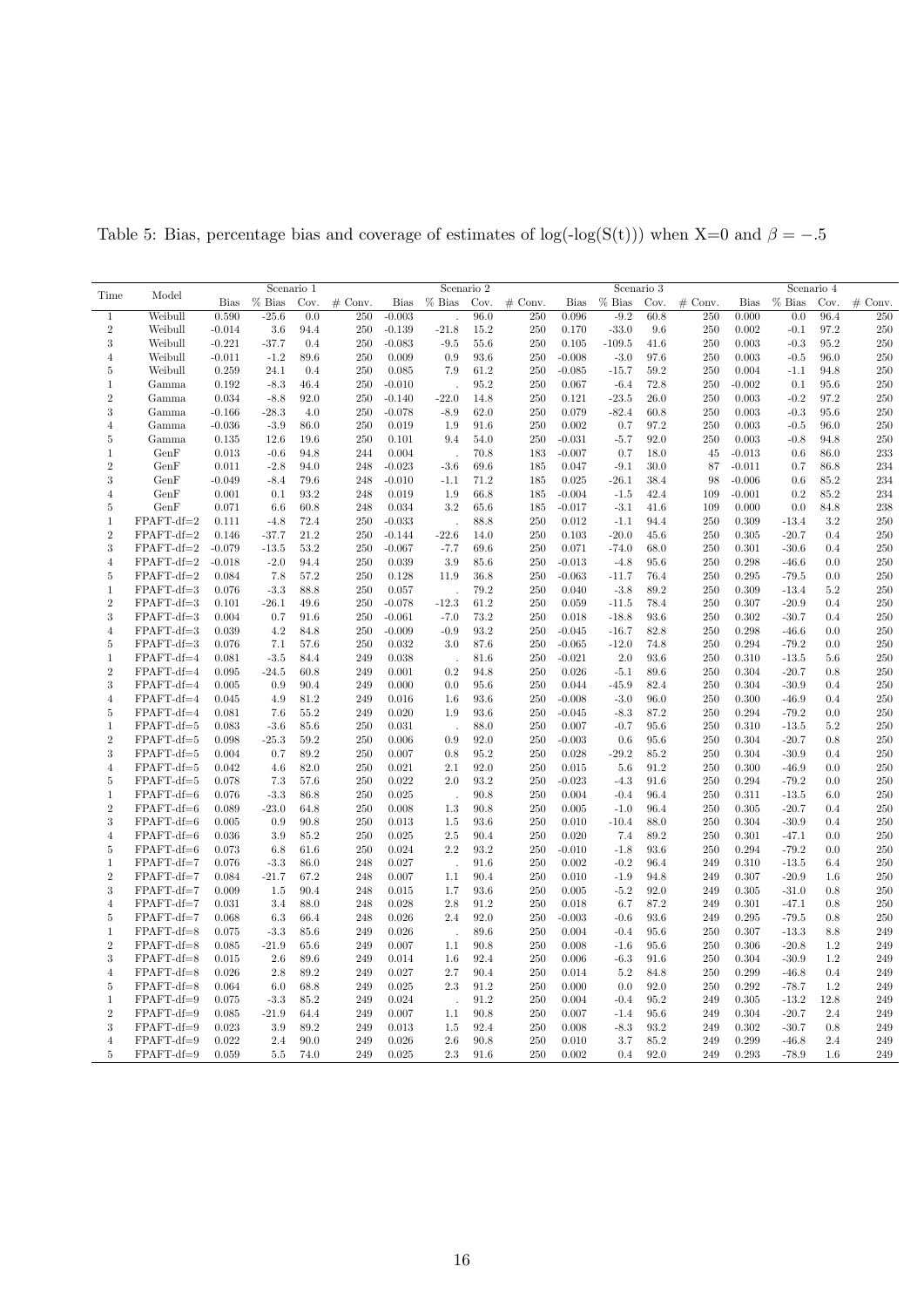|                |              | Scenario 1  |          |          |           |             |          | Scenario 2 |           |          |          | Scenario 3 |           | Scenario 4  |          |      |           |  |
|----------------|--------------|-------------|----------|----------|-----------|-------------|----------|------------|-----------|----------|----------|------------|-----------|-------------|----------|------|-----------|--|
| Time           | Model        | <b>Bias</b> | $%$ Bias | Cov.     | $#$ Conv. | <b>Bias</b> | $%$ Bias | Cov.       | $#$ Conv. | Bias     | $%$ Bias | Cov.       | $#$ Conv. | <b>Bias</b> | $%$ Bias | Cov. | $#$ Conv. |  |
| $\mathbf{1}$   | Weibull      | 0.046       | $-5.0$   | 87.2     | 250       | $-0.152$    | $-31.7$  | 10.4       | 250       | 0.157    | $-23.2$  | 15.6       | 250       | $-0.003$    | 0.2      | 96.0 | 250       |  |
| $\overline{2}$ | Weibull      | $-0.298$    | $-40.5$  | 0.0      | 250       | $-0.085$    | $-9.3$   | 57.2       | 250       | 0.066    | 334.4    | 73.6       | 250       | $-0.001$    | 0.1      | 96.0 | 250       |  |
| 3              | Weibull      | 0.140       | 13.1     | 28.8     | 250       | 0.051       | 4.8      | 78.8       | 250       | $-0.089$ | $-16.8$  | 52.0       | 250       | $-0.000$    | 0.0      | 96.4 | 250       |  |
| $\overline{4}$ | Weibull      | 0.453       | 35.0     | 0.0      | 250       | 0.148       | 12.5     | 24.8       | 250       | $-0.082$ | $-10.6$  | 61.6       | 250       | 0.000       | 0.0      | 96.8 | 250       |  |
| 5              | Weibull      | 0.660       | 43.7     | 0.0      | 250       | 0.220       | 17.3     | 2.8        | 250       | $-0.027$ | $-3.0$   | 90.4       | 250       | 0.001       | 0.4      | 95.2 | 250       |  |
| 1              | Gamma        | 0.115       | $-12.5$  | 54.0     | 250       | $-0.160$    | $-33.3$  | 6.4        | 250       | 0.049    | $-7.2$   | 86.4       | 250       | 0.000       | 0.0      | 95.2 | 250       |  |
| $\overline{2}$ | Gamma        | $-0.173$    | $-23.5$  | 2.8      | 250       | $-0.083$    | $-9.1$   | 59.2       | 250       | $-0.020$ | $-101.3$ | 92.8       | 250       | 0.001       | $-0.1$   | 96.8 | 250       |  |
| $\sqrt{3}$     | Gamma        | 0.113       | 10.6     | 35.6     | 250       | 0.062       | 5.8      | 74.4       | 250       | $-0.115$ | $-21.7$  | 33.2       | 250       | 0.001       | $-0.3$   | 96.0 | 250       |  |
| $\overline{4}$ | Gamma        | 0.260       | 20.1     | 0.0      | 250       | 0.166       | 14.0     | 21.2       | 250       | $-0.037$ | $-4.8$   | 86.4       | 250       | 0.000       | 0.0      | 96.4 | 250       |  |
| 5              | Gamma        | 0.312       | 20.6     | 0.0      | 250       | 0.245       | 19.3     | 2.0        | 250       | 0.093    | 10.2     | 63.6       | 250       | 0.000       | 0.0      | 96.0 | 250       |  |
| 1              | GenF         | $-0.019$    | 2.1      | 94.4     | 248       | $-0.010$    | $-2.1$   | 70.8       | 185       | 0.046    | $-6.8$   | 26.8       | 74        | $-0.008$    | 0.5      | 85.6 | 232       |  |
| $\,2$          | GenF         | $-0.057$    | $-7.7$   | 69.6     | 248       | $-0.000$    | 0.0      | 71.6       | 185       | 0.019    | 96.3     | 38.4       | 98        | 0.000       | 0.0      | 84.4 | 232       |  |
| 3              | GenF         | 0.068       | 6.4      | 64.0     | 248       | 0.033       | 3.1      | 63.2       | 185       | $-0.012$ | $-2.3$   | 42.4       | 108       | 0.005       | $-1.3$   | 86.0 | 234       |  |
| 4              | GenF         | 0.068       | 5.2      | 67.6     | 248       | 0.038       | 3.2      | 63.2       | 185       | 0.009    | 1.2      | 41.2       | 108       | 0.001       | $-2.6$   | 87.6 | 237       |  |
| 5              | GenF         | 0.001       | 0.1      | 94.8     | 248       | 0.030       | 2.4      | 64.8       | 185       | 0.036    | 3.9      | 40.0       | 108       | $-0.012$    | $-5.2$   | 85.6 | 237       |  |
| 1              | $FPAFT-df=2$ | 0.154       | $-16.8$  | 35.6     | 250       | $-0.166$    | $-34.6$  | 6.8        | 250       | 0.053    | $-7.8$   | 84.0       | 250       | 0.305       | $-17.9$  | 7.2  | 250       |  |
| $\overline{2}$ | FPAFT-df=2   | $-0.125$    | $-17.0$  | 16.0     | 250       | $-0.066$    | $-7.2$   | 67.6       | 250       | 0.010    | 50.7     | 96.8       | 250       | 0.298       | $-34.2$  | 2.4  | 250       |  |
| 3              | $FPAFT-df=2$ | 0.053       | 5.0      | 74.4     | 250       | 0.093       | 8.7      | 56.8       | 250       | $-0.100$ | $-18.9$  | 44.0       | 250       | 0.292       | $-76.0$  | 1.2  | 250       |  |
| $\overline{4}$ | $FPAFT-df=2$ | 0.113       | 8.7      | 54.0     | 250       | 0.206       | 17.4     | 6.4        | 250       | $-0.057$ | $-7.4$   | 76.0       | 250       | 0.289       | $-740.4$ | 1.6  | 250       |  |
| 5              | FPAFT-df=2   | 0.109       | 7.2      | 67.2     | 250       | 0.292       | 23.0     | 0.0        | 250       | 0.027    | 3.0      | 92.0       | 250       | 0.286       | 125.0    | 2.4  | 250       |  |
| 1              | FPAFT-df=3   | 0.090       | $-9.8$   | 66.8     | 250       | $-0.126$    | $-26.2$  | 20.4       | 250       | 0.026    | $-3.8$   | 94.8       | 250       | 0.308       | $-18.1$  | 7.6  | 250       |  |
| $\,2$          | FPAFT-df=3   | $-0.004$    | $-0.5$   | 92.8     | 250       | $-0.108$    | $-11.8$  | 28.0       | 250       | $-0.045$ | $-228.0$ | 87.6       | 250       | 0.299       | $-34.3$  | 5.6  | 250       |  |
| 3              | FPAFT-df=3   | 0.077       | 7.2      | 57.2     | 250       | $-0.029$    | $-2.7$   | 84.0       | 250       | $-0.113$ | $-21.4$  | 32.0       | 250       | 0.291       | $-75.7$  | 1.6  | 250       |  |
| $\overline{4}$ | FPAFT-df=3   | 0.015       | 1.2      | 96.0     | 250       | 0.020       | 1.7      | 90.4       | 250       | $-0.023$ | $-3.0$   | 91.2       | 250       | 0.287       | $-735.3$ | 2.0  | 250       |  |
| 5              | FPAFT-df=3   | $-0.092$    | $-6.1$   | 72.8     | 250       | 0.054       | 4.2      | 83.6       | 250       | 0.103    | 11.3     | 54.8       | 250       | 0.283       | 123.7    | 4.8  | 250       |  |
| 1              | FPAFT-df=4   | 0.107       | $-11.6$  | 59.6     | 249       | 0.010       | 2.1      | 88.4       | 250       | $-0.050$ | 7.4      | 83.6       | 250       | 0.306       | $-18.0$  | 7.6  | 250       |  |
| $\,2$          | FPAFT-df=4   | 0.005       | 0.7      | 91.6     | 249       | 0.001       | 0.1      | 90.4       | 250       | $-0.036$ | $-182.4$ | 89.6       | 250       | 0.303       | $-34.8$  | 5.2  | 250       |  |
| $\sqrt{3}$     | FPAFT-df=4   | 0.084       | 7.9      | 52.0     | 249       | 0.017       | 1.6      | 93.6       | 250       | $-0.108$ | $-20.4$  | 36.0       | 250       | 0.289       | $-75.2$  | 2.4  | 250       |  |
| $\overline{4}$ | FPAFT-df=4   | 0.017       | 1.3      | 96.8     | 249       | 0.010       | 0.8      | 94.8       | 250       | $-0.055$ | $-7.1$   | 78.0       | 250       | 0.281       | $-719.9$ | 3.6  | 250       |  |
| 5              | FPAFT-df=4   | $-0.095$    | $-6.3$   | 72.0     | 249       | $-0.001$    | $-0.1$   | 95.6       | 250       | 0.033    | 3.6      | 91.6       | 250       | 0.274       | 119.8    | 19.6 | 250       |  |
| 1              | FPAFT-df=5   | 0.094       | $-10.2$  | 66.4     | 250       | 0.016       | 3.3      | 89.6       | 250       | $-0.036$ | 5.3      | 87.6       | 250       | 0.306       | $-18.0$  | 8.8  | 250       |  |
| $\sqrt{2}$     | FPAFT-df=5   | 0.000       | 0.0      | 89.2     | 250       | 0.011       | 1.2      | 92.4       | 250       | $-0.025$ | $-126.7$ | 84.8       | 250       | 0.302       | $-34.7$  | 6.8  | 250       |  |
| 3              | FPAFT-df=5   | 0.080       | 7.5      | 57.2     | 250       | 0.021       | 2.0      | 92.4       | 250       | $-0.066$ | $-12.5$  | 65.2       | 250       | 0.289       | $-75.2$  | 3.6  | 250       |  |
| $\overline{4}$ | FPAFT-df=5   | 0.015       | 1.2      | 96.0     | 250       | 0.009       | 0.8      | 94.8       | 250       | $-0.040$ | $-5.2$   | 80.0       | 250       | 0.279       | $-714.8$ | 5.2  | 250       |  |
| 5              | FPAFT-df=5   | $-0.094$    | $-6.2$   | 72.4     | 250       | $-0.006$    | $-0.5$   | 96.8       | 250       | 0.013    | 1.4      | 94.4       | 250       | 0.272       | 118.9    | 35.6 | 250       |  |
| 1              | FPAFT-df=6   | 0.088       | $-9.6$   | 68.8     | 250       | 0.019       | 4.0      | 86.0       | 250       | $-0.016$ | 2.4      | 93.6       | 250       | 0.306       | $-18.0$  | 9.2  | 250       |  |
| $\sqrt{2}$     | FPAFT-df=6   | $-0.006$    | $-0.8$   | 86.8     | 250       | 0.019       | 2.1      | 92.0       | 250       | $-0.023$ | $-116.5$ | 80.8       | 250       | 0.302       | $-34.7$  | 8.8  | 250       |  |
| 3              | FPAFT-df=6   | 0.073       | 6.9      | 60.4     | 250       | 0.025       | 2.3      | 92.4       | 250       | $-0.040$ | $-7.6$   | 80.8       | 250       | 0.289       | $-75.2$  | 5.6  | 250       |  |
| $\,4$          | FPAFT-df=6   | 0.015       | 1.2      | 96.8     | 250       | 0.008       | 0.7      | 95.6       | 250       | $-0.027$ | $-3.5$   | 87.6       | 250       | 0.279       | $-714.8$ | 7.6  | 250       |  |
| 5              | FPAFT-df=6   | $-0.088$    | $-5.8$   | 76.4     | 250       | $-0.011$    | $-0.9$   | 96.4       | 250       | 0.006    | 0.7      | 95.2       | 250       | 0.271       | 118.5    | 38.0 | 250       |  |
| 1              | FPAFT-df=7   | 0.076       | $-8.3$   | 68.4     | 248       | 0.017       | 3.5      | 86.4       | 250       | $-0.011$ | 1.6      | 92.0       | 249       | 0.300       | $-17.6$  | 12.4 | 250       |  |
| $\overline{2}$ | FPAFT-df=7   | $-0.012$    | $-1.6$   | 87.6     | 248       | 0.021       | 2.3      | 89.2       | 250       | $-0.019$ | $-96.3$  | 83.2       | 249       | 0.296       | $-34.0$  | 11.2 | 250       |  |
| 3              | FPAFT-df=7   | 0.065       | 6.1      | 68.4     | 248       | 0.027       | 2.5      | 90.0       | 250       | $-0.024$ | $-4.5$   | 84.8       | 249       | 0.284       | $-73.9$  | 8.4  | 250       |  |
| $\overline{4}$ | FPAFT-df=7   | 0.013       | 1.0      | 95.2     | 248       | 0.010       | 0.8      | 96.0       | 250       | $-0.018$ | $-2.3$   | 90.8       | 249       | 0.277       | $-709.7$ | 11.2 | 250       |  |
| 5              | FPAFT-df=7   | $-0.084$    | $-5.6$   | 79.2     | 248       | $-0.010$    | $-0.8$   | 96.0       | 250       | 0.002    | 0.2      | 93.6       | 249       | 0.271       | 118.5    | 46.0 | 250       |  |
| 1              | FPAFT-df=8   | 0.063       | $-6.9$   | 72.0     | 249       | 0.014       | 2.9      | 82.8       | 250       | $-0.007$ | 1.0      | 93.2       | 250       | 0.308       | $-18.1$  | 15.6 | 249       |  |
| $\sqrt{2}$     | FPAFT-df=8   | $-0.015$    | $-2.0$   | 86.4     | 249       | 0.018       | 2.0      | 88.4       | 250       | $-0.013$ | $-65.9$  | 84.8       | 250       | 0.300       | $-34.5$  | 12.8 | 249       |  |
| 3              | FPAFT-df=8   | 0.057       | 5.4      | 72.8     | 249       | 0.024       | 2.2      | 91.2       | 250       | $-0.015$ | $-2.8$   | 89.2       | 250       | 0.288       | $-75.0$  | 8.8  | 249       |  |
| $\overline{4}$ | $FPAFT-df=8$ | 0.012       | 0.9      | 94.8     | 249       | 0.008       | 0.7      | 94.0       | 250       | $-0.012$ | $-1.6$   | 92.8       | 250       | 0.282       | $-722.5$ | 15.6 | 249       |  |
| 5              | FPAFT-df=8   | $-0.078$    | $-5.2$   | 80.8     | 249       | $-0.012$    | $-0.9$   | 94.8       | 250       | 0.001    | 0.1      | 94.8       | 250       | 0.278       | 121.5    | 50.4 | 249       |  |
| 1              | FPAFT-df=9   | 0.057       | $-6.2$   | 73.6     | 249       | 0.014       | 2.9      | 83.6       | 250       | $-0.002$ | 0.3      | 91.2       | 249       | 0.299       | $-17.6$  | 17.2 | 249       |  |
| $\overline{2}$ | FPAFT-df=9   | $-0.014$    | $-1.9$   | 86.4     | 249       | 0.016       | 1.8      | 88.8       | 250       | $-0.006$ | $-30.4$  | 84.4       | 249       | 0.293       | $-33.6$  | 10.4 | 249       |  |
| 3              | $FPAFT-df=9$ | 0.051       | 4.8      | 77.2     | 249       | 0.024       | 2.2      | 90.0       | 250       | $-0.008$ | -1.5     | 88.0       | 249       | 0.283       | $-73.6$  | 8.4  | 249       |  |
| $\overline{4}$ | FPAFT-df=9   | 0.012       | 0.9      | 95.6     | 249       | 0.008       | 0.7      | 94.4       | 250       | $-0.007$ | $-0.9$   | 92.4       | 249       | 0.281       | $-719.9$ | 18.4 | 249       |  |
| $\overline{5}$ | FPAFT-df=9   | $-0.072$    | $-4.8$   | $85.2\,$ | 249       | $-0.010$    | $-0.8$   | 95.6       | 250       | 0.002    | 0.2      | 94.0       | 249       | 0.281       | 122.8    | 54.8 | 249       |  |
|                |              |             |          |          |           |             |          |            |           |          |          |            |           |             |          |      |           |  |

<span id="page-16-0"></span>Table 6: Bias, percentage bias and coverage of estimates of log(-log(S(t))) when X=1 and  $\beta = -.5$